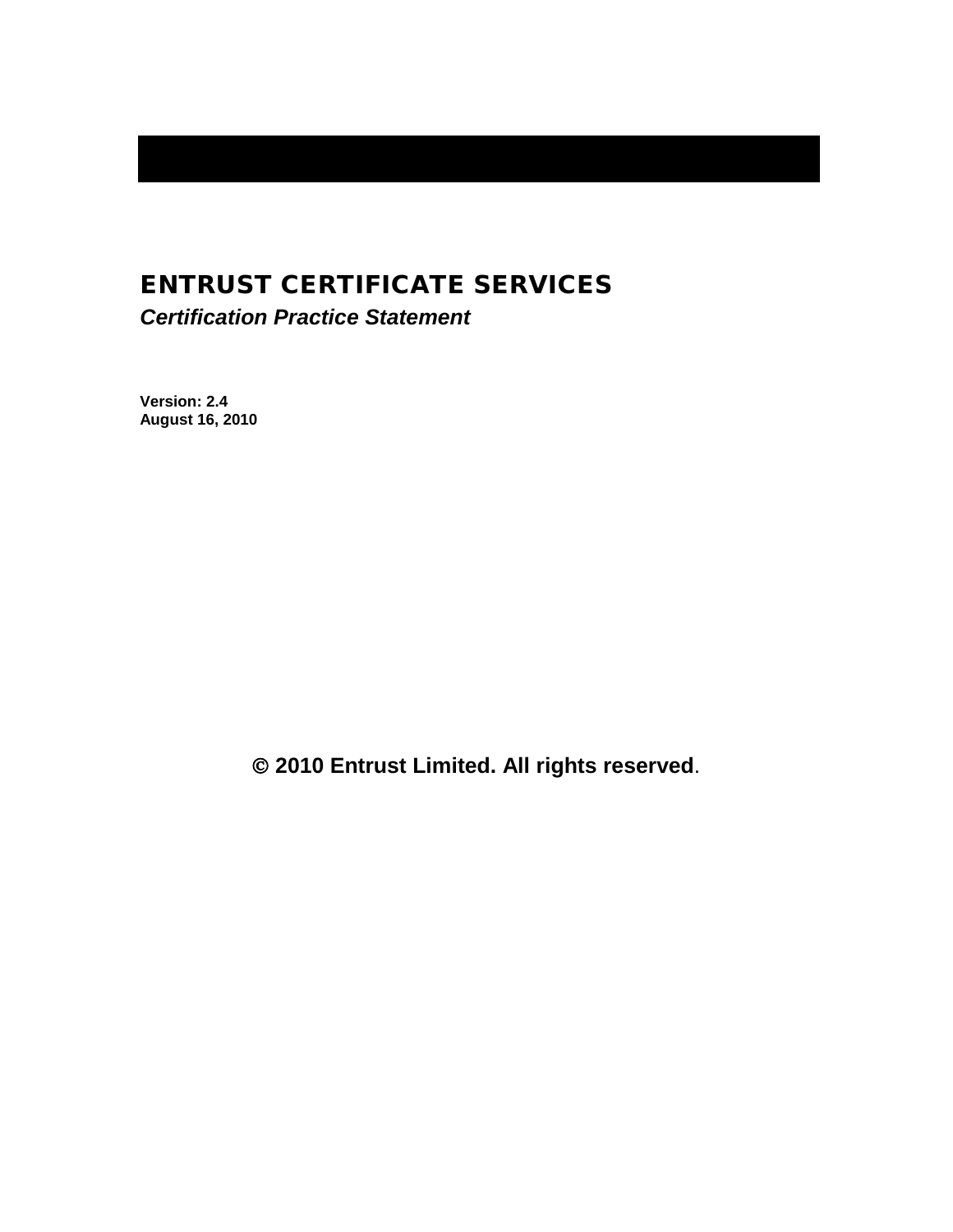# **Revision History**

| Issue | Date              | Changes in this Revision                          |  |
|-------|-------------------|---------------------------------------------------|--|
| 1.0   | May 26, 1999      | Initial version.                                  |  |
| 2.0   | July 1, 2000      | Addition of provisions dealing with subordinate   |  |
|       |                   | entities (such as third party registration        |  |
|       |                   | authorities) in the Entrust.net SSL Web Server    |  |
|       |                   | public key infrastructure. Revision of numerous   |  |
|       |                   | other terms and conditions.                       |  |
| 2.01  | May 30, 2001      | Minor revisions having no substantive impact.     |  |
| 2.02  | January 1, 2002   | Minor revisions related to replacement Cross      |  |
|       |                   | Certificate.                                      |  |
| 2.03  | January 1, 2003   | Entrust legal name change.                        |  |
| 2.04  | August 20, 2003   | Minor revisions related to use of certificates on |  |
|       |                   | more than one server; permitting use of asterisk  |  |
|       |                   | in Subject name                                   |  |
| 2.05  | November 28, 2003 | Minor revisions to language to handle licensing   |  |
|       |                   | issues.                                           |  |
| 2.06  | May 14, 2004      | Minor revisions to language for export            |  |
|       |                   | requirements.                                     |  |
| 2.1   | August 1, 2007    | Minor revisions to ensure consistency with the    |  |
|       |                   | CPS for EV SSL Certificates and to add OCSP       |  |
|       |                   | references.                                       |  |
| 2.2   | August 11, 2008   | Minor revisions to terminology to replace         |  |
|       |                   | references to Entrust SSL Web Server Certificates |  |
|       |                   | with Entrust SSL Certificates. Revision to        |  |
|       |                   | authentication of individuals, routine rekey and  |  |
|       |                   | key changeover. Other minor revisions having no   |  |
|       |                   | substantive impact.                               |  |
| 2.3   | September 8, 2009 | Updates for Code Signing and Client Certificates. |  |
|       |                   | Added Appendix A with Certificate Profiles.       |  |
|       |                   | Revisions to add additional application software  |  |
|       |                   | vendors and relying parties as third party        |  |
|       |                   | beneficiaries. Deleted Subscriber notice          |  |
|       |                   | requirements.                                     |  |
| 2.4   | August 16, 2010   | Updates for Class 1 and 2 Client Certificates and |  |
|       |                   | <b>Document Signing Certificates</b>              |  |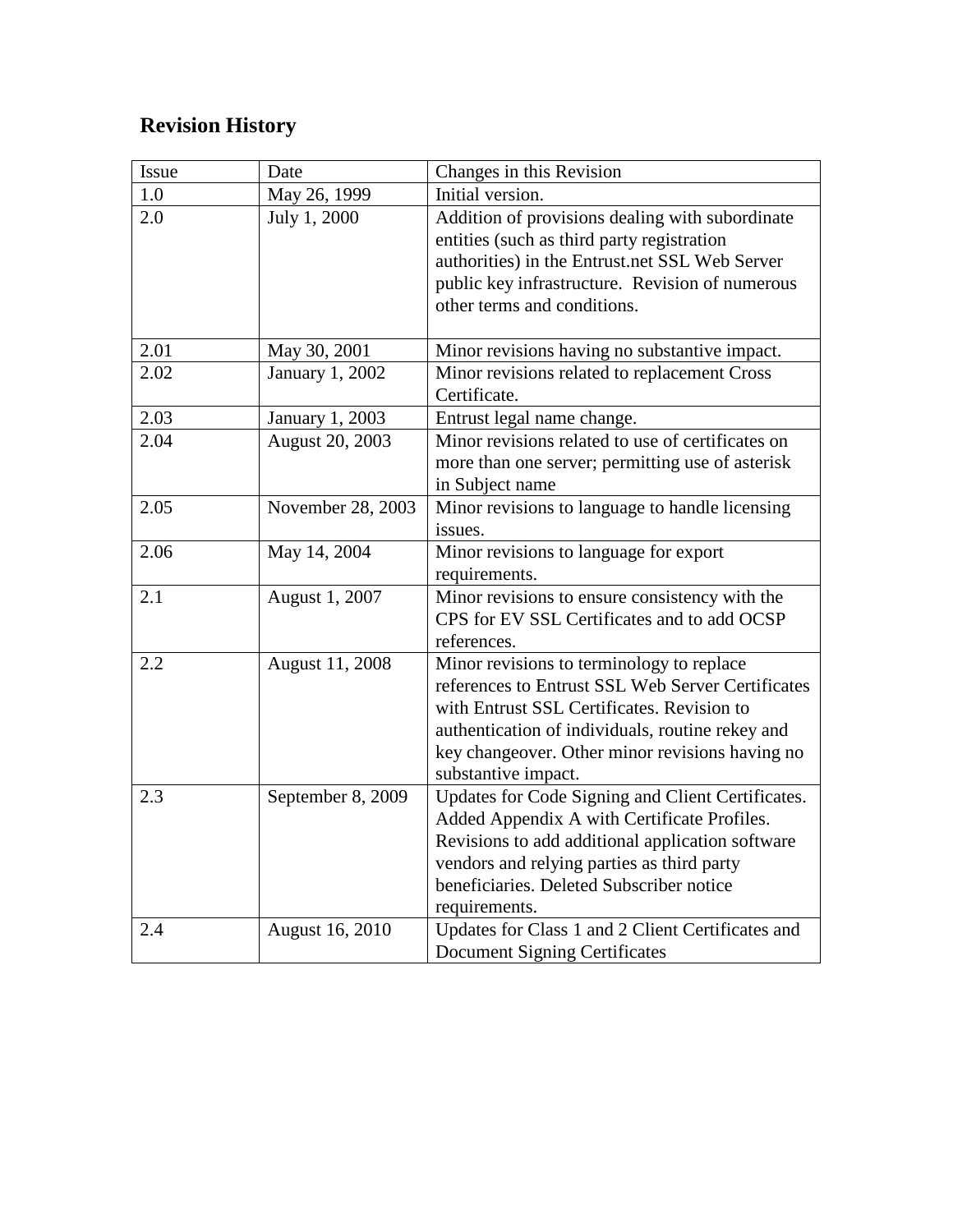# **TABLE OF CONTENTS**

| 1.1                                              |  |  |  |
|--------------------------------------------------|--|--|--|
| 1.2                                              |  |  |  |
| 1.3<br>1.3.1<br>1.3.2<br>1.3.3<br>1.3.4          |  |  |  |
| 1.4<br>1.4.1<br>1.4.2<br>1.4.3<br>1.5<br>1.5.1   |  |  |  |
| 1.5.2                                            |  |  |  |
| $\overline{2}$ .                                 |  |  |  |
| 2.1<br>2.1.1<br>2.1.2<br>2.1.3<br>2.1.4<br>2.1.5 |  |  |  |
| 2.2                                              |  |  |  |
| 2.2.1<br>2.2.2                                   |  |  |  |
| 2.3<br>2.3.1<br>2.3.2<br>2.3.3                   |  |  |  |
| 2.4                                              |  |  |  |
| 2.4.1<br>2.4.2<br>2.4.3                          |  |  |  |
| 2.5<br>2.5.1<br>2.5.2<br>2.5.3<br>2.5.4<br>2.5.5 |  |  |  |
| 2.6                                              |  |  |  |
| 2.6.1<br>2.6.2<br>2.6.3<br>2.6.4                 |  |  |  |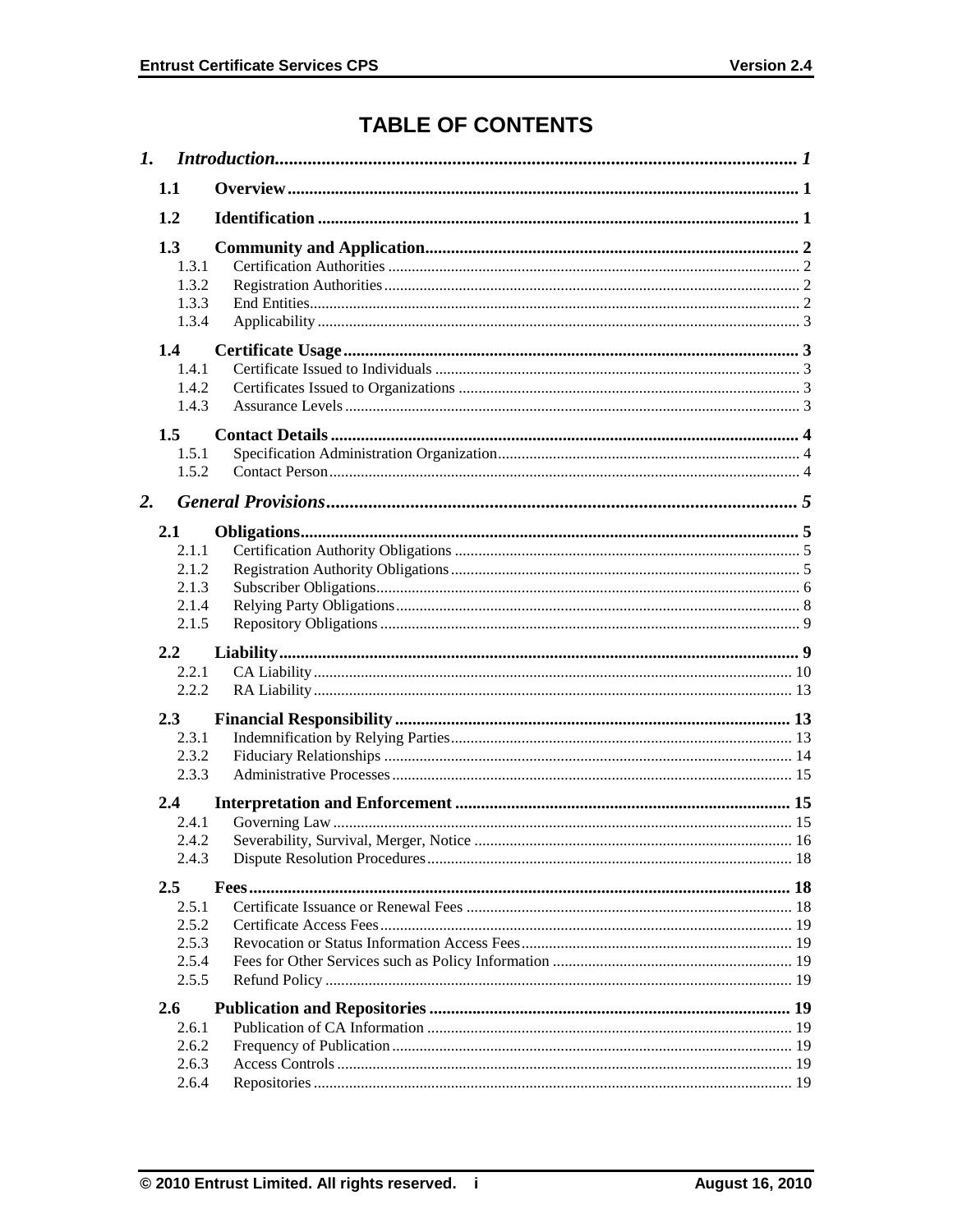|                      | 2.7            |  |    |  |  |  |
|----------------------|----------------|--|----|--|--|--|
|                      | 2.7.1          |  |    |  |  |  |
|                      | 2.7.2          |  |    |  |  |  |
| 2.7.3                |                |  |    |  |  |  |
|                      | 2.7.4          |  |    |  |  |  |
|                      | 2.7.5          |  |    |  |  |  |
|                      | 2.7.6          |  |    |  |  |  |
|                      | 2.8            |  |    |  |  |  |
|                      | 2.8.1          |  |    |  |  |  |
|                      | 2.8.2          |  |    |  |  |  |
|                      | 2.8.3          |  |    |  |  |  |
|                      | 2.8.4          |  |    |  |  |  |
|                      | 2.8.5          |  |    |  |  |  |
|                      | 2.8.6          |  |    |  |  |  |
|                      | 2.8.7          |  |    |  |  |  |
|                      |                |  |    |  |  |  |
|                      | 2.9            |  |    |  |  |  |
| $\boldsymbol{\beta}$ |                |  |    |  |  |  |
|                      |                |  |    |  |  |  |
|                      | 3.1            |  |    |  |  |  |
|                      | 3.1.1          |  |    |  |  |  |
|                      | 3.1.2          |  |    |  |  |  |
|                      | 3.1.3          |  |    |  |  |  |
|                      | 3.1.4<br>3.1.5 |  |    |  |  |  |
|                      | 3.1.6          |  |    |  |  |  |
|                      | 3.1.7          |  |    |  |  |  |
|                      | 3.1.8          |  |    |  |  |  |
|                      | 3.1.9          |  |    |  |  |  |
|                      | 3.1.10         |  |    |  |  |  |
|                      |                |  |    |  |  |  |
|                      | 3.2            |  |    |  |  |  |
|                      | 3.3            |  |    |  |  |  |
|                      |                |  |    |  |  |  |
|                      | 3.4            |  |    |  |  |  |
| 4                    |                |  | 28 |  |  |  |
|                      |                |  |    |  |  |  |
|                      | 4.1            |  | 28 |  |  |  |
|                      | 4.2            |  |    |  |  |  |
|                      | 4.3            |  |    |  |  |  |
|                      | 4.4            |  |    |  |  |  |
|                      | 4.4.1          |  |    |  |  |  |
|                      | 4.4.2          |  |    |  |  |  |
|                      | 4.4.3          |  |    |  |  |  |
|                      | 4.4.4          |  |    |  |  |  |
|                      | 4.4.5          |  |    |  |  |  |
|                      | 4.4.6          |  |    |  |  |  |
|                      | 4.4.7          |  |    |  |  |  |
|                      | 4.4.8          |  |    |  |  |  |
|                      | 4.4.9          |  |    |  |  |  |
|                      | 4.4.10         |  |    |  |  |  |
|                      | 4.4.11         |  |    |  |  |  |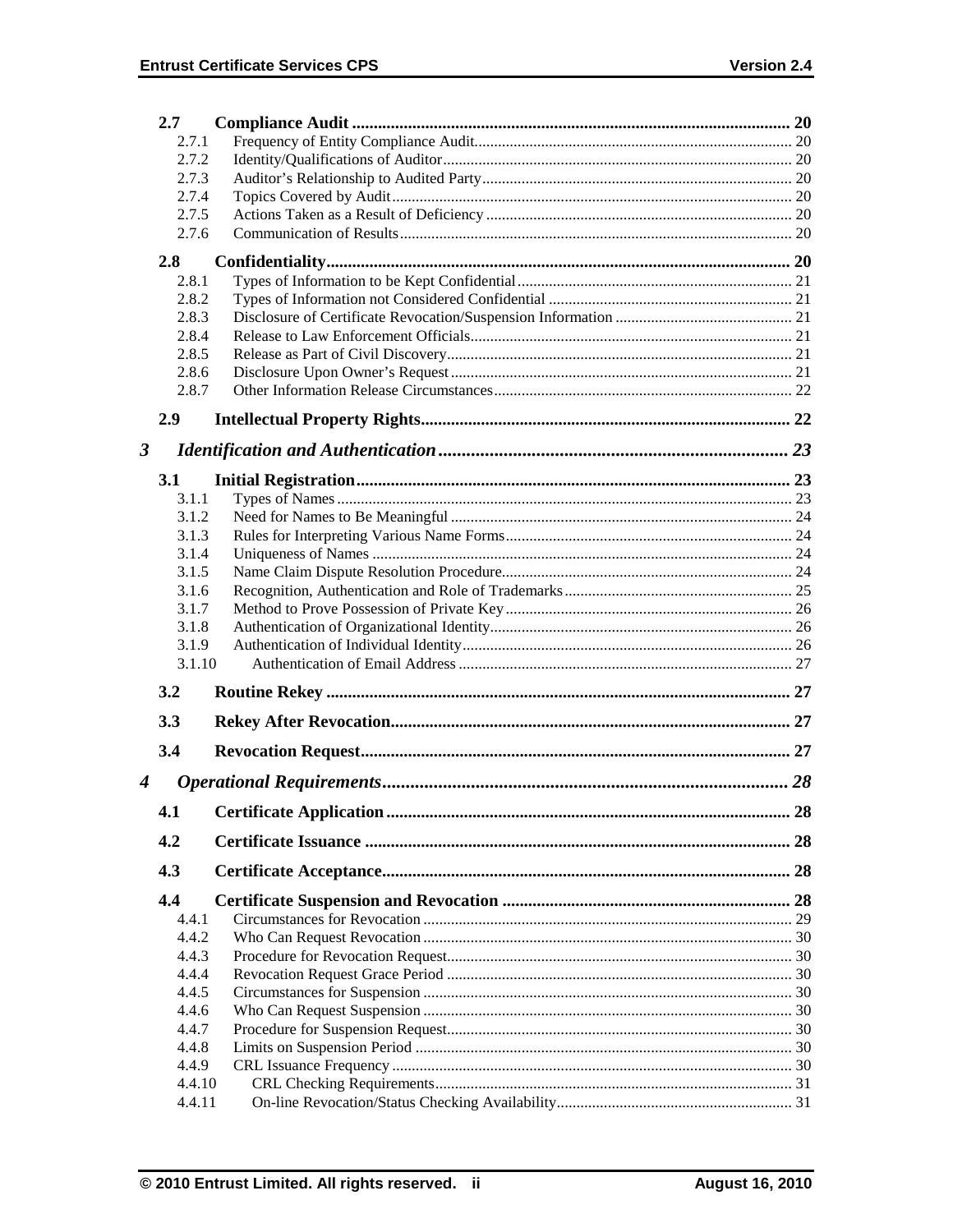|   | 4.4.12           |  |
|---|------------------|--|
|   | 4.4.13           |  |
|   | 4.4.14<br>4.4.15 |  |
|   |                  |  |
|   | 4.5              |  |
|   | 4.6              |  |
|   | 4.7              |  |
|   | 4.8              |  |
|   | 4.9              |  |
| 5 |                  |  |
|   | 5.1              |  |
|   | 5.1.1            |  |
|   | 5.1.2            |  |
|   | 5.1.3            |  |
|   | 5.1.4            |  |
|   | 5.1.5            |  |
|   | 5.1.6            |  |
|   | 5.1.7            |  |
|   |                  |  |
|   | 5.2              |  |
|   | 5.3              |  |
| 6 |                  |  |
|   | 6.1              |  |
|   | 6.1.1            |  |
|   | 6.1.2            |  |
|   | 6.1.3            |  |
|   | 6.1.4            |  |
|   | 6.1.5            |  |
|   | 6.1.6            |  |
|   | 6.1.7            |  |
|   | 6.1.8            |  |
|   | 6.1.9            |  |
|   | 6.2              |  |
|   | 6.3              |  |
|   | 6.4              |  |
|   | 6.5              |  |
|   | 6.6              |  |
|   | 6.6.1            |  |
|   | 6.6.2            |  |
|   | 6.6.3            |  |
|   |                  |  |
|   | 6.7              |  |
|   | 6.8              |  |
|   | 6.9              |  |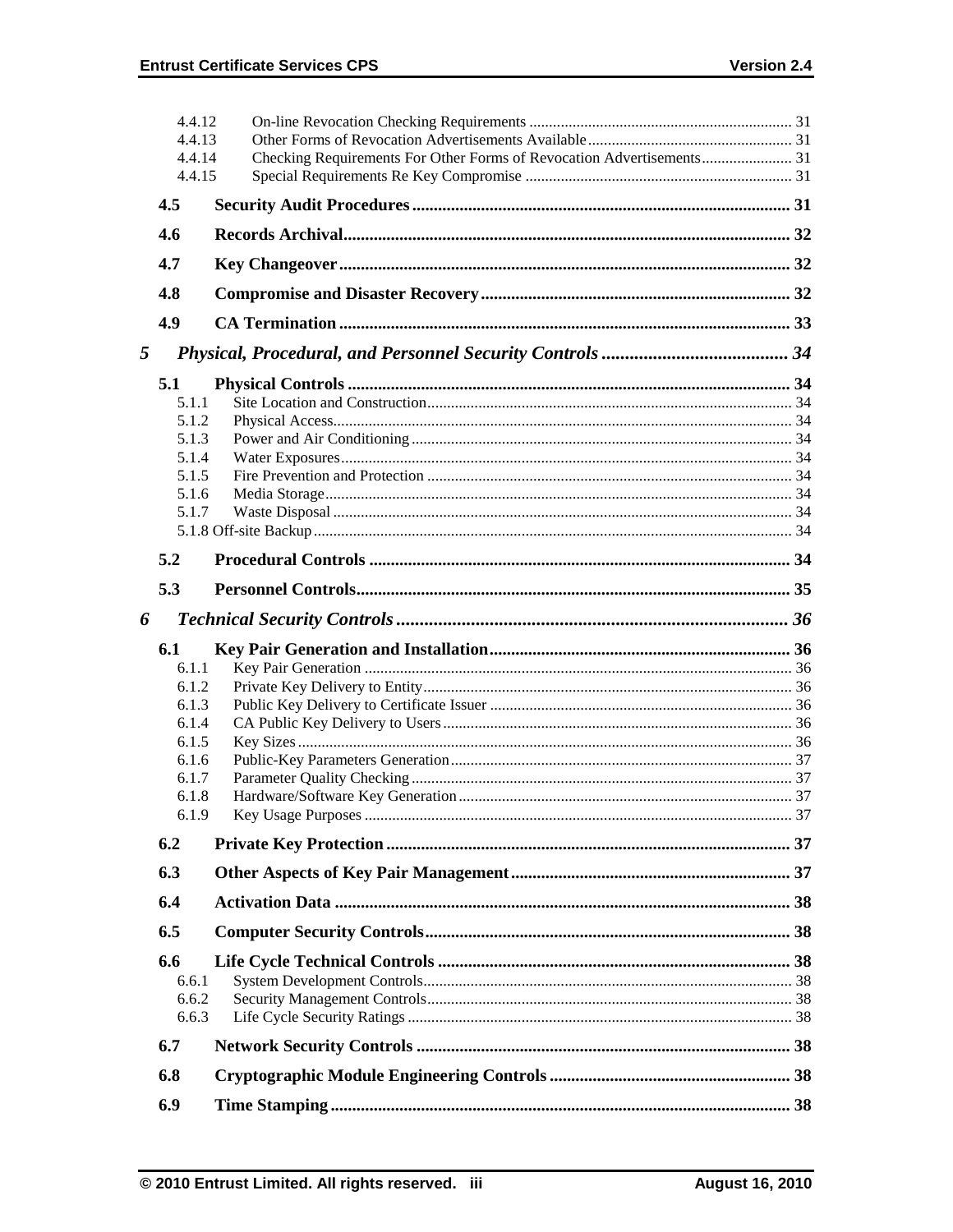| 7  |     |                                                                             |  |  |  |
|----|-----|-----------------------------------------------------------------------------|--|--|--|
|    | 7.1 |                                                                             |  |  |  |
|    |     |                                                                             |  |  |  |
|    |     |                                                                             |  |  |  |
|    |     |                                                                             |  |  |  |
|    |     |                                                                             |  |  |  |
|    |     |                                                                             |  |  |  |
|    |     |                                                                             |  |  |  |
|    |     |                                                                             |  |  |  |
|    |     |                                                                             |  |  |  |
|    | 7.2 |                                                                             |  |  |  |
|    | 7.3 |                                                                             |  |  |  |
| 8  |     |                                                                             |  |  |  |
|    | 8.1 |                                                                             |  |  |  |
|    | 8.2 |                                                                             |  |  |  |
|    | 8.3 |                                                                             |  |  |  |
| 9  |     |                                                                             |  |  |  |
| 10 |     |                                                                             |  |  |  |
|    |     |                                                                             |  |  |  |
|    |     | Root Certificate: Entrust.net Secure Server Certification Authority  46     |  |  |  |
|    |     |                                                                             |  |  |  |
|    |     | Root Certificate: Entrust.net Certification Authority (2048) - (Updated) 48 |  |  |  |
|    |     |                                                                             |  |  |  |
|    |     |                                                                             |  |  |  |
|    |     |                                                                             |  |  |  |
|    |     |                                                                             |  |  |  |
|    |     |                                                                             |  |  |  |
|    |     |                                                                             |  |  |  |
|    |     |                                                                             |  |  |  |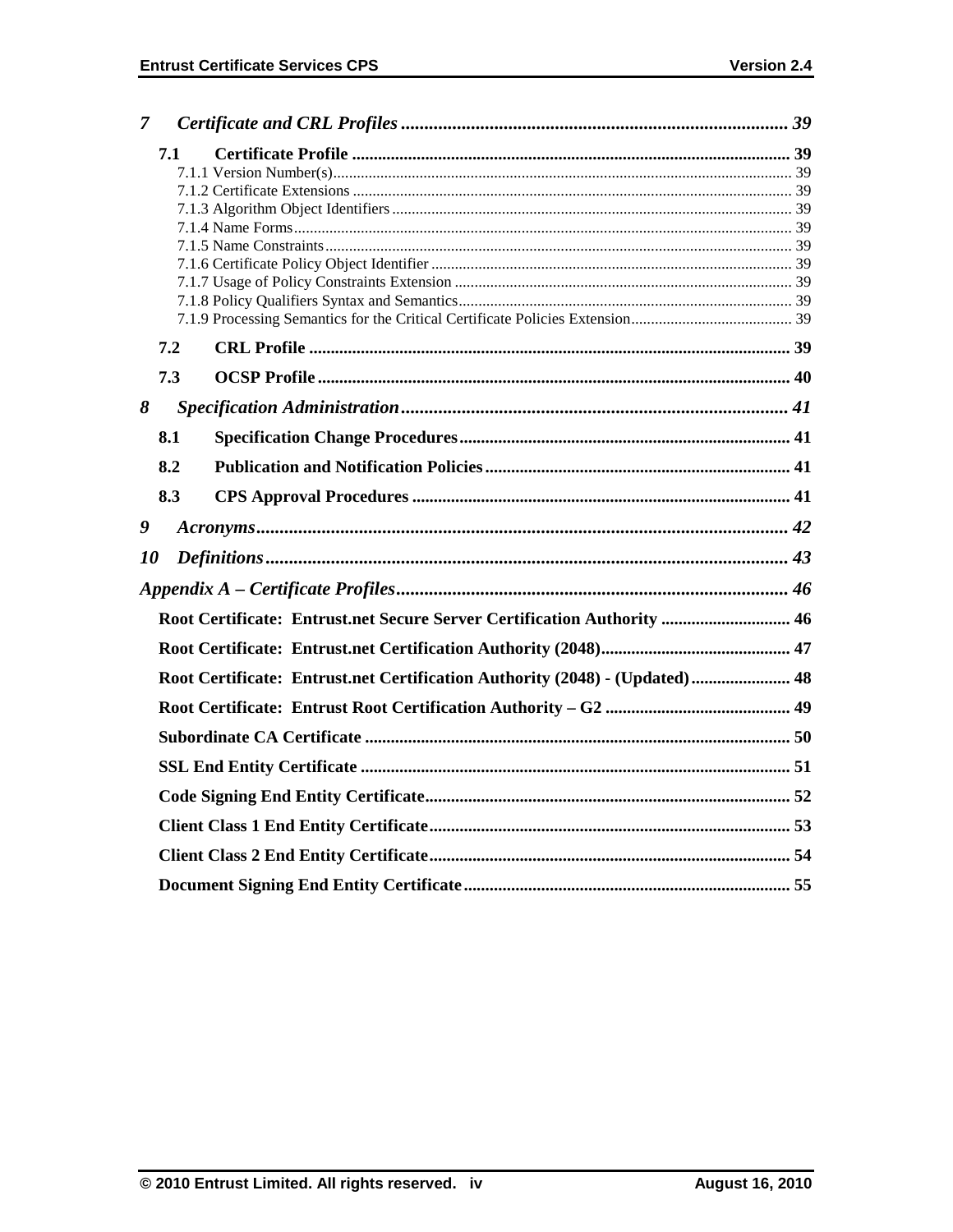# **1. Introduction**

Entrust Limited ("Entrust") uses Entrust's award winning Entrust Authority family of software products to provide standards-compliant digital certificates that enable more secure on-line communications.

The Entrust Certificate Services Certification Authorities issue Entrust Certificates, as defined in §10, which include the following Certificate Types:

- Extended Validation SSL Certificate(s) ("EV SSL Certificate(s)")
- WAP server Certificate(s) ("Entrust WAP Server Certificate(s)"),
- SSL Certificate(s) ("Entrust SSL Certificate(s)" and "Entrust SSL Web Server Certificate(s)")
- CDS Certificate(s) ("Entrust Certificate(s) for Adobe CDS")
- Code Signing Certificate(s) ("Entrust Code Signing Certificate(s)")
- Client Certificate(s) ("Entrust Client Certificate(s)")
- Document Signing Certificate(s) ("Entrust Document Signing Certificate(s)")

This Certification Practice Statement ("CPS") applies to the following Certificate Types:

- Entrust SSL Certificates and Entrust SSL Web Server Certificates
- Entrust Code Signing Certificates
- Entrust Client Certificates
- Entrust Document Signing Certificates

This CPS does not apply to the following Certificate Types that are addressed in separate Certification Practice Statements:

- EV SSL Certificates
- Entrust WAP Server Certificates
- Entrust Certificates for Adobe CDS

#### **1.1 Overview**

This Entrust CPS describes the practices and procedures of (i) the Entrust Certification Authorities, and (ii) Registration Authorities operating under the Entrust Certification Authorities. This Entrust CPS also describes the terms and conditions under which Entrust makes Certification Authority and Registration Authority services available in respect to Entrust Certificates. This Entrust CPS is applicable to all persons, entities, and organizations, including, without limitation, all Applicants, Subscribers, Relying Parties, Resellers, Co-marketers and any other persons, entities, or organizations that have a relationship with (i) Entrust in respect to Entrust Certificates and/or any services provided by Entrust in respect to Entrust Certificates, or (ii) any Registration Authorities operating under an Entrust Certification Authorities, or any Resellers or Co-marketers providing any services in respect to Entrust Certificates. This Entrust CPS is incorporated by reference into all Entrust Certificates issued by an Entrust Certification Authorities. This Entrust CPS provides Applicants, Subscribers, Relying Parties, Resellers, Co-marketers and other persons, entities, and organizations with a statement of the practices and policies of the Entrust Certification Authorities and also of the Registration Authorities operating under the Entrust Certification Authorities. This Entrust CPS also provides a statement of the rights and obligations of Entrust, any third parties that are operating Registration Authorities under the Entrust Certification Authorities, Applicants, Subscribers, Relying Parties, Resellers, Co-marketers and any other persons, entities, or organizations that may use or rely on Entrust Certificates or have a relationship with an Entrust Certification Authority or a Registration Authority operating under an Entrust Certification Authority in respect to Entrust Certificates and/or any services in respect to Entrust Certificates.

#### **1.2 Identification**

This document is called the Entrust Certificate Services Certification Practice Statement.

Each Certificate issued by the Entrust CA to a Subscriber contains an Object Identifier (OID) defined by the Entrust CA in the certificate's certificatePolicies extension that: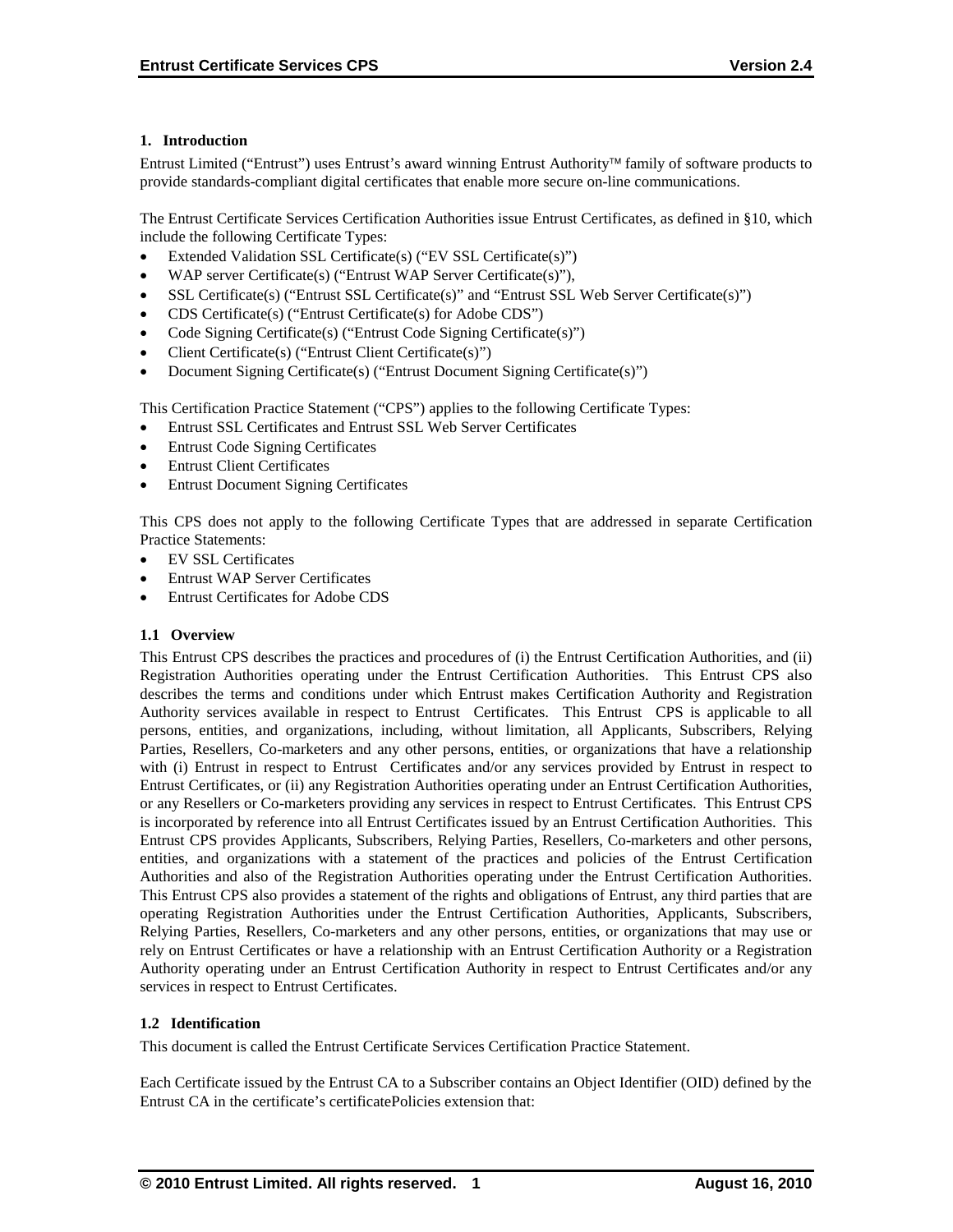- 1. indicates which Entrust CA policy statement (i.e. this CPS) relates to that certificate, and which
- 2. asserts the Entrust CA's adherence to and compliance with this CPS.

The following OIDs have been registered by the Entrust CA for inclusion in Entrust Certificates:

| 1.2.840.113533.7.75.2      |  |
|----------------------------|--|
| 2.16.840.1.114028.10.1.5   |  |
| 2.16.840.1.114028.10.1.3   |  |
|                            |  |
| 2.16.840.1.114028.10.1.4.1 |  |
| 2.16.840.1.114028.10.1.4.2 |  |
| 2.16.840.1.114028.10.1.6   |  |
|                            |  |

#### **1.3 Community and Application**

#### **1.3.1 Certification Authorities**

In the Entrust public-key infrastructure, Certification Authorities may accept Certificate Signing Requests (CSRs) and Public Keys from Applicants whose identity has been verified as provided herein by an Entrustoperated Registration Authority or by an independent third-party Registration Authority operating under an Entrust Certification Authority. If an Entrust Certificate Application is verified, the verifying Registration Authority will send a request to an Entrust Certification Authority for the issuance of an Entrust Certificate. The Entrust Certification Authority will create an Entrust Certificate containing the Public Key and identification information contained in the request sent by the Registration Authority to that Entrust Certification Authority. The Entrust Certificate created in response to the request will be digitally signed by the Entrust Certification Authority.

Only Certification Authorities authorized by Entrust are permitted to issue Entrust Certificates. In the event that more than one Certification Authority is authorized to issue Entrust Certificates, Entrust will post a list of authorized Certification Authorities in the Entrust Repository.

#### **1.3.2 Registration Authorities**

In the Entrust public-key infrastructure, Registration Authorities under the Entrust Certification Authorities may accept Entrust Certificate Applications from Applicants and perform a limited verification of the information contained in such Entrust Certificate Applications. The information provided is verified according to the procedures established by the Entrust Policy Authority. A Registration Authority operating under an Entrust Certification Authority may send a request to such Entrust Certification Authority to issue an Entrust Certificate to the Applicant.

Only Registration Authorities authorized by Entrust are permitted to submit requests to an Entrust Certification Authority for the issuance of Entrust Certificates.

#### **1.3.3 End Entities**

End entities for the Entrust public-key infrastructure consist of:

- 1. **Applicants** An Applicant is a person, entity, or organization that has applied for, but has not yet been issued an Entrust Certificate.
- 2. **Subscribers**  A Subscriber is a person, entity, or organization that has been issued an Entrust Certificate.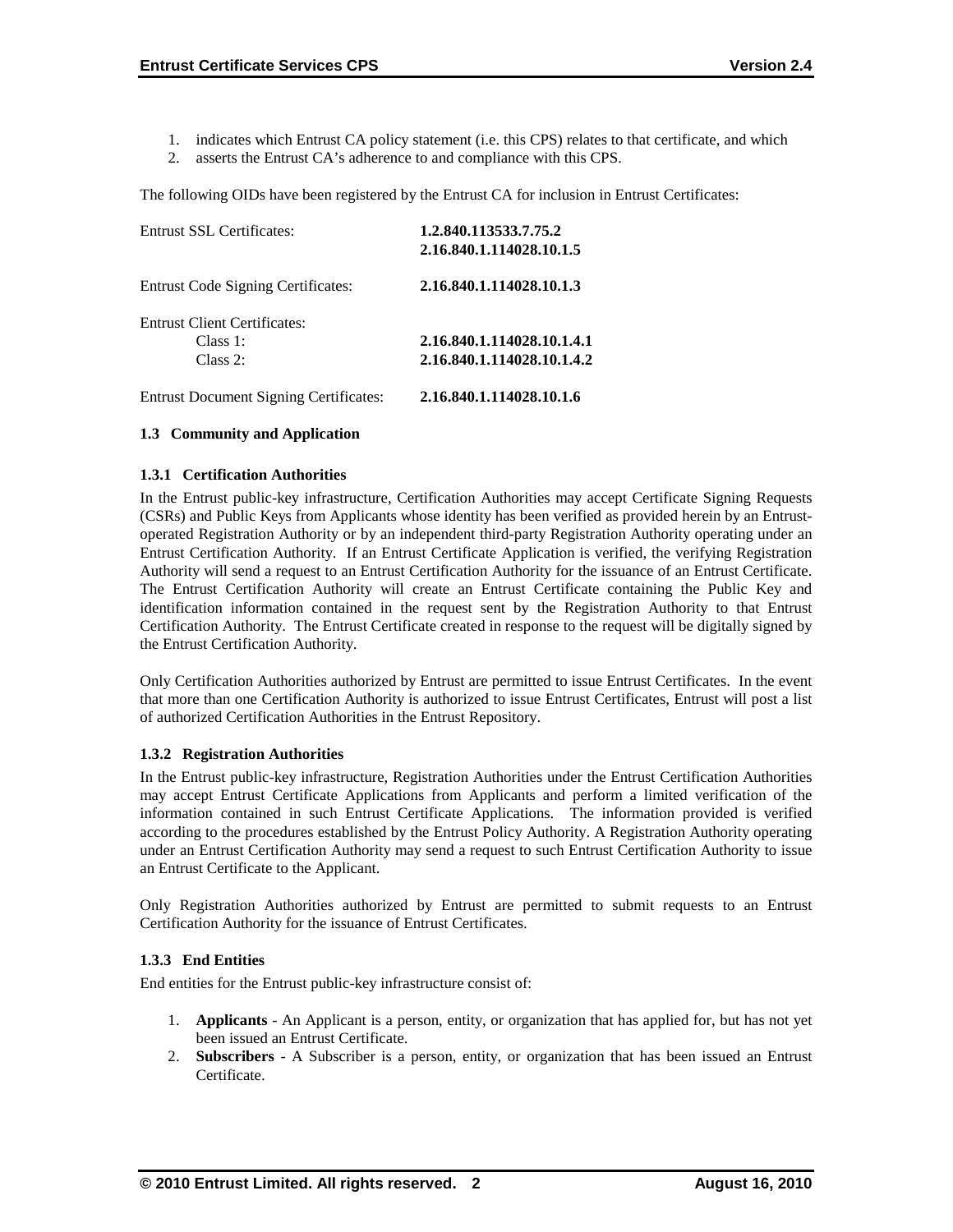3. **Relying Parties** – A Relying Party is a person, entity, or organization that relies on or uses an Entrust Certificate and/or any other information provided in an Entrust Repository to verify the identity and Public Key of a Subscriber and/or use such Public Key to send or receive encrypted communications to or from a Subscriber.

Additionally, Certificate Beneficiaries are express third party beneficiaries of this CPS and all agreements into which it is incorporated.

#### **1.3.4 Applicability**

This Entrust CPS is applicable to the following Certificate Types issued by Entrust Certification Authorities.

#### Entrust SSL Certificates

SSL Certificates are intended for use in establishing web-based data communication conduits via TLS/SSL protocols. Entrust SSL Certificates conform to the requirements of the ITU-T X.509 v3 standard. The primary purpose of an SSL Certificate is to facilitate the exchange of encryption keys in order to enable the encrypted communication of information over the Internet between the user of an Internet browser and a secure server.

#### Entrust Code Signing Certificates

Code Signing Certificates are used by content and software developers and publishers to digitally sign executables and other content. Entrust Code Signing Certificates conform to the requirements of the ITU-T X.509 v3 standard. The primary purpose of a Code Signing Certificate is to provide a method of ensuring that an executable object has come from a valid software publisher and has not been altered since signing.

#### Entrust Client Certificates

Client Certificates are used by individuals to digitally sign and encrypt electronic messages via an S/MIME compliant application. Entrust Client Certificates conform to the requirements of the ITU-T X.509 v3 standard. The primary purpose of a Client Certificate is to provide authentication, message integrity and non-repudiation of origin (using digital signatures) and privacy and data security (using encryption).

#### Entrust Document Signing Certificates

Document Signing Certificates are used by individuals to digitally sign and encrypt electronic documents. Entrust Document Signing Certificates conform to the requirements of the ITU-T X.509 v3 standard. Document Signing Certificates help to provide authentication and document integrity.

#### **1.4 Certificate Usage**

#### **1.4.1 Certificate Issued to Individuals**

Entrust Certificates issued individuals are typically used to sign and encrypt e-mail and to authenticate to applications (client authentication).

#### **1.4.2 Certificates Issued to Organizations**

Entrust Certificates issued organizations are typically used for server authentication, SSL/TLS secure sessions, and code signing.

#### **1.4.3 Assurance Levels**

**Class 1 Certificates** is considered to be low assurance as the verification method simply confirms that the Subscriber controls the asserted email address. No verification checks of the Subscriber's identity are performed.

**Class 2 Certificates** provide a greater level of assurance over Class 1 Certificates because in addition to email address control, basic verification steps are performed to confirm the identity of the Subscriber.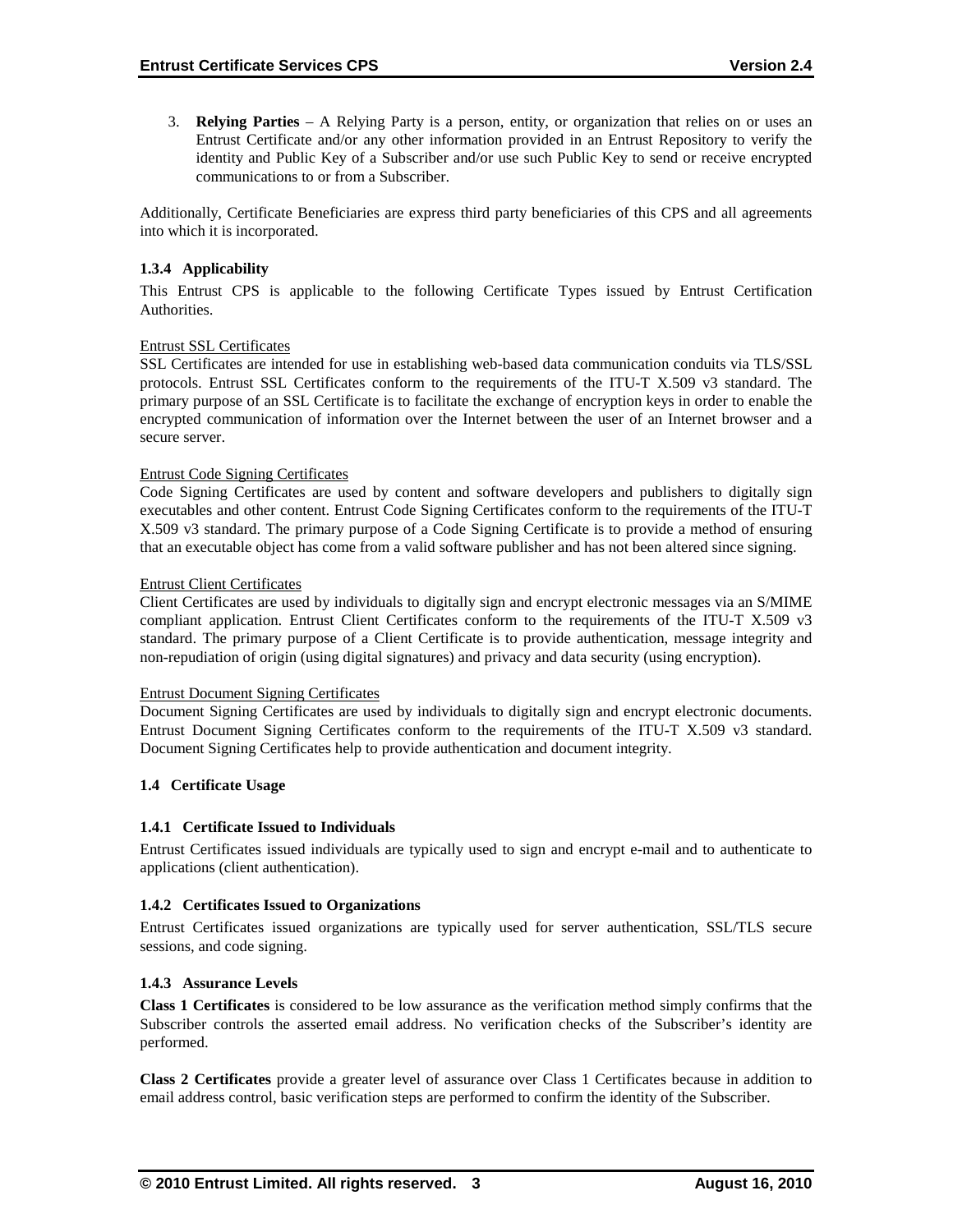# **1.5 Contact Details**

# **1.5.1 Specification Administration Organization**

The Entrust CPS is administered by the Entrust Policy Authority; it is based on the policies established by Entrust Limited.

# **1.5.2 Contact Person**

The contact information for questions about Entrust Certificates is:

Entrust Limited 1000 Innovation Drive Ottawa, Ontario Canada K2K 3E7 Attn: Entrust Certificate Services

Tel: 1-866-267-9297 or 1-613-270-2680 Fax: 1-877-839-3538 or 1-613-270-3260

Email: ssl@Entrust.com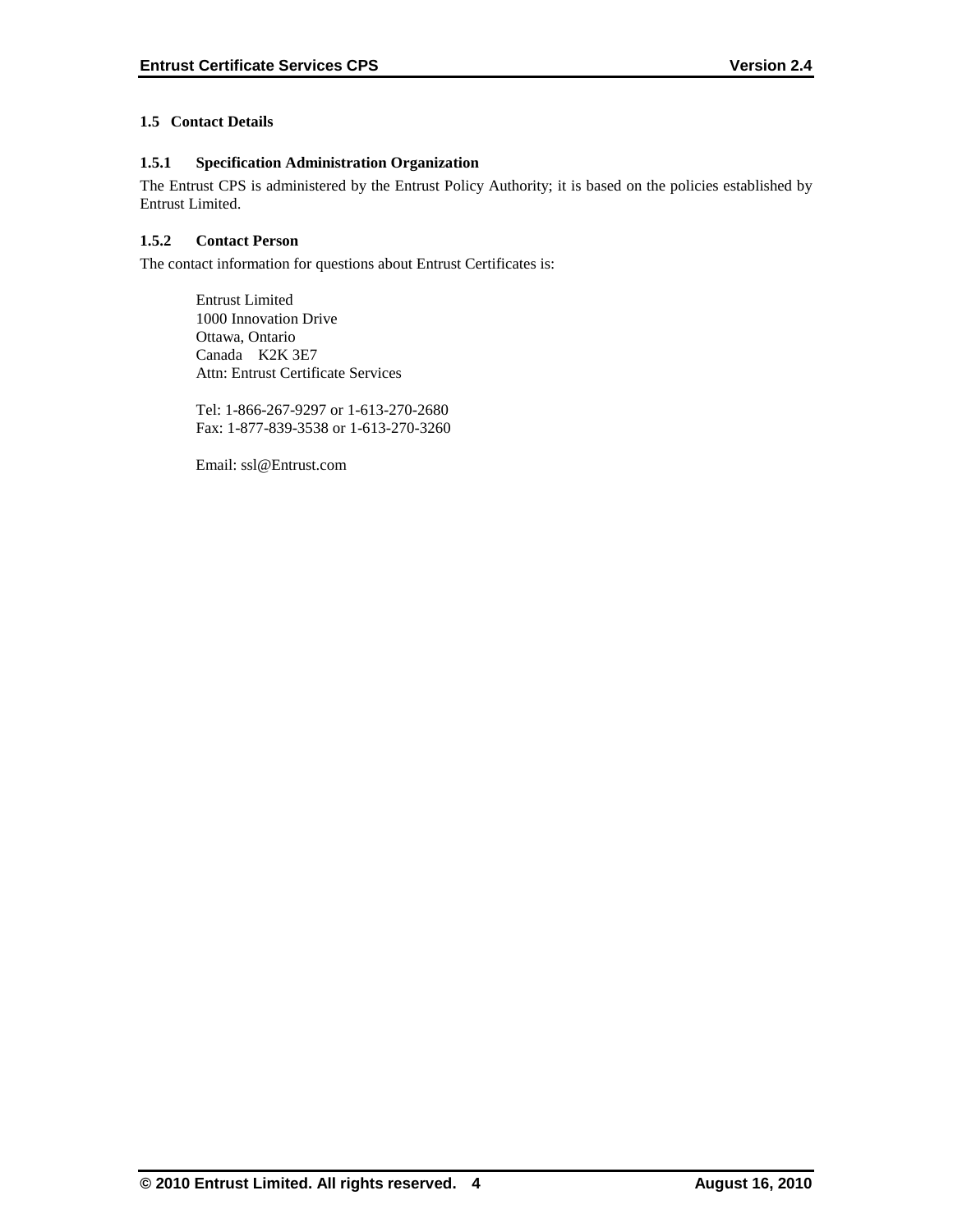# **2. General Provisions**

#### **2.1 Obligations**

#### **2.1.1 Certification Authority Obligations**

An Entrust Certification Authority shall:

- (i) provide Certification Authority services in accordance with the terms and conditions of the Entrust CPS;
- (ii) upon receipt of a request from a Registration Authority operating under such Entrust Authority, issue an Entrust Certificate in accordance with the terms and conditions of the Entrust CPS;
- (iii) make available Entrust Certificate revocation information by issuing Entrust Certificates and by issuing and making available Entrust Certificate CRLs in an Entrust Repository in accordance with the terms and conditions of the Entrust CPS;
- (iv) issue and publish Entrust Certificate CRLs on a regular schedule in accordance with the terms and conditions of the Entrust CPS; and
- (v) upon receipt of a revocation request from a Registration Authority operating under such Entrust Certification Authority, revoke the specified Entrust Certificate in accordance with the terms and conditions of the Entrust CPS.

In operating the Entrust Certification Authorities, Entrust may use one or more representatives or agents to perform its obligations under the Entrust CPS, any Subscription Agreements, or any Relying Party Agreements, provided that Entrust shall remain responsible for its performance.

## **2.1.2 Registration Authority Obligations**

A Registration Authority operating under an Entrust Certification Authority shall:

- (i) receive Entrust Certificate Applications in accordance with the terms and conditions of the Entrust CPS;
- (ii) perform limited verification of information submitted by Applicants when applying for Entrust Certificates, and if such verification is successful, submit a request to an Entrust Certification Authority for the issuance of an Entrust Certificate, all in accordance with the terms and conditions of the Entrust CPS;
- (iii) receive and verify requests from Subscribers for the revocation of Entrust Certificates, and if the verification of a revocation request is successful, submit a request to an Entrust Certification Authority for the revocation of such Entrust Certificate, all in accordance with the terms and conditions of the Entrust CPS;
- (iv) notify Subscribers, in accordance with the terms and conditions of the Entrust CPS, that an Entrust Certificate has been issued to them; and
- (v) notify Subscribers, in accordance with the terms and conditions of the Entrust CPS, that an Entrust Certificate issued to them has been revoked or will soon expire.

Entrust may use one or more representatives or agents to perform its obligations in respect of an Entrustoperated Registration Authority under the Entrust CPS, any Subscription Agreements, or any Relying Party Agreements, provided that Entrust shall remain responsible for the performance of such representatives or agents under the Entrust CPS, any Subscription Agreements, or any Relying Party Agreements. Entrust may appoint independent third parties to act as Registration Authorities under an Entrust Certification Authority. Such independent third-party Registration Authorities shall be responsible for their performance under the Entrust CPS, any Subscription Agreements, or any Relying Party Agreements. Entrust shall not be responsible for the performance of such independent third-party Registration Authorities. Independent third-party Registration Authorities may use one or more representatives or agents to perform their obligations when acting as a Registration Authority under an Entrust Certification Authority. Independent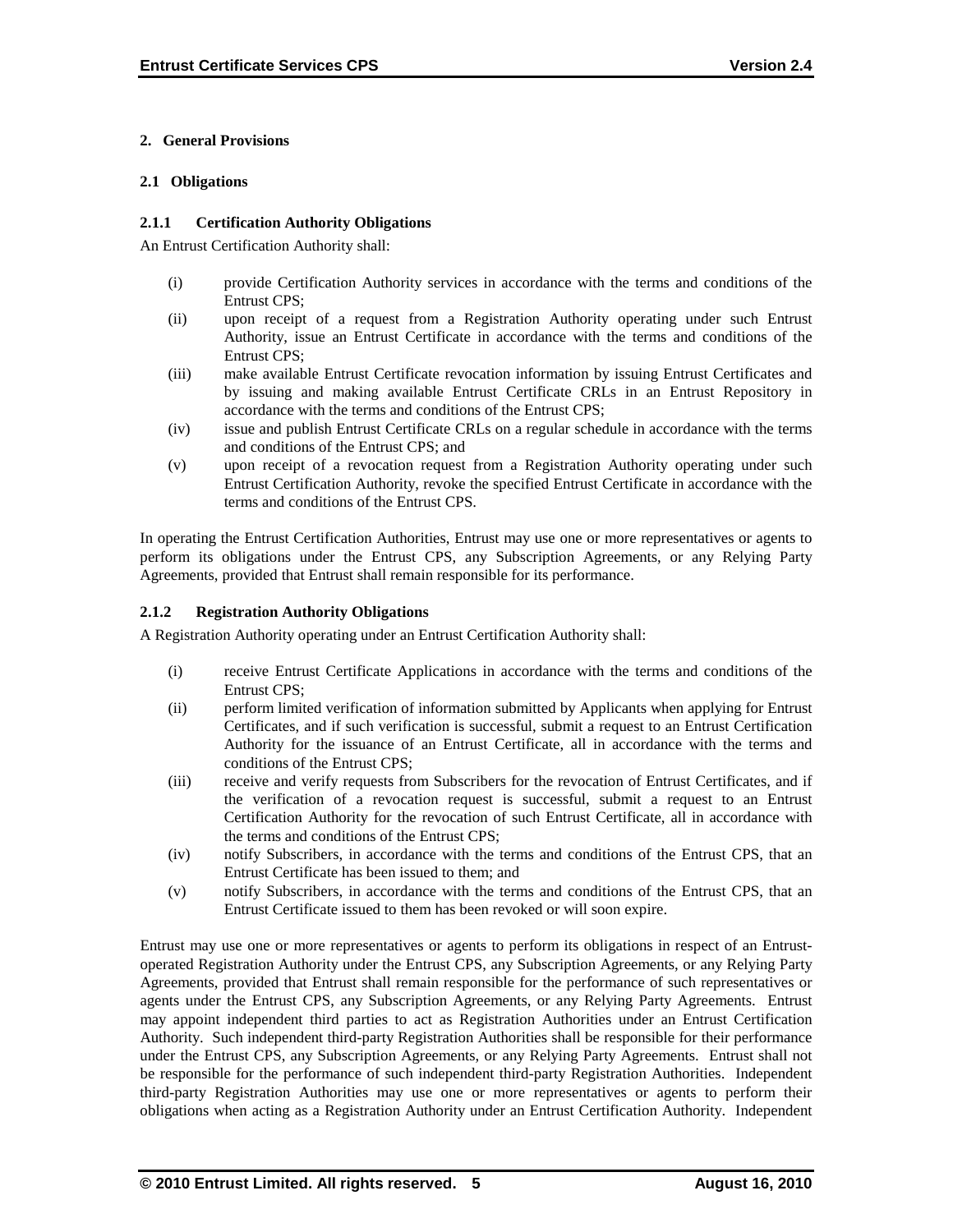third-party Registration Authorities shall remain responsible for the performance of such representatives or agents under the Entrust CPS, any Subscription Agreements, or any Relying Party Agreements. Entrust may appoint Resellers and Co-marketers for (i) Entrust Certificates, and (ii) services provided in respect to Entrust Certificates. Such Resellers and Co-marketers shall be responsible for their performance under the Entrust CPS, any Subscription Agreements, or any Relying Party Agreements. Entrust shall not be responsible for the performance of any such Resellers and Co-marketers. Resellers and Co-marketers may use one or more representatives or agents to perform their obligations under the Entrust CPS, any Subscription Agreements, or any Relying Party Agreements. Resellers and Co-marketers shall remain responsible for the performance of such representatives or agents under the Entrust CPS, any Subscription Agreements, or any Relying Party Agreements. Independent third-party Registration Authorities, Resellers, and Co-marketers shall be entitled to receive all of the benefit of all (i) disclaimers of representations, warranties, and conditions, (ii) limitations of liability, (iii) representations and warranties from Applicants, Subscribers, and Relying Parties, and (iv) indemnities from Applicants, Subscribers, and Relying Parties, set forth in this Entrust CPS, any Subscription Agreements, and any Relying Party Agreements.

#### **2.1.3 Subscriber Obligations**

Subscribers and Applicants shall:

- (i) understand and, if necessary, receive proper education in the use of Public-Key cryptography and Certificates including Entrust Certificates;
- (ii) provide, in any communications with Entrust or an independent third-party Registration Authority, correct information with no errors, misrepresentations, or omissions;
- (iii) generate a new, secure, and cryptographically sound Key Pair to be used in association with the Subscriber's Entrust Certificate or Applicant's Entrust Certificate Application, if not generated by an Entrust Certification Authority;
- (iv) read and agree to all terms and conditions of the Entrust CPS and Subscription Agreement;
- (v) refrain from modifying the contents of an Entrust Certificate;
- (vi) use Entrust Certificates exclusively for legal and authorized purposes in accordance with the terms and conditions of the Entrust CPS and applicable laws;
- (vii) only use an Entrust Certificate on behalf of the person, entity, or organization listed as the Subject in such Entrust Certificate;
- (viii) keep confidential and properly protect the Subscriber's or Applicant's Private Keys;
- (ix) notify Entrust or, if Applicant submitted its Entrust Certificate Application to an independent thirdparty Registration Authority, such independent third-party Registration Authority, as soon as reasonably practicable of any change to any information included in the Applicant's Entrust Certificate Application or any change in any circumstances that would make the information in the Applicant's Entrust Certificate Application misleading or inaccurate;
- (x) notify Entrust or, if Subscriber received its Entrust Certificate through an independent third-party Registration Authority, such independent third-party Registration Authority, as soon as reasonably practicable of any change to any information included in the Subscriber's Entrust Certificate or any change in any circumstances that would make the information in the Subscriber's Entrust Certificate misleading or inaccurate;
- (xi) immediately cease to use an Entrust Certificate if any information included in the Subscriber's Entrust Certificate or if any change in any circumstances would make the information in the Subscriber's Entrust Certificate misleading or inaccurate;
- (xii) notify Entrust or, if Subscriber received its Entrust Certificate from an independent third-party Registration Authority, such independent third-party Registration Authority, immediately of any suspected or actual Compromise of the Subscriber's or Applicant's Private Keys and request the revocation of such Entrust Certificate;
- (xiii) immediately cease to use the Subscriber's Entrust Certificate upon (a) expiration or revocation of such Entrust Certificate, or (b) any suspected or actual Compromise of the Private Key corresponding to the Public Key in such Entrust Certificate, and remove such Entrust Certificate from the devices and/or software in which it has been installed, where applicable;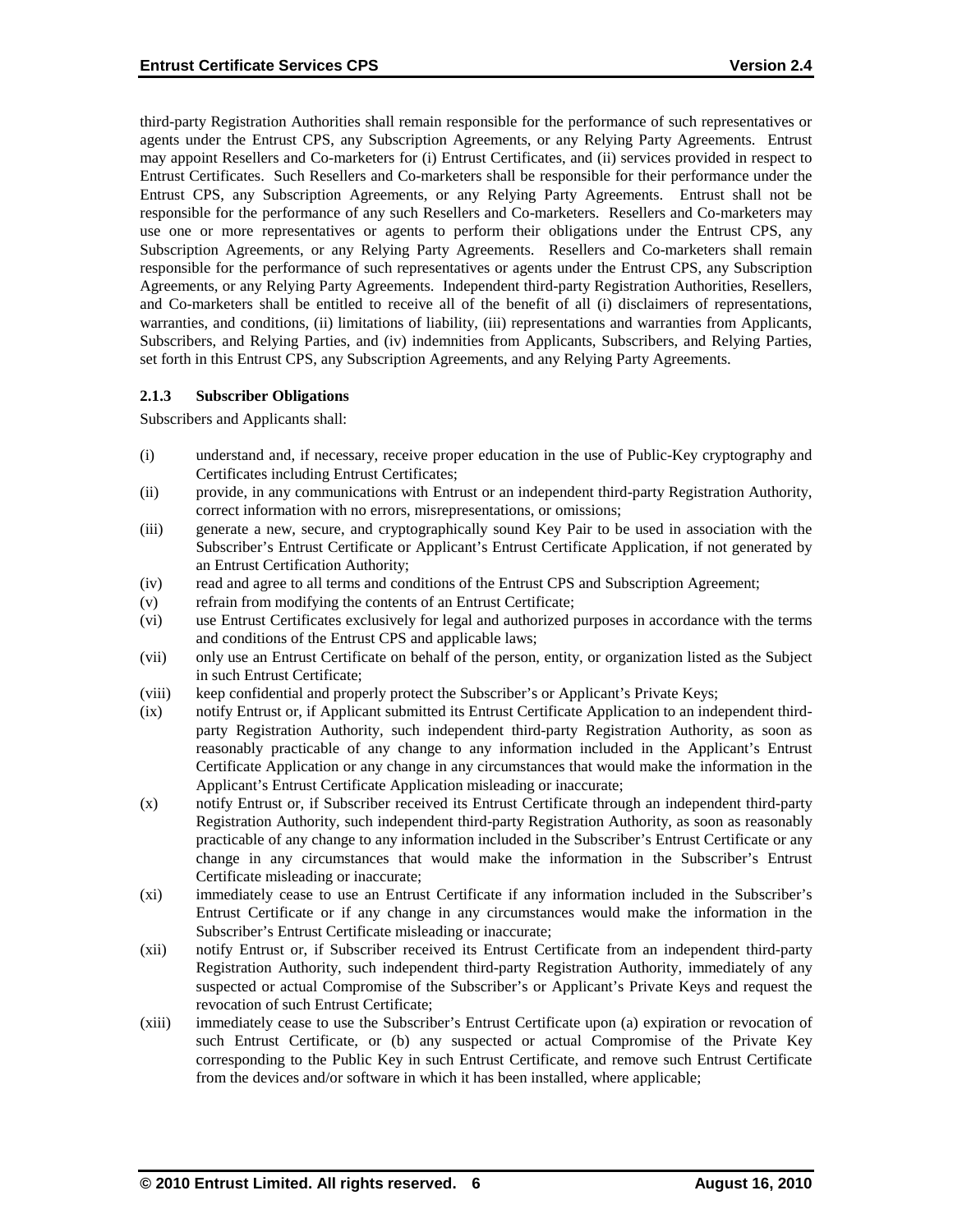- (xiv) only install the Entrust SSL Certificate on one (1) of Subscriber's devices and only use such Entrust Certificate in connection with such device unless, otherwise expressly permitted by Entrust;
- (xv) refrain from using the Subscriber's Private Key corresponding to the Public Key in the Subscriber's Entrust Certificate to sign other Certificates; and
- (xvi) use the Subscriber's or Applicant's own judgment about whether it is appropriate, given the level of security and trust provided by an Entrust Certificate, to use an Entrust Certificate in any given circumstance.

Entrust Certificates and related information may be subject to export, import, and/or use restrictions. Subscribers shall comply with all laws and regulations applicable to a Subscriber's right to export, import, and/or use Entrust Certificates and/or related information, including, without limitation, all laws and regulations in respect to nuclear, chemical or biological weapons proliferation. Subscribers shall be responsible for procuring all required licenses and permissions for any export, import, and/or use of Entrust Certificates and/or related information. Certain cryptographic techniques, software, hardware, and firmware ("Technology") that may be used in processing or in conjunction with Entrust Certificates may be subject to export, import, and/or use restrictions. Subscribers shall comply with all laws and regulations applicable to a Subscriber's right to export, import, and/or use such Technology or related information. Subscribers shall be responsible for procuring all required licenses and permissions for any export, import, and/or use of such Technology or related information.

#### **2.1.3.1 Subscriber and Applicant Representations and Warranties**

Subscribers and Applicants represent and warrant to Entrust and to all Certificate Beneficiaries, that:

- (i) all information provided, and all representations made, by Subscriber in relation to any Entrust Certificates are and will be complete and accurate (and Subscriber will promptly update such information and representations from time to time as necessary to maintain such completeness and accuracy);
- (ii) the Private Key corresponding to the Public Key submitted to Entrust in connection with an Entrust Certificate Application was created using sound cryptographic techniques, if not generated by an Entrust Certification Authority;
- (iii) all measures necessary have been taken to maintain sole control of, keep confidential, and properly protect the Private Key (and any associated access information or device – e.g., password or token) at all times;
- (iv) any information provided to Entrust or to any independent third-party Registration Authorities in connection with an Entrust Certificate Application does not infringe, misappropriate, dilute, unfairly compete with, or otherwise violate the intellectual property, or other rights of any person, entity, or organization in any jurisdiction;
- (v) the Entrust Certificate(s) shall not be installed or used until it has reviewed and verified the accuracy of the data in each Certificate;
- (vi) Entrust shall be immediately notified if any information included in the Entrust Certificate Application changes or if any change in any circumstances would make the information in the Entrust Certificate Application misleading or inaccurate;
- (vii) all use of the Entrust Certificate and its associated Private Key shall cease immediately, and the Subscriber will promptly notify Entrust and request the revocation of the Entrust Certificate, if (1) any information included in the Entrust Certificate changes, is or becomes incorrect or inaccurate, or if any change in any circumstances would make the information in the Entrust Certificate incorrect, misleading or inaccurate; or (2) there is any actual or suspected misuse or compromise of the Private Key associated with the Public Key in the Entrust Certificate;
- (viii) all use of the (1) Entrust Certificate and (2) Private Key associated with the Public Key in such Entrust Certificate shall cease upon expiration or revocation of such Entrust Certificate and such Entrust Certificate shall be removed from the devices and/or software in which it has been installed;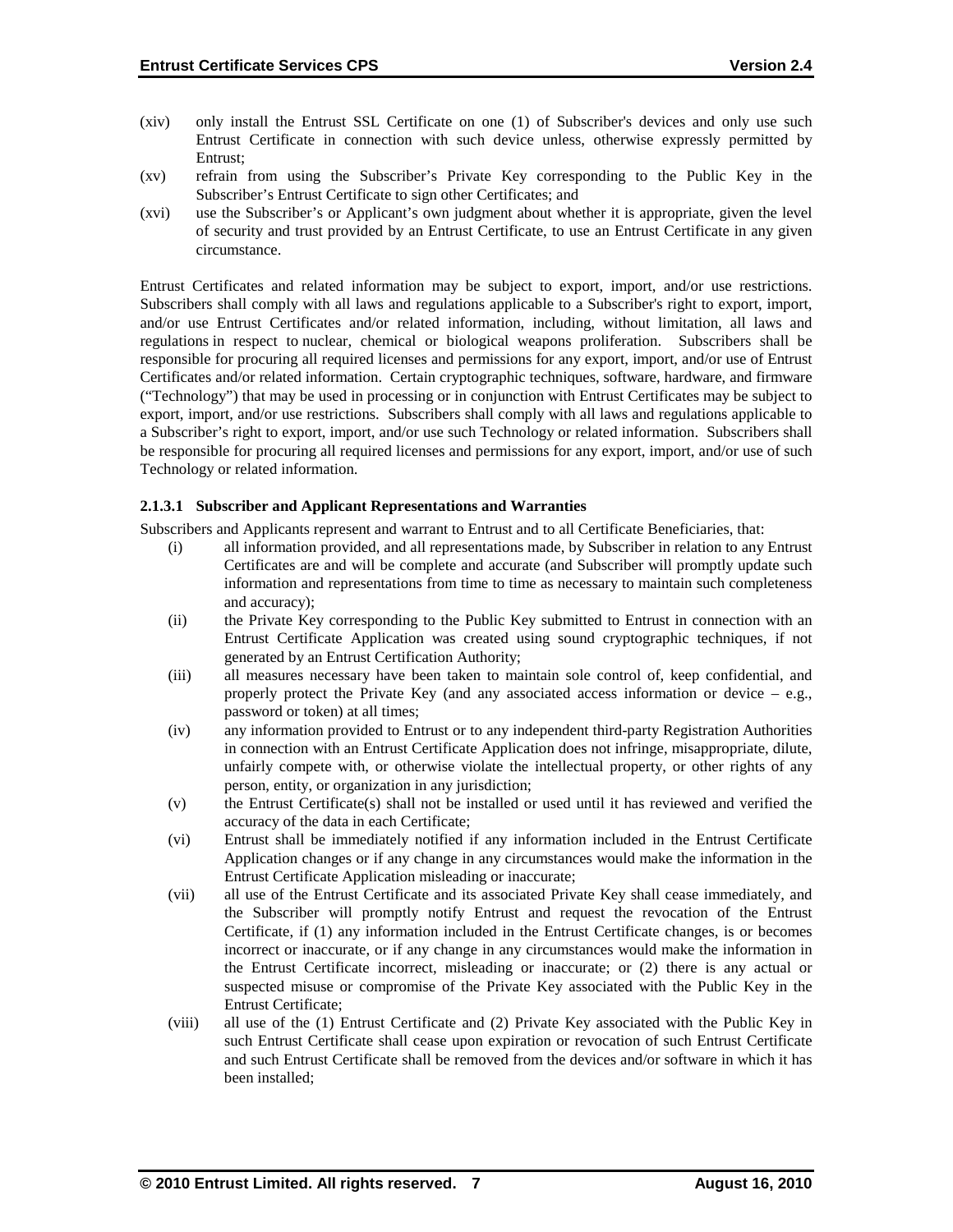- (ix) the Entrust Certificates will not be used for any hazardous or unlawful (including tortious) activities; and
- (x) the subject named in the Entrust Certificate corresponds to the Subscriber, and that it legally exists as a valid entity in the jurisdiction of incorporation specified in the Entrust Certificates;

Entrust SSL Certificates

Subscribers and Applicants represent and warrant to Entrust and to all Certificate Beneficiaries, that:

- (xi) the Entrust Certificate shall be installed only on the server accessible at the domain name listed in the Entrust Certificate, and will only be used in compliance with all applicable laws, solely for authorized company business, and solely in accordance with the Subscription Agreement and the CPS;
- (xii) the Subscriber has the exclusive right to use the domain name listed in the Entrust Certificate;

#### Entrust Code Signing Certificates

Subscribers and Applicants represent and warrant to Entrust and to all Certificate Beneficiaries, that:

- (xiii) The information provided for applications signed using an Entrust Certificate such as, but not limited to, application name, information URL, and application description, shall be truthful, accurate and non misleading; and,
- (xiv) Subscriber will not use the Certificate to digitally sign hostile code, including spyware or other malicious software (malware) downloaded without user consent.

#### **2.1.3.2 Subscriber Notice Requirements**

No stipulation.

#### **2.1.4 Relying Party Obligations**

Relying Parties shall:

- (i) understand and, if necessary, receive proper education in the use of Public-Key cryptography and Certificates including Entrust Certificates;
- (ii) read and agree to all terms and conditions of the Entrust CPS and the Relying Party Agreement;
- (iii) verify Entrust Certificates, including use of CRLs, in accordance with the certification path validation procedure specified in ITU-T Rec. X.509:2005 | ISO/IEC 9594-8 (2005), taking into account any critical extensions and approved technical corrigenda as appropriate; and
- (iv) make their own judgment and rely on an Entrust Certificate only if such reliance is reasonable in the circumstances, including determining whether such reliance is reasonable given the nature of the security and trust provided by an Entrust Certificate and the value of any transaction that may involve the use of an Entrust Certificate.

#### Entrust SSL Certificates

Relying Parties shall:

(v) trust and make use of an Entrust SSL Certificate only if the Entrust SSL Certificate has not expired or been revoked and if a proper chain of trust can be established to a trustworthy root.

#### Entrust Code Signing, Client and Document Signing Certificates

Relying Parties shall:

(vi) trust and make use of a digital signature created using the Private Key corresponding to the Public Key listed in the Entrust Certificate only if the Entrust Certificate was not expired or revoked at the time the digital signature was created and if a proper chain of trust can be established to a trustworthy root.

Entrust Certificates and related information may be subject to export, import, and/or use restrictions. Relying Parties shall comply with all laws and regulations applicable to a Relying Party's right to use Entrust Certificates and/or related information, including, without limitation, all laws and regulations in respect to nuclear, chemical or biological weapons proliferation. Relying Parties shall be responsible for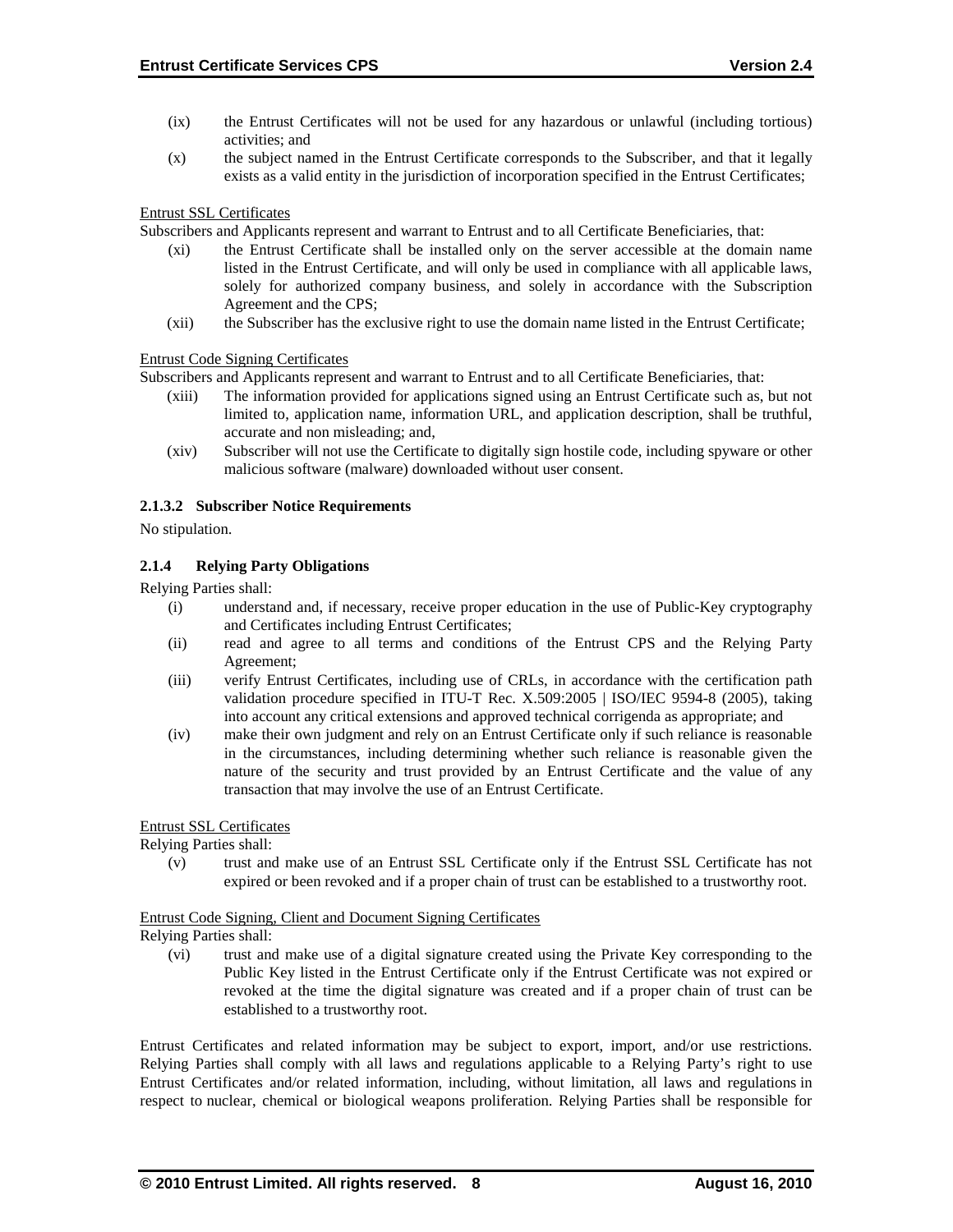procuring all required licenses and permissions for any export, import, and/or use of Entrust Certificates and/or related information. Certain cryptographic techniques, software, hardware, and firmware ("Technology") that may be used in processing or in conjunction with Entrust Certificates may be subject to export, import, and/or use restrictions. Relying Parties shall comply with all laws and regulations applicable to a Relying Party's right to export, import, and/or use such Technology or related information. Relying Parties shall be responsible for procuring all required licenses and permissions for any export, import, and/or use of such Technology or related information.

### **2.1.4.1 Relying Party Representations and Warranties**

Relying Parties represent and warrant to Entrust that:

- (i) the Relying Party shall properly validate an Entrust Certificate before making a determination about whether to rely on such Entrust Certificate, including confirmation that the Entrust Certificate has not expired or been revoked and that a proper chain of trust can be established to a trustworthy root;
- (ii) the Relying Party shall not rely on an Entrust Certificate that cannot be validated back to a trustworthy root;
- (iii) the Relying Party shall exercise its own judgment in determining whether it is reasonable under the circumstances to rely on an Entrust Certificate, including determining whether such reliance is reasonable given the nature of the security and trust provided by an Entrust Certificate and the value of any transaction that may involve the use of an Entrust Certificate; and
- (iv) the Relying Party shall not use an Entrust Certificate for any hazardous or unlawful (including tortious) activities.

#### Entrust SSL Certificates

Relying Parties represent and warrant to Entrust that:

(v) the Relying Party shall not rely on a revoked or expired Entrust SSL Certificate;

#### Entrust Code Signing, Client and Document Signing Certificates

Relying Parties represent and warrant to Entrust that:

(vi) the Relying Party shall not rely on a digital signature created using the Private Key corresponding to the Public Key listed in the Entrust Certificate if the Entrust Certificate was expired at the time the digital signature was created or if the Certificate is revoked.

#### **2.1.5 Repository Obligations**

An Entrust Repository shall:

- (i) make available, in accordance with the terms and conditions of the Entrust CPS, Entrust Certificate revocation information published by an Entrust Certification Authority; and
- (ii) make available a copy of the Entrust CPS and other information related to the products and services provided by Entrust Certification Authorities and any Registration Authorities operating under the Entrust Certification Authorities.

#### **2.2 Liability**

**THE MAXIMUM CUMULATIVE LIABILITY OF ENTRUST, ANY INDEPENDENT THIRD-PARTY REGISTRATION AUTHORITIES OPERATING UNDER AN ENTRUST CERTIFICATION AUTHORITY, RESELLERS, CO-MARKETERS OR ANY SUBCONTRACTORS, DISTRIBUTORS, AGENTS, SUPPLIERS, EMPLOYEES OR DIRECTORS OF ANY OF THE FOREGOING TO ANY APPLICANTS, SUBSCRIBERS, RELYING PARTIES OR ANY OTHER PERSONS, ENTITIES, OR ORGANIZATIONS FOR ANY LOSSES, COSTS, EXPENSES, LIABILITIES, DAMAGES, CLAIMS, OR SETTLEMENT AMOUNTS ARISING OUT OF OR RELATING TO USE OF AN ENTRUST CERTIFICATE OR ANY SERVICES PROVIDED IN RESPECT TO ANY ENTRUST CERTIFICATES IS LIMITED BY THIS ENTRUST CPS. THIS ENTRUST CPS ALSO CONTAINS LIMITED WARRANTIES,**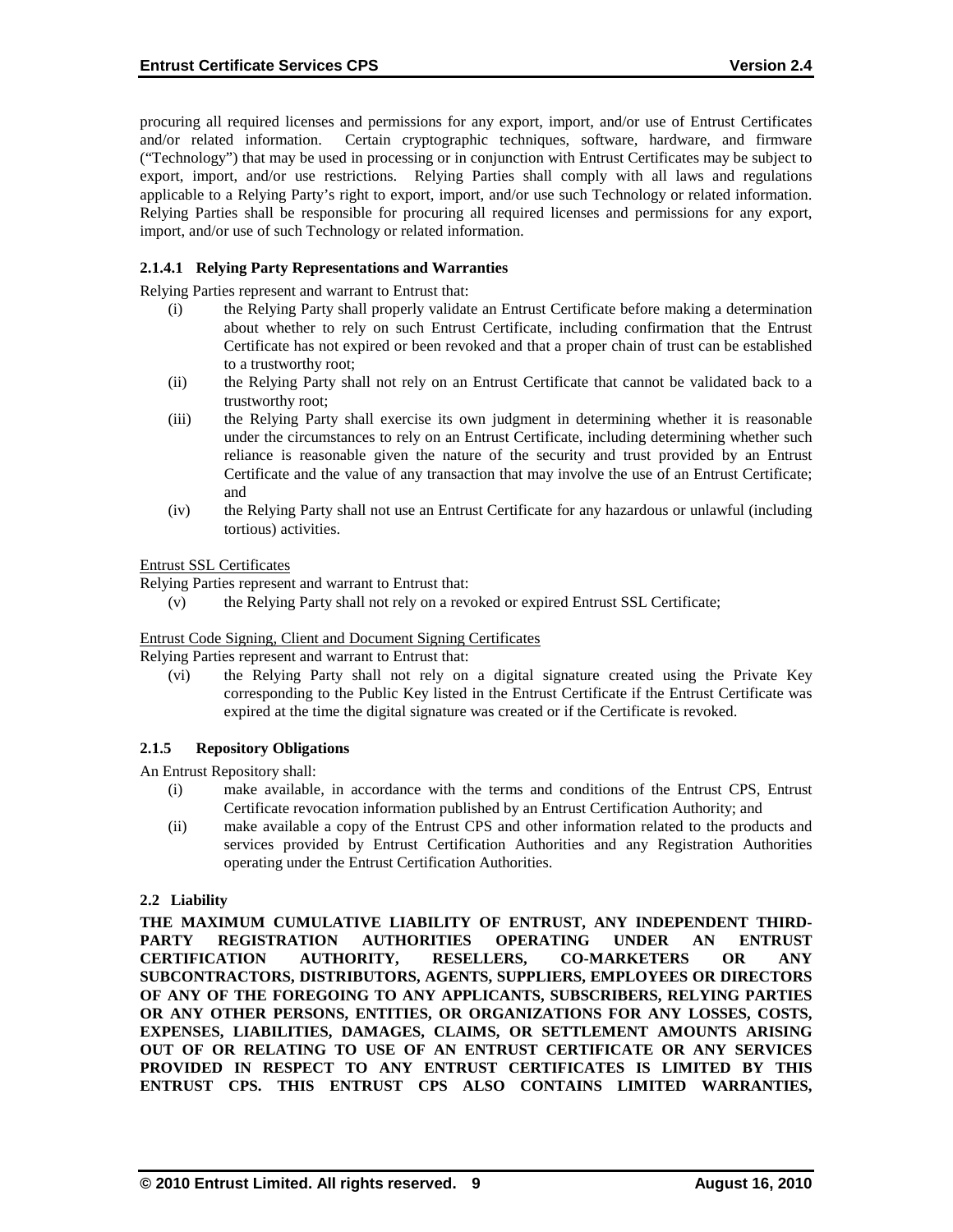#### **LIMITATIONS ON LIABILITY, AND DISCLAIMERS OF REPRESENTATIONS, WARRANTIES AND CONDITIONS.**

#### **2.2.1 CA Liability**

#### **2.2.1.1 Warranties and Limitations on Warranties**

Entrust makes the following limited warranties to Subscribers with respect to the operation of Entrust Certification Authorities:

- (i) Entrust Certification Authorities shall provide Repository services consistent with the practices and procedures set forth in this Entrust CPS;
- (ii) Entrust Certification Authorities shall perform Entrust Certificate issuance consistent with the procedures set forth in this Entrust CPS; and
- (iii) Entrust Certification Authorities shall provide revocation services consistent with the procedures set forth in this Entrust CPS.

Notwithstanding the foregoing, in no event does Entrust, any independent third-party Registration Authority operating under an Entrust Certification Authority, or any Resellers, Co-marketers, or any subcontractors, distributors, agents, suppliers, employees, or directors of any of the foregoing make any representations, or provide any warranties, or conditions to any Applicants, Subscribers, Relying Parties, or any other persons, entities, or organizations with respect to (i) the techniques used in the generation and storage of the Private Key corresponding to the Public Key in an Entrust Certificate, including, whether such Private Key has been Compromised or was generated using sound cryptographic techniques, (ii) the reliability of any cryptographic techniques or methods used in conducting any act, transaction, or process involving or utilizing an Entrust Certificate, (iii) any software whatsoever, or (iv) non-repudiation of any Entrust Certificate or any transaction facilitated through the use of an Entrust Certificate, since such determination is a matter of applicable law.

Applicants, Subscribers, and Relying Parties acknowledge and agree that operations in relation to Entrust Certificates and Entrust Certificate Applications are dependent on the transmission of information over communication infrastructures such as, without limitation, the Internet, telephone and telecommunications lines and networks, servers, firewalls, proxies, routers, switches, and bridges ("Telecommunication Equipment") and that this Telecommunication Equipment is not under the control of Entrust or any independent third-party Registration Authority operating under an Entrust Certification Authority, or any Resellers, Co-marketers, or any subcontractors, distributors, agents, suppliers, employees, or directors of any of the foregoing. Neither Entrust nor any independent third-party Registration Authority operating under an Entrust Certification Authority, or any Resellers, Co-marketers, or any subcontractors, distributors, agents, suppliers, employees, or directors of any of the foregoing shall be liable for any error, failure, delay, interruption, defect, or corruption in relation to an Entrust Certificate, an Entrust Certificate CRL, Entrust OCSP message, or an Entrust Certificate Application to the extent that such error, failure, delay, interruption, defect, or corruption is caused by such Telecommunication Equipment.

#### **2.2.1.2 Disclaimers**

**EXCEPT AS SPECIFICALLY PROVIDED IN SECTION 2.2.1.1, NEITHER ENTRUST NOR ANY INDEPENDENT THIRD-PARTY REGISTRATION AUTHORITY OPERATING UNDER AN ENTRUST CERTIFICATION AUTHORITY, NOR ANY RESELLERS, CO-MARKETERS, OR ANY SUBCONTRACTORS, DISTRIBUTORS, AGENTS, SUPPLIERS, EMPLOYEES, OR DIRECTORS OF ANY OF THE FOREGOING MAKE ANY REPRESENTATIONS OR GIVE ANY WARRANTIES OR CONDITIONS, WHETHER EXPRESS, IMPLIED, STATUTORY, BY USAGE OF TRADE, OR OTHERWISE, AND ENTRUST AND ALL INDEPENDENT THIRD-PARTY REGISTRATION AUTHORITIES OPERATING UNDER AN ENTRUST CERTIFICATION AUTHORITY, AND ALL RESELLERS, CO-MARKETERS, AND ALL SUBCONTRACTORS, DISTRIBUTORS, AGENTS, SUPPLIERS, EMPLOYEES, AND DIRECTORS OF ANY OF THE FOREGOING SPECIFICALLY DISCLAIM ANY AND ALL REPRESENTATIONS,**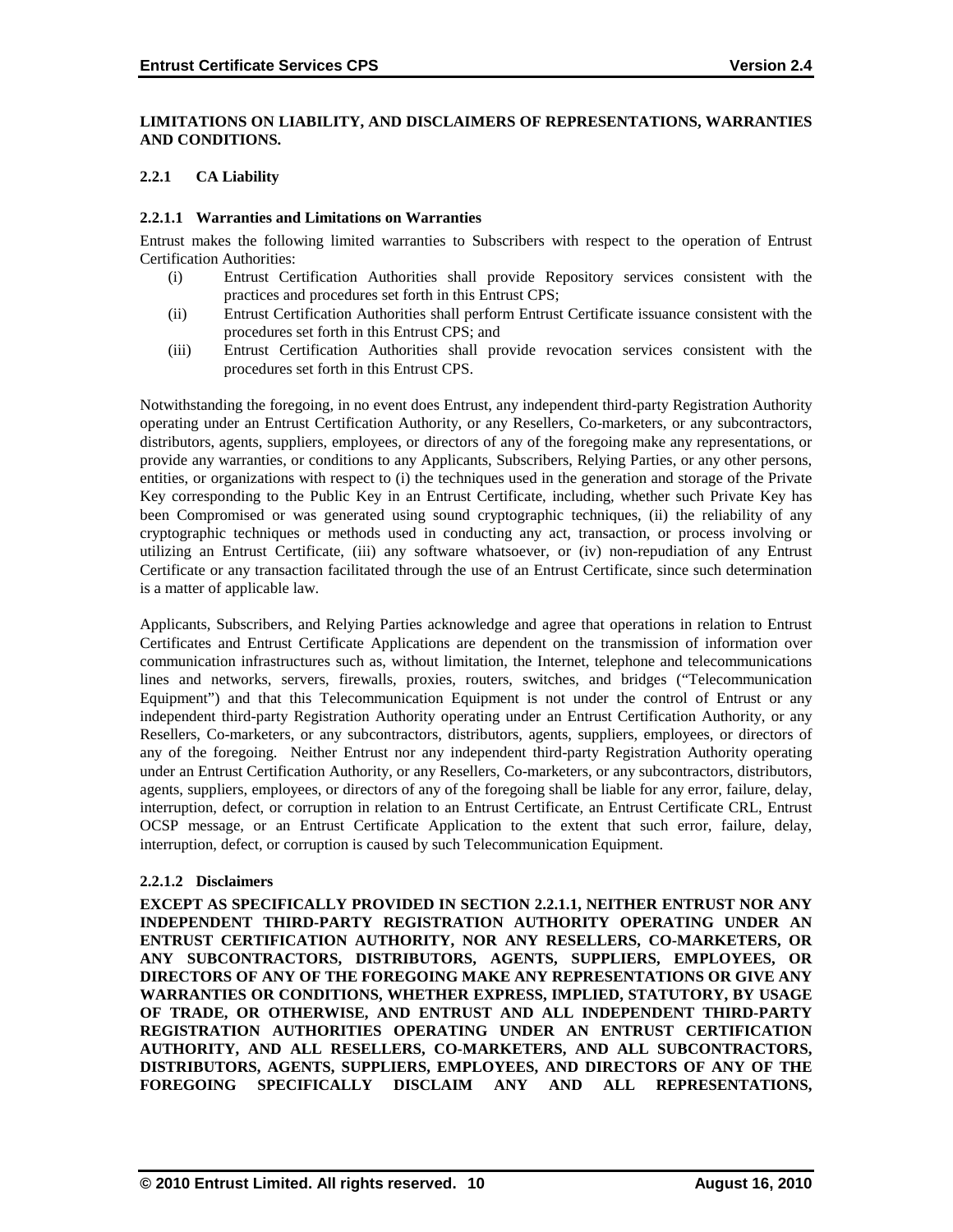**WARRANTIES, AND CONDITIONS OF MERCHANTABILITY, NON-INFRINGEMENT, TITLE, SATISFACTORY QUALITY, AND/OR FITNESS FOR A PARTICULAR PURPOSE.**

#### **2.2.1.3 Loss Limitations**

**IN NO EVENT SHALL THE TOTAL CUMULATIVE LIABILITY OF ENTRUST, ANY INDEPENDENT THIRD-PARTY REGISTRATION AUTHORITY OPERATING UNDER AN ENTRUST CERTIFICATION AUTHORITY, ANY RESELLERS, OR CO-MARKETERS, OR ANY SUBCONTRACTORS, DISTRIBUTORS, AGENTS, SUPPLIERS, EMPLOYEES, OR DIRECTORS OF ANY OF THE FOREGOING TO ANY APPLICANT, SUBSCRIBER, RELYING PARTY OR ANY OTHER PERSON, ENTITY, OR ORGANIZATION ARISING OUT OF OR RELATING TO ANY ENTRUST CERTIFICATE OR ANY SERVICES PROVIDED IN RESPECT TO ENTRUST CERTIFICATES, INCLUDING ANY USE OR RELIANCE ON ANY ENTRUST CERTIFICATE, EXCEED THE GREATER OF (1) TEN THOUSAND UNITED STATES DOLLARS (\$10,000.00 U.S.); AND (2) TEN TIMES THE FEES PAID BY THE APPLICABLE SUBSCRIBER TO ENTRUST DURING THE TWELVE MONTHS PRIOR TO THE INITIATION OF THE CLAIM TO A MAXIMUM OF ONE MILLION DOLLARS (\$1,000,000) (SUCH GREATER NUMBER REFERRED TO AS THE "CUMULATIVE DAMAGE CAP"). THIS LIMITATION SHALL APPLY ON A PER ENTRUST CERTIFICATE BASIS REGARDLESS OF THE NUMBER OF TRANSACTIONS OR CAUSES OF ACTION ARISING OUT OF OR RELATED TO SUCH ENTRUST CERTIFICATE OR ANY SERVICES PROVIDED IN RESPECT TO SUCH ENTRUST CERTIFICATE. THE FOREGOING LIMITATIONS SHALL APPLY TO ANY LIABILITY WHETHER BASED IN CONTRACT (INCLUDING FUNDAMENTAL BREACH), TORT (INCLUDING NEGLIGENCE), LEGISLATION OR ANY OTHER THEORY OF LIABILITY, INCLUDING ANY DIRECT, INDIRECT, SPECIAL, STATUTORY, PUNITIVE, EXEMPLARY, CONSEQUENTIAL, RELIANCE, OR INCIDENTAL DAMAGES.**

**IN THE EVENT THAT LIABILITY ARISING OUT OF OR RELATING TO AN ENTRUST CERTIFICATE OR ANY SERVICES PROVIDED IN RESPECT TO AN ENTRUST CERTIFICATE EXCEEDS THE CUMULATIVE DAMAGE CAP SET FORTH IN THIS SECTION ABOVE, THE AMOUNTS AVAILABLE UNDER THE CUMULATIVE DAMAGE CAP SHALL BE APPORTIONED FIRST TO THE EARLIEST CLAIMS TO ACHIEVE FINAL DISPUTE RESOLUTION UNLESS OTHERWISE ORDERED BY A COURT OF COMPETENT JURISDICTION. IN NO EVENT SHALL ENTRUST OR ANY INDEPENDENT THIRD-PARTY REGISTRATION AUTHORITY OPERATING UNDER AN ENTRUST CERTIFICATION AUTHORITY, OR ANY RESELLERS, CO-MARKETERS, OR ANY SUBCONTRACTORS, DISTRIBUTORS, AGENTS, SUPPLIERS, EMPLOYEES, OR DIRECTORS OF ANY OF THE FOREGOING BE OBLIGATED TO PAY MORE THAN THE CUMULATIVE DAMAGE CAP FOR ANY ENTRUST CERTIFICATE OR ANY SERVICES PROVIDED IN RESPECT TO AN ENTRUST CERTIFICATE REGARDLESS OF APPORTIONMENT AMONG CLAIMANTS.**

**IN NO EVENT SHALL ENTRUST OR ANY INDEPENDENT THIRD-PARTY REGISTRATION AUTHORITY OPERATING UNDER AN ENTRUST CERTIFICATION AUTHORITY, OR ANY RESELLERS, CO-MARKETERS, OR ANY SUBCONTRACTORS, DISTRIBUTORS, AGENTS, SUPPLIERS, EMPLOYEES, OR DIRECTORS OF ANY OF THE FOREGOING BE LIABLE FOR ANY INCIDENTAL, SPECIAL, STATUTORY, PUNITIVE, EXEMPLARY, INDIRECT, RELIANCE, OR CONSEQUENTIAL DAMAGES (INCLUDING, WITHOUT LIMITATION, DAMAGES FOR LOSS OF BUSINESS, LOSS OF BUSINESS OPPORTUNITIES, LOSS OF GOODWILL, LOSS OF PROFITS, BUSINESS INTERRUPTION, LOSS OF DATA, LOST SAVINGS OR OTHER SIMILAR PECUNIARY LOSS) WHETHER ARISING FROM CONTRACT (INCLUDING FUNDAMENTAL BREACH), TORT (INCLUDING NEGLIGENCE), LEGISLATION OR ANY OTHER THEORY OF LIABILITY.** 

**THE FOREGOING LIMITATIONS SHALL APPLY NOTWITHSTANDING THE FAILURE OF ESSENTIAL PURPOSE OF ANY LIMITED REMEDY STATED HEREIN AND EVEN IF**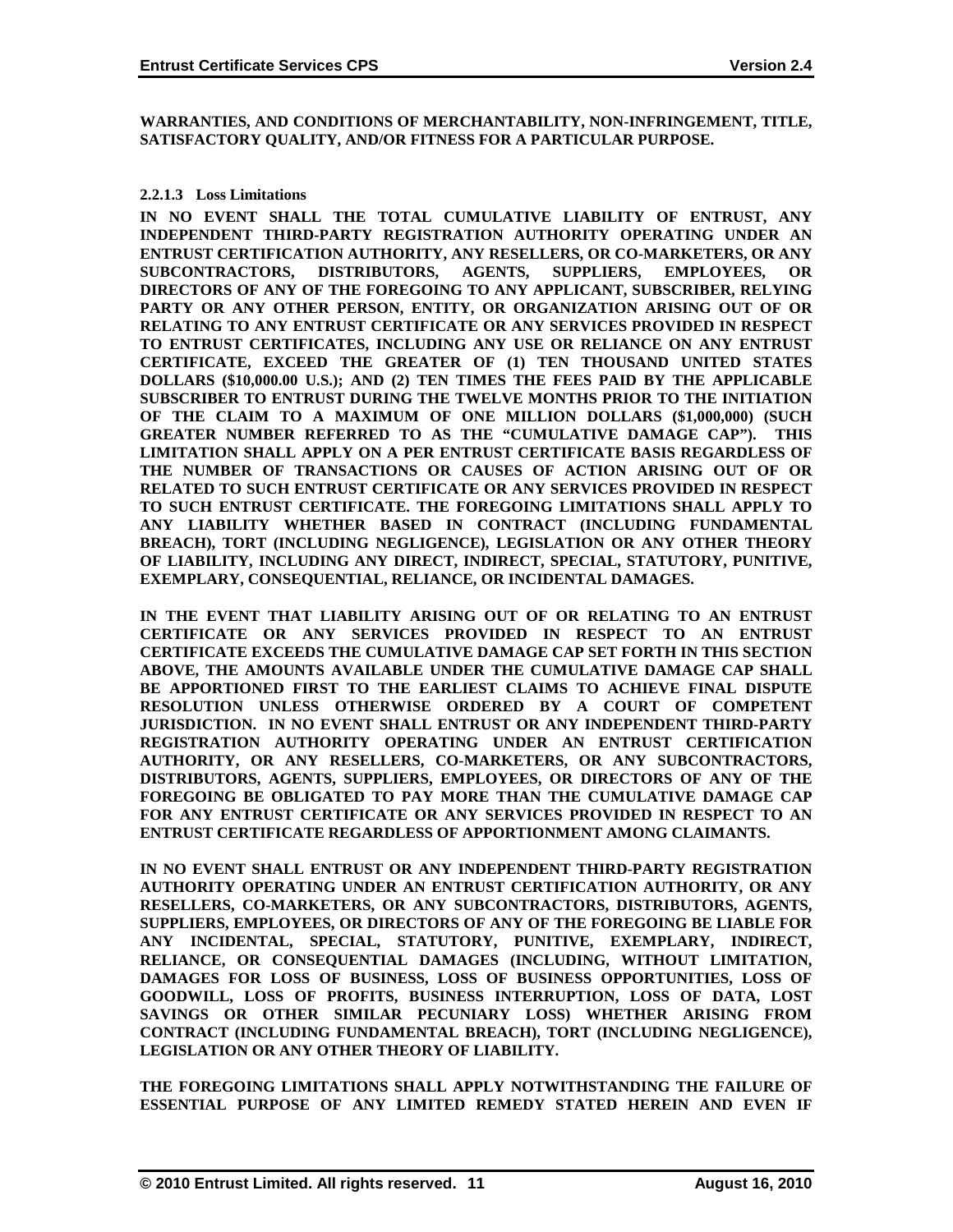**ENTRUST OR ANY INDEPENDENT THIRD-PARTY REGISTRATION AUTHORITY OPERATING UNDER AN ENTRUST CERTIFICATION AUTHORITY, OR ANY RESELLERS, CO-MARKETERS, OR ANY SUBCONTRACTORS, DISTRIBUTORS, AGENTS, SUPPLIERS, EMPLOYEES, OR DIRECTORS OF ANY OF THE FOREGOING HAVE BEEN ADVISED OF THE POSSIBILITY OF THOSE DAMAGES.**

**SOME JURISDICTIONS DO NOT ALLOW THE EXCLUSION OR LIMITATION OF LIABILITY FOR CONSEQUENTIAL OR INCIDENTAL DAMAGES, SO THESE LIMITATIONS SET FORTH ABOVE MAY NOT APPLY TO CERTAIN APPLICANTS, SUBSCRIBERS, RELYING PARTIES, OR OTHER PERSONS, ENTITIES, OR ORGANIZATIONS. THE DISCLAIMERS OF REPRESENTATIONS, WARRANTIES, AND CONDITIONS AND THE LIMITATIONS OF LIABILITY IN THIS ENTRUST CPS CONSTITUTE AN ESSENTIAL PART OF THE ENTRUST CPS, ANY SUBSCRIPTION AGREEMENTS, AND ANY RELYING PARTY AGREEMENTS. ALL APPLICANTS, SUBSCRIBERS, RELYING PARTIES, AND OTHER PERSONS, ENTITIES, AND ORGANIZATIONS ACKNOWLEDGE THAT BUT FOR THESE DISCLAIMERS OF REPRESENTATIONS, WARRANTIES, AND CONDITIONS AND LIMITATIONS OF LIABILITY, ENTRUST WOULD NOT ISSUE ENTRUST CERTIFICATES TO SUBSCRIBERS AND NEITHER ENTRUST NOR ANY ANY INDEPENDENT THIRD-PARTY REGISTRATION AUTHORITIES OPERATING UNDER AN ENTRUST CERTIFICATION AUTHORITY, NOR ANY RESELLERS, CO-MARKETERS, OR ANY SUBCONTRACTORS, DISTRIBUTORS, AGENTS, SUPPLIERS, EMPLOYEES, OR DIRECTORS OF ANY OF THE FOREGOING WOULD PROVIDE SERVICES IN RESPECT TO ENTRUST CERTIFICATES AND THAT THESE PROVISIONS PROVIDE FOR A REASONABLE ALLOCATION OF RISK.**

#### **2.2.1.4 Other Exclusions**

Without limitation, neither Entrust nor any independent third-party Registration Authorities operating under an Entrust Certification Authority, nor any Resellers or Co-marketers, or any subcontractors, distributors, agents, suppliers, employees, or directors of any of the foregoing shall be liable to any Applicants, Subscribers, Relying Parties or any other person, entity, or organization for any losses, costs, expenses, liabilities, damages, claims, or settlement amounts arising out of or relating to use of an Entrust Certificate or any services provided in respect to an Entrust Certificate if:

- (i) the Entrust Certificate was issued as a result of errors, misrepresentations, or other acts or omissions of a Subscriber or of any other person, entity, or organization;
- (ii) the Entrust Certificate has expired or has been revoked;
- (iii) the Entrust Certificate has been modified or otherwise altered;
- (iv) the Subscriber failed to stop using an Entrust Certificate after the information contain in such Entrust Certificate changed or after circumstances changed so that the information contained in such Entrust Certificate became misleading or inaccurate;
- (v) a Subscriber breached the Entrust CPS or the Subscriber's Subscription Agreement, or a Relying Party breached the Entrust CPS or the Relying Party's Relying Party Agreement;
- (vi) the Private Key associated with the Entrust Certificate has been Compromised; or
- (vii) the Entrust Certificate is used other than as permitted by the Entrust CPS or is used in contravention of applicable law.

In no event shall Entrust or any independent third-party Registration Authority operating under an Entrust Certification Authority, or any Resellers, Co-marketers, or any subcontractors, distributors, agents, suppliers, employees, or directors of any of the foregoing be liable to any Applicant, Subscriber, or any other person, entity, or organization for any losses, costs, liabilities, expenses, damages, claims, or settlement amounts arising out of or relating to the refusal by Entrust or any independent third-party Registration Authority operating under an Entrust Certification Authority, or any Resellers, Co-marketers, or any subcontractors, distributors, agents, suppliers, employees, or directors of any of the foregoing to issue or request the issuance of an Entrust Certificate. In no event shall Entrust or any independent thirdparty Registration Authority operating under an Entrust Certification Authority, or any Resellers, Comarketers, or any subcontractors, distributors, agents, suppliers, employees, or directors of any of the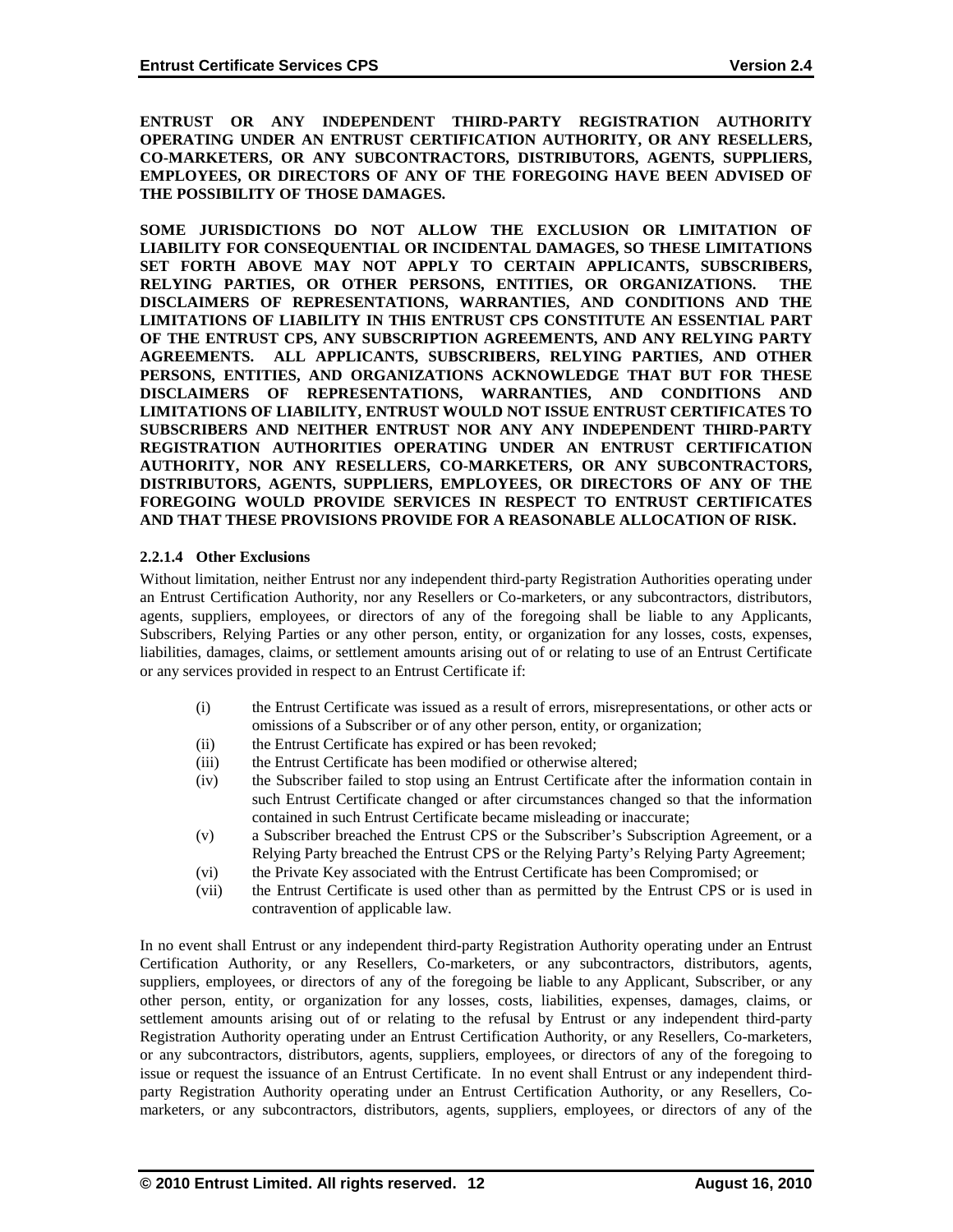foregoing be liable to any Applicant, Subscriber, or any other person, entity, or organization for any losses, costs, liabilities, expenses, damages, claims, or settlement amounts arising out of or relating to any delay by Entrust or any independent third-party Registration Authority operating under an Entrust Certification Authority, or any Resellers, Co-marketers, or any subcontractors, distributors, agents, suppliers, employees, or directors of any of the foregoing, in issuing or in requesting the issuance of an Entrust Certificate.

In no event shall Entrust or any independent third-party Registration Authority operating under an Entrust Certification Authority, or any Resellers, Co-marketers, or any subcontractors, distributors, agents, suppliers, employees, or directors of any of the foregoing be liable to any Subscriber, Relying Party, or any other person, entity, or organization for any losses, costs, expenses, liabilities, damages, claims, or settlement amounts arising out of or relating to any proceeding or allegation that an Entrust Certificate or any information contained in an Entrust Certificate infringes, misappropriates, dilutes, unfairly competes with, or otherwise violates any patent, trademark, copyright, trade secret, or any other intellectual property right or other right of any person, entity, or organization in any jurisdiction.

### **2.2.1.5 Hazardous Activities**

Entrust Certificates and the services provided by Entrust in respect to Entrust Certificates are not designed, manufactured, or intended for use in or in conjunction with hazardous activities or uses requiring fail-safe performance, including the operation of nuclear facilities, aircraft navigation or communications systems, air traffic control, medical devices or direct life support machines. Entrust and any independent third-party Registration Authority operating under an Entrust Certification Authority, and any Resellers, Co-marketers, and any subcontractors, distributors, agents, suppliers, employees, or directors of any of the foregoing specifically disclaim any and all representations, warranties, and conditions with respect to such uses, whether express, implied, statutory, by usage of trade, or otherwise.

### **2.2.2 RA Liability**

The same liability provisions that apply in §2.2.1 with respect to Entrust Certification Authorities shall apply with respect to Entrust-operated Registration Authorities and independent third-party Registration Authorities operating under Entrust Certification Authorities and all Resellers, Co-marketers and all subcontractors, distributors, agents, suppliers, employees, and directors of any of the foregoing.

#### **2.3 Financial Responsibility**

Subscribers and Relying Parties shall be responsible for the financial consequences to such Subscribers, Relying Parties, and to any other persons, entities, or organizations for any transactions in which such Subscribers or Relying Parties participate and which use Entrust Certificates or any services provided in respect to Entrust Certificates. Entrust makes no representations and gives no warranties or conditions regarding the financial efficacy of any transaction completed utilizing an Entrust Certificate or any services provided in respect to Entrust Certificates and neither Entrust nor any independent third-party Registration Authority operating under an Entrust Certification Authority, nor any Resellers, Co-marketers, nor any subcontractors, distributors, agents, suppliers, employees, or directors of any of the foregoing shall have any liability except as explicitly set forth herein in respect to the use of or reliance on an Entrust Certificate or any services provided in respect to Entrust Certificates.

# **2.3.1 Indemnification by Relying Parties**

RELYING PARTIES SHALL INDEMNIFY AND HOLD ENTRUST AND ALL INDEPENDENT THIRD-PARTY REGISTRATION AUTHORITIES OPERATING UNDER AN ENTRUST CERTIFICATION AUTHORITY, AND ALL RESELLERS, CO-MARKETERS, AND ALL SUBCONTRACTORS, DISTRIBUTORS, AGENTS, SUPPLIERS, EMPLOYEES, AND DIRECTORS OF ANY OF THE FOREGOING (COLLECTIVELY, THE "INDEMNIFIED PARTIES") HARMLESS FROM AND AGAINST ANY AND ALL LIABILITIES, LOSSES, COSTS, EXPENSES, DAMAGES, CLAIMS, AND SETTLEMENT AMOUNTS (INCLUDING REASONABLE ATTORNEY'S FEES, COURT COSTS, AND EXPERT'S FEES) ARISING OUT OF OR RELATING TO ANY USE OR RELIANCE BY A RELYING PARTY ON ANY ENTRUST CERTIFICATE OR ANY SERVICE PROVIDED IN RESPECT TO ENTRUST CERTIFICATES, INCLUDING (I) LACK OF PROPER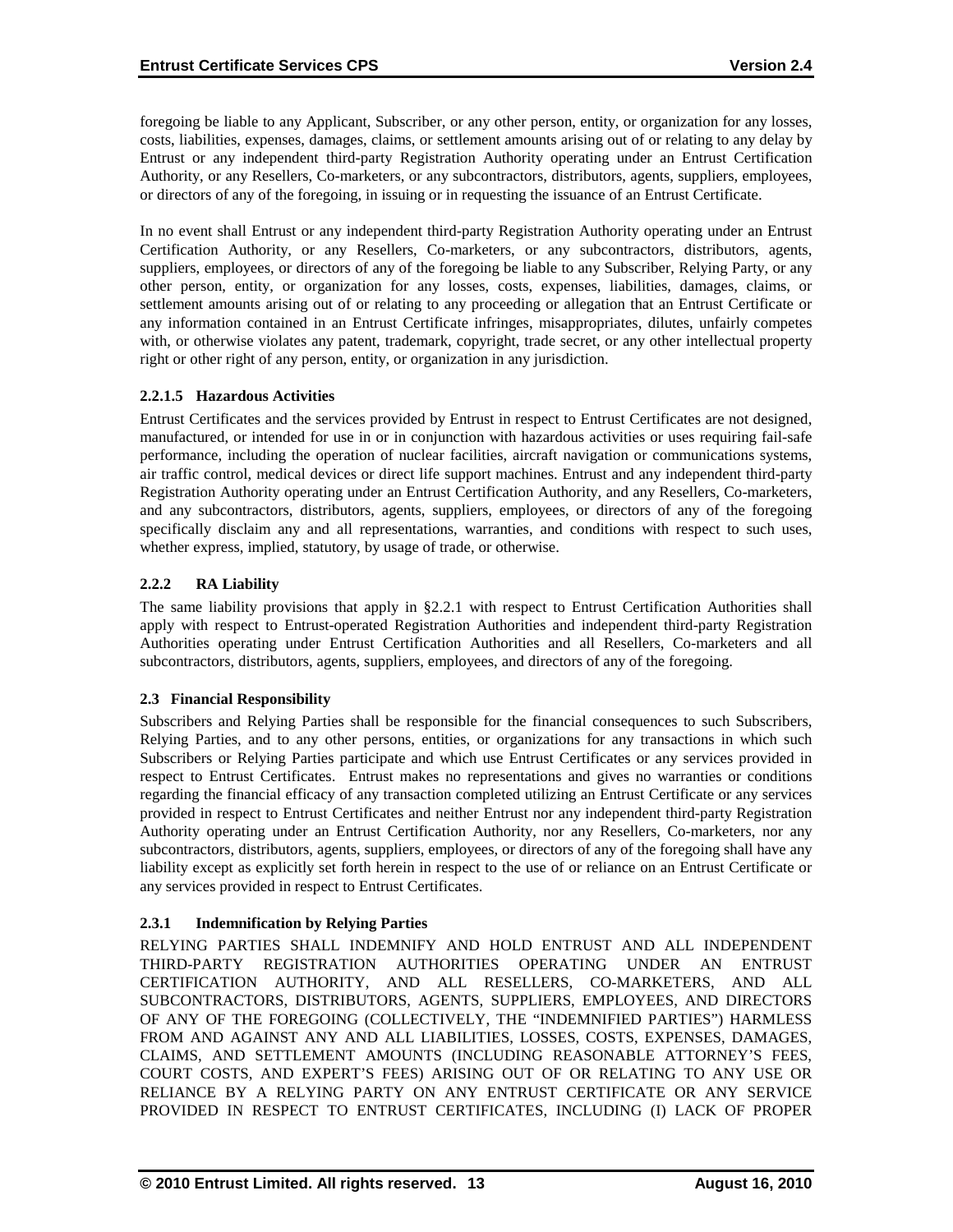VALIDATION OF AN ENTRUST CERTIFICATE BY A RELYING PARTY, (II) RELIANCE BY THE RELYING PARTY ON AN EXPIRED OR REVOKED ENTRUST CERTIFICATE, (III) USE OF AN ENTRUST CERTIFICATE OTHER THAN AS PERMITTED BY THE ENTRUST CPS, THE SUBSCRIPTION AGREEMENT, ANY RELYING PARTY AGREEMENT, AND APPLICABLE LAW, (IV) FAILURE BY A RELYING PARTY TO EXERCISE REASONABLE JUDGMENT IN THE CIRCUMSTANCES IN RELYING ON AN ENTRUST CERTIFICATE, OR (V) ANY CLAIM OR ALLEGATION THAT THE RELIANCE BY A RELYING PARTY ON AN ENTRUST CERTIFICATE OR THE INFORMATION CONTAINED IN AN ENTRUST CERTIFICATE INFRINGES, MISAPPROPRIATES, DILUTES, UNFAIRLY COMPETES WITH, OR OTHERWISE VIOLATES THE RIGHTS INCLUDING INTELLECTUAL PROPERTY RIGHTS OR ANY OTHER RIGHTS OF ANYONE IN ANY JURISDICTION. NOTWITHSTANDING THE FOREGOING, RELYING PARTIES SHALL NOT BE OBLIGATED TO PROVIDE ANY INDEMNIFICATION TO AN INDEMNIFIED PARTY IN RESPECT TO ANY LIABILITIES, LOSSES, COSTS, EXPENSES, DAMAGES, CLAIMS, AND SETTLEMENT AMOUNTS (INCLUDING REASONABLE ATTORNEY'S FEES, COURT COSTS AND EXPERT'S FEES) TO THE EXTENT THAT SUCH LIABILITIES, LOSSES, COSTS, EXPENSES, DAMAGES, CLAIMS, AND SETTLEMENT AMOUNTS (INCLUDING REASONABLE ATTORNEY'S FEES, COURT COSTS, AND EXPERT'S FEES) ARISE OUT OF OR RELATE TO ANY WILLFUL MISCONDUCT BY SUCH INDEMNIFIED PARTY.

# **2.3.1.1 Indemnification by Subscribers**

SUBSCRIBERS SHALL INDEMNIFY AND HOLD ENTRUST AND ALL INDEPENDENT THIRD-PARTY REGISTRATION AUTHORITIES OPERATING UNDER AN ENTRUST CERTIFICATION AUTHORITY, AND ALL RESELLERS, CO-MARKETERS, AND ALL SUBCONTRACTORS, DISTRIBUTORS, AGENTS, SUPPLIERS, EMPLOYEES, OR DIRECTORS OF ANY OF THE FOREGOING (COLLECTIVELY, THE "INDEMNIFIED PARTIES") HARMLESS FROM AND AGAINST ANY AND ALL LIABILITIES, LOSSES, COSTS, EXPENSES, DAMAGES, CLAIMS, AND SETTLEMENT AMOUNTS (INCLUDING REASONABLE ATTORNEY'S FEES, COURT COSTS, AND EXPERT'S FEES) ARISING OUT OF OR RELATING TO ANY RELIANCE BY A RELYING PARTY ON ANY ENTRUST CERTIFICATE OR ANY SERVICE PROVIDED IN RESPECT TO ENTRUST CERTIFICATES, INCLUDING ANY (I) ERROR, MISREPRESENTATION OR OMISSION MADE BY A SUBSCRIBER IN USING OR APPLYING FOR AN ENTRUST CERTIFICATE, (II) MODIFICATION MADE BY A SUBSCRIBER TO THE INFORMATION CONTAINED IN AN ENTRUST CERTIFICATE, (III) USE OF AN ENTRUST CERTIFICATE OTHER THAN AS PERMITTED BY THE ENTRUST CPS, THE SUBSCRIPTION AGREEMENT, ANY RELYING PARTY AGREEMENT, AND APPLICABLE LAW, (IV) FAILURE BY A SUBSCRIBER TO TAKE THE NECESSARY PRECAUTIONS TO PREVENT LOSS, DISCLOSURE, COMPROMISE OR UNAUTHORIZED USE OF THE PRIVATE KEY CORRESPONDING TO THE PUBLIC KEY IN SUCH SUBSCRIBER'S ENTRUST CERTIFICATE, OR (V) ALLEGATION THAT THE USE OF A SUBSCRIBER'S ENTRUST CERTIFICATE OR THE INFORMATION CONTAINED IN A SUBSCRIBER'S ENTRUST CERTIFICATE INFRINGES, MISAPPROPRIATES, DILUTES, UNFAIRLY COMPETES WITH, OR OTHERWISE VIOLATES THE RIGHTS INCLUDING INTELLECTUAL PROPERTY RIGHTS OR ANY OTHER RIGHTS OF ANYONE IN ANY JURISDICTION. NOTWITHSTANDING THE FOREGOING, A SUBSCRIBER SHALL NOT BE OBLIGATED TO PROVIDE ANY INDEMNIFICATION TO AN INDEMNIFIED PARTY IN RESPECT TO ANY LIABILITIES, LOSSES, COSTS, EXPENSES, DAMAGES, CLAIMS, AND SETTLEMENT AMOUNTS (INCLUDING REASONABLE ATTORNEY'S FEES, COURT COSTS AND EXPERTS FEES) TO THE EXTENT THAT SUCH LIABILITIES, LOSSES, COSTS, EXPENSES, DAMAGES, CLAIMS, AND SETTLEMENT AMOUNTS (INCLUDING REASONABLE ATTORNEY'S FEES, COURT COSTS, AND EXPERT'S FEES) ARISE OUT OF OR RELATE TO ANY WILLFUL MISCONDUCT BY SUCH INDEMNIFIED PARTY.

# **2.3.2 Fiduciary Relationships**

Nothing contained in this Entrust CPS, or in any Subscription Agreement, or any Relying Party Agreement shall be deemed to constitute either Entrust or any independent third-party Registration Authority operating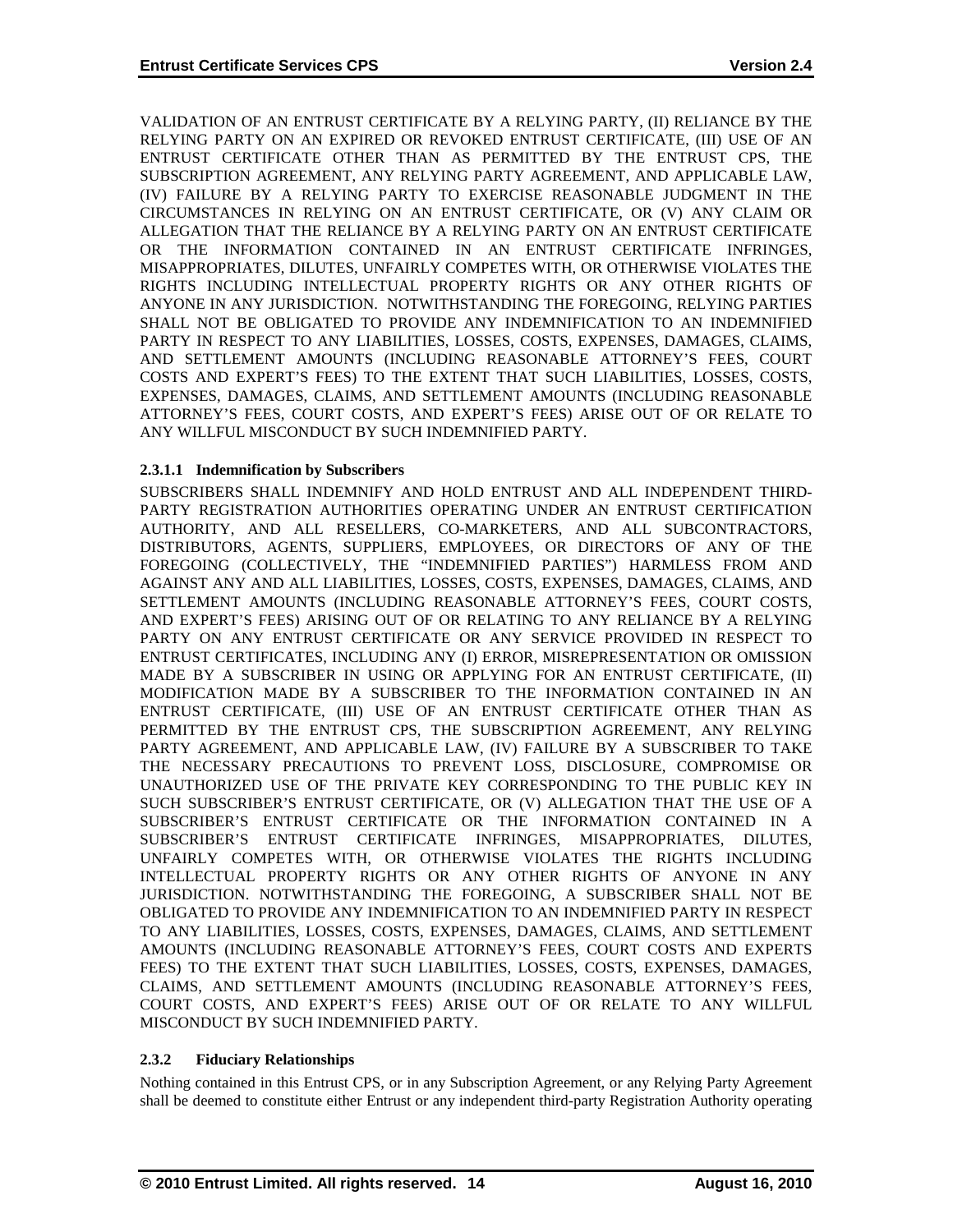under an Entrust Certification Authority, or any Resellers, Co-marketers, or any subcontractors, distributors, agents, suppliers, employees, or directors of any of the foregoing, the fiduciary, partner, agent, trustee, or legal representative of any Applicant, Subscriber, Relying Party or any other person, entity, or organization or to create any fiduciary relationship between either Entrust or any independent third-party Registration Authority operating under an Entrust Certification Authority, or any Resellers, Co-marketers, or any subcontractors, distributors, agents, suppliers, employees, or directors of any of the foregoing and any Subscriber, Applicant, Relying Party or any other person, entity, or organization, for any purpose whatsoever. Nothing in the Entrust CPS, or in any Subscription Agreement or any Relying Party Agreement shall confer on any Subscriber, Applicant, Relying Party, or any other third party, any authority to act for, bind, or create or assume any obligation or responsibility, or make any representation on behalf of Entrust or any independent third-party Registration Authority operating under an Entrust Certification Authority, or any Resellers, Co-marketers, or any subcontractors, distributors, agents, suppliers, employees, or directors of any of the foregoing.

### **2.3.3 Administrative Processes**

No Stipulation.

#### **2.4 Interpretation and Enforcement**

### **2.4.1 Governing Law**

The laws of the Province of Ontario, Canada, excluding its conflict of laws rules, shall govern the construction, validity, interpretation, enforceability and performance of the Entrust CPS, all Subscription Agreements and all Relying Party Agreements. The application of the United Nations Convention on Contracts for the International Sale of Goods to the Entrust CPS, any Subscription Agreements, and any Relying Party Agreements is expressly excluded. Any dispute arising out of or in respect to the Entrust CPS, any Subscription Agreement, any Relying Party Agreement, or in respect to any Entrust Certificates or any services provided in respect to any Entrust Certificates that is not resolved by alternative dispute resolution, shall be brought in the provincial or federal courts sitting in Ottawa, Ontario, and each person, entity, or organization hereby agrees that such courts shall have personal and exclusive jurisdiction over such disputes. In the event that any matter is brought in a provincial or federal court, Applicants, Subscribers, and Relying Parties waive any right that such Applicants, Subscribers, and Relying Parties may have to a jury trial.

#### **2.4.1.1 Force Majeure**

Neither Entrust nor any independent third-party Registration Authority operating under an Entrust Certification Authority, nor any Resellers, Co-marketers, nor any subcontractors, distributors, agents, suppliers, employees, or directors of any of the foregoing shall be in default hereunder or liable for any losses, costs, expenses, liabilities, damages, claims, or settlement amounts arising out of or related to delays in performance or from failure to perform or comply with the terms of the Entrust CPS, any Subscription Agreement, or any Relying Party Agreement due to any causes beyond its reasonable control, which causes include acts of God or the public enemy, riots and insurrections, war, accidents, fire, strikes and other labor difficulties (whether or not Entrust is in a position to concede to such demands), embargoes, judicial action, failure or default of any superior certification authority, lack of or inability to obtain export permits or approvals, necessary labor, materials, energy, utilities, components or machinery, acts of civil or military authorities.

#### **2.4.1.2 Interpretation**

All references in this Entrust CPS to "Sections" refer to the sections of this Entrust CPS. As used in this Entrust CPS, neutral pronouns and any variations thereof shall be deemed to include the feminine and masculine and all terms used in the singular shall be deemed to include the plural, and vice versa, as the context may require. The words "hereof", "herein", and "hereunder" and other words of similar import refer to this Entrust CPS as a whole, as the same may from time to time be amended or supplemented, and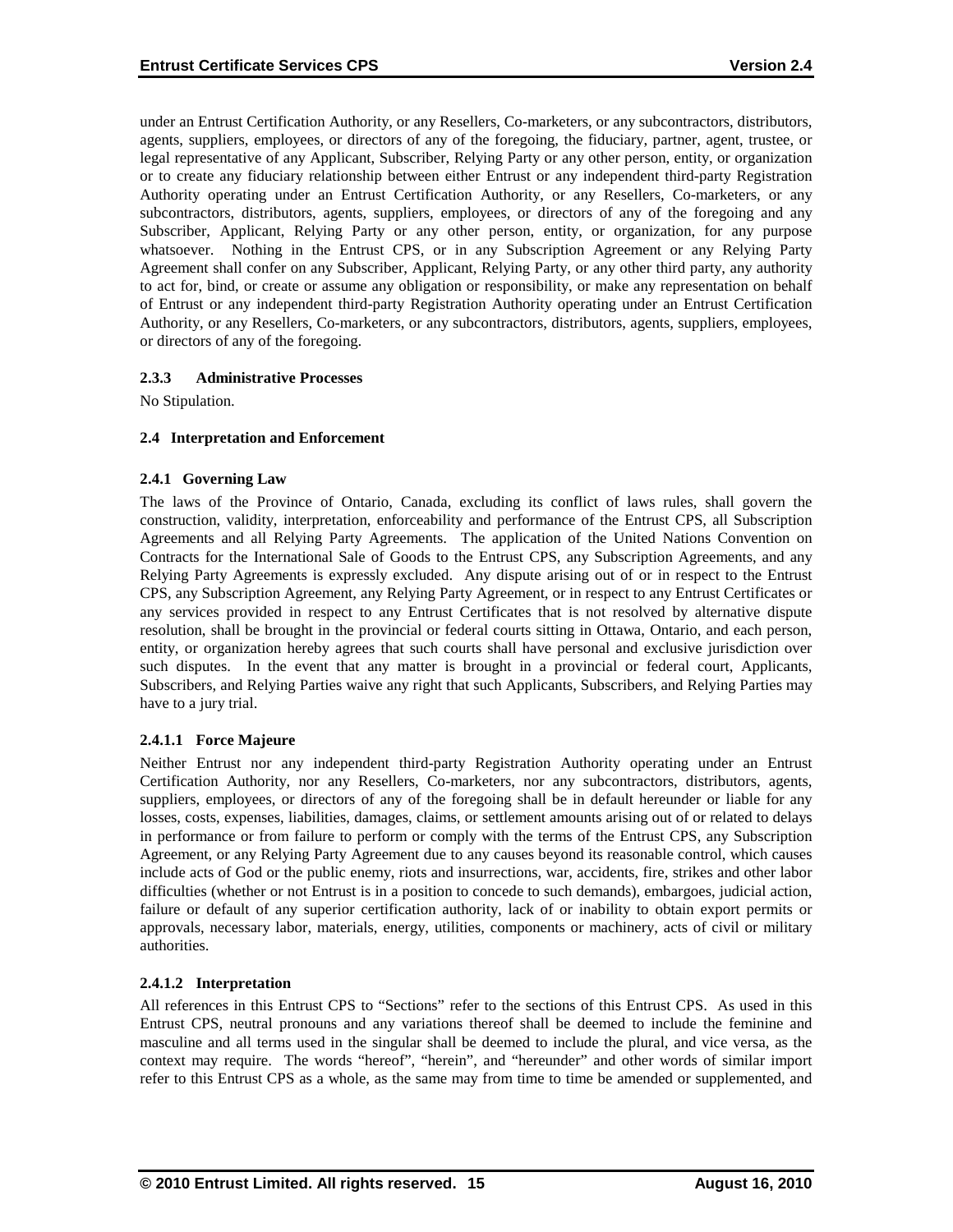not to any subdivision contained in this Entrust CPS. The word "including" when used herein is not intended to be exclusive and means "including, without limitation."

#### **2.4.2 Severability, Survival, Merger, Notice**

#### **2.4.2.1 Severability**

Whenever possible, each provision of the Entrust CPS, any Subscription Agreements, and any Relying Party Agreements shall be interpreted in such a manner as to be effective and valid under applicable law. If the application of any provision of the Entrust CPS, any Subscription Agreements, or any Relying Party Agreements or any portion thereof to any particular facts or circumstances shall be held to be invalid or unenforceable by an arbitrator or court of competent jurisdiction, then (i) the validity and enforceability of such provision as applied to any other particular facts or circumstances and the validity of other provisions of the Entrust CPS, any Subscription Agreements, or any Relying Party Agreements shall not in any way be affected or impaired thereby, and (ii) such provision shall be enforced to the maximum extent possible so as to effect its intent and it shall be reformed without further action to the extent necessary to make such provision valid and enforceable.

**FOR GREATER CERTAINTY, IT IS EXPRESSLY UNDERSTOOD AND AGREED THAT EVERY PROVISION OF THE ENTRUST CPS, ANY SUBSCRIPTION AGREEMENTS, OR ANY RELYING PARTY AGREEMENTS THAT DEAL WITH (I) LIMITATION OF LIABILITY OR DAMAGES, (II) DISCLAIMERS OF REPRESENTATIONS, WARRANTIES, CONDITIONS, OR LIABILITIES, OR (III) INDEMNIFICATION, IS EXPRESSLY INTENDED TO BE SEVERABLE FROM ANY OTHER PROVISIONS OF THE ENTRUST CPS, ANY SUBSCRIPTION AGREEMENTS, OR ANY RELYING PARTY AGREEMENTS AND SHALL BE SO INTERPRETED AND ENFORCED.**

### **2.4.2.2 Survival**

The provisions of the section entitled "Definitions" and sections 2.1.3.1, 2.1.4.1, 2.2, 2.3, 2.4, 2.8, 2.9, 3.1.5, 3.1.6, 4.6 and 8.1 shall survive termination or expiration of the Entrust CPS, any Subscription Agreements, and any Relying Party Agreements. All references to sections that survive termination of the Entrust CPS, any Subscription Agreements, and any Relying Party Agreements, shall include all subsections of such sections. All payment obligations shall survive any termination or expiration of the Entrust CPS, any Subscription Agreements, and any Relying Party Agreements.

# **2.4.2.3 Merger**

The Entrust CPS, the Subscription Agreements, and the Relying Party Agreements state all of the rights and obligations of Entrust, any independent third-party Registration Authorities operating under an Entrust Certification Authority, any Resellers, Co-marketers, and any subcontractors, distributors, agents, suppliers, employees, or directors of any of the foregoing, and any Applicant, Subscriber, or Relying Party and any other persons, entities, or organizations in respect to the subject matter hereof and thereof and such rights and obligations shall not be augmented or derogated by any prior agreements, communications, or understandings of any nature whatsoever whether oral or written. The rights and obligations of Entrust, any independent third-party Registration Authorities operating under an Entrust Certification Authority, any Resellers, Co-marketers, and any subcontractors, distributors, agents, suppliers, employees, and directors of any of the foregoing may not be modified or waived orally and may be modified only in a writing signed or authenticated by a duly authorized representative of Entrust.

#### **2.4.2.4 Conflict of Provisions**

In the event of a conflict between the provisions of the Entrust CPS and any express written agreement between Entrust or an independent third-party Registration Authority operating under an Entrust Certification Authority and a Subscriber or Relying Party, with respect to Entrust Certificates or any services provided in respect to Entrust Certificates, such other express written agreement shall take precedence. In the event of any inconsistency between the provisions of this Entrust CPS and the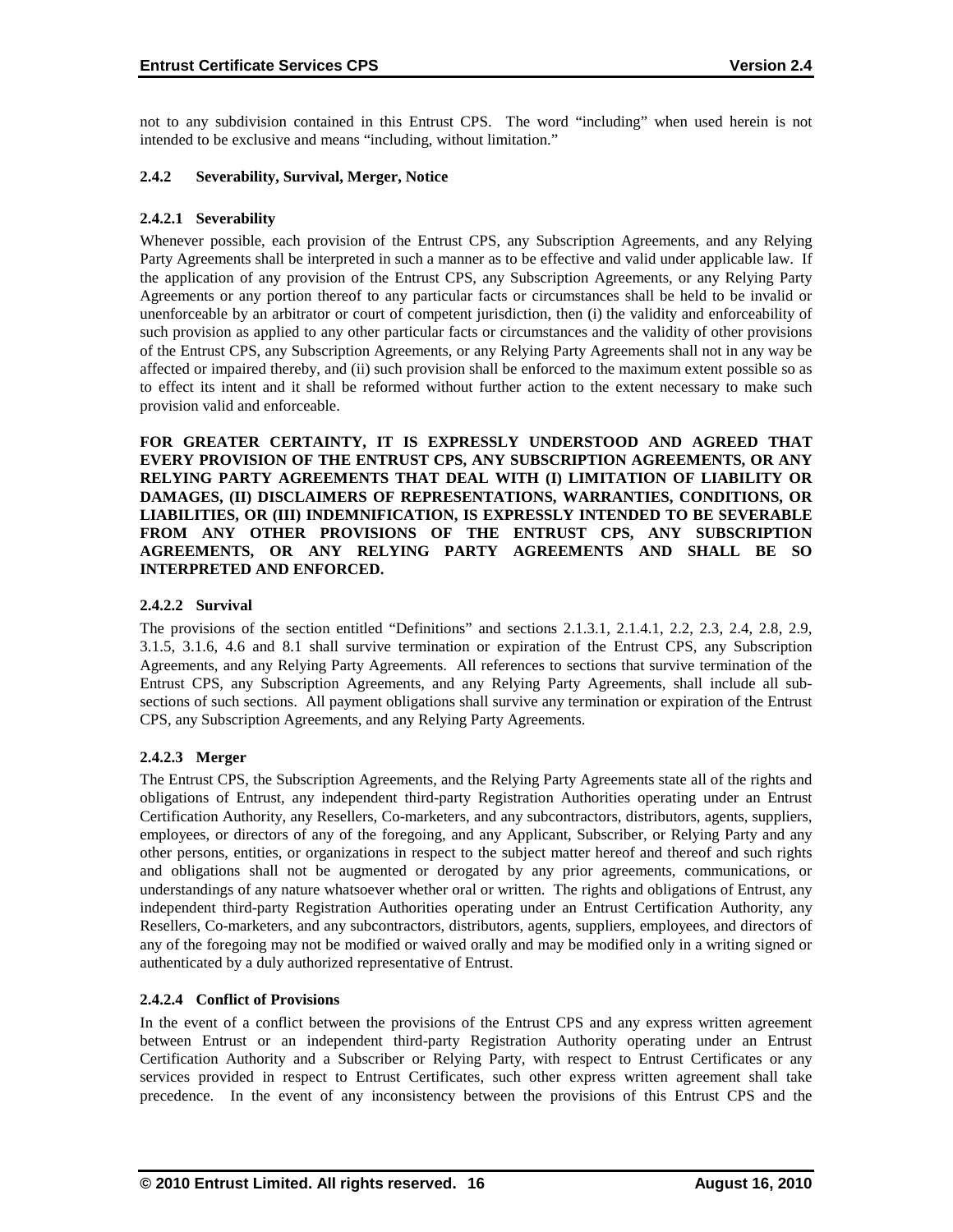provisions of any Subscription Agreement or any Relying Party Agreement, the terms and conditions of this Entrust CPS shall govern.

### **2.4.2.5 Waiver**

The failure of Entrust to enforce, at any time, any of the provisions of this Entrust CPS, a Subscription Agreement with Entrust, or a Relying Party Agreement with Entrust or the failure of Entrust to require, at any time, performance by any Applicant, Subscriber, Relying Party or any other person, entity, or organization of any of the provisions of this Entrust CPS, a Subscription Agreement with Entrust, or a Relying Party Agreement with Entrust, shall in no way be construed to be a present or future waiver of such provisions, nor in any way affect the ability of Entrust to enforce each and every such provision thereafter. The express waiver by Entrust of any provision, condition, or requirement of this Entrust CPS, a Subscription Agreement with Entrust, or a Relying Party Agreement with Entrust shall not constitute a waiver of any future obligation to comply with such provision, condition, or requirement. The failure of an independent third-party Registration Authority or Reseller operating under an Entrust Certification Authority ("Registration Authority") to enforce, at any time, any of the provisions of a this Entrust CPS, any Subscription Agreement with such Registration Authority, or any Relying Party Agreement with such Registration Authority or the failure to require by such Registration Authority, at any time, performance by any Applicant, Subscriber, Relying Party or any other person, entity, or organization of this Entrust CPS, any Subscription Agreement with such Registration Authority, or any Relying Party Agreement with such Registration Authority shall in no way be construed to be a present or future waiver of such provisions, nor in any way affect the ability of such Registration Authority to enforce each and every such provision thereafter. The express waiver by a Registration Authority of any provision, condition, or requirement of a Subscription Agreement with such Registration Authority or a Relying Party Agreement with such Registration Authority shall not constitute a waiver of any future obligation to comply with such provision, condition, or requirement.

#### **2.4.2.6 Notice**

Any notice to be given by a Subscriber, Applicant, or Relying Party to Entrust under this Entrust CPS, a Subscription Agreement, or a Relying Party Agreement shall be given in writing to the address specified in §1.4 by prepaid receipted mail, facsimile, or overnight courier, and shall be effective as follows (i) in the case of facsimile or courier, on the next Business Day, and (ii) in the case of receipted mail, five (5) Business Days following the date of deposit in the mail. Any notice to be given by Entrust under the Entrust CPS, any Subscription Agreement, or any Relying Party Agreement shall be given by email or by facsimile or courier to the last address, email address or facsimile number for the Subscriber on file with Entrust. In the event of notice by email, the notice shall become effective on the next Business Day. In the event of notice by prepaid receipted mail, facsimile, or overnight courier, notice shall become effective as specified in (i) or (ii), depending on the means of notice utilized.

# **2.4.2.7 Assignment**

Entrust Certificates and the rights granted under the Entrust CPS, any Subscription Agreement, or any Relying Party Agreement are personal to the Applicant, Subscriber, or Relying Party that entered into the Subscription Agreement or Relying Party Agreement and cannot be assigned, sold, transferred, or otherwise disposed of, whether voluntarily, involuntarily, by operation of law, or otherwise, without the prior written consent of Entrust or the Registration Authority under an Entrust Certification Authority with which such Applicant, Subscriber, or Relying Party has contracted. Any attempted assignment or transfer without such consent shall be void and shall automatically terminate such Applicant's, Subscriber's or Relying Party's rights under the Entrust CPS, any Subscription Agreement, or any Relying Party Agreement. Entrust may assign, sell, transfer, or otherwise dispose of the Entrust CPS, any Subscription Agreements, or any Relying Party Agreements together with all of its rights and obligations under the Entrust CPS, any Subscription Agreements, and any Relying Party Agreements (i) to an Affiliate, or (ii) as part of a sale, merger, or other transfer of all or substantially all the assets or stock of the business of Entrust to which the Entrust CPS, the Subscription Agreements, and Relying Party Agreements relate. Subject to the foregoing limits, this Agreement shall be binding upon and shall inure to the benefit of permitted successors and assigns of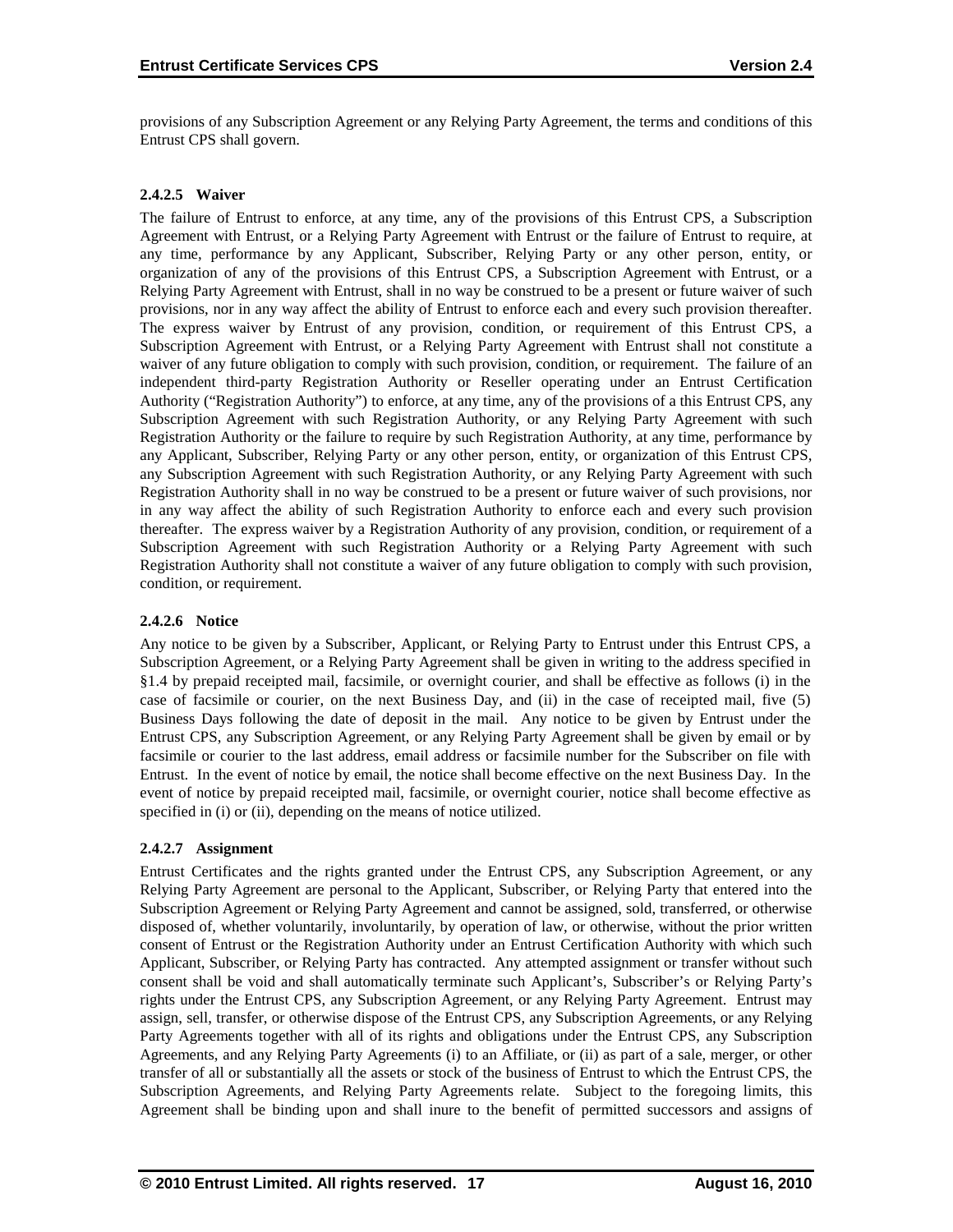Entrust, any third-party Registration Authorities operating under the Entrust Certification Authorities, Applicants, Subscribers, and Relying Parties, as the case may be.

## **2.4.3 Dispute Resolution Procedures**

Any disputes between a Subscriber or an Applicant and Entrust or any third-party Registration Authorities operating under the Entrust Certification Authorities, or a Relying Party and Entrust or any third-party Registration Authorities operating under the Entrust Certification Authorities, shall be submitted to mediation in accordance with the Commercial Mediation Rules of the American Arbitration Association which shall take place in English in Ottawa, Ontario. In the event that a resolution to such dispute cannot be achieved through mediation within thirty (30) days, the dispute shall be submitted to binding arbitration. The arbitrator shall have the right to decide all questions of arbitrability. The dispute shall be finally settled by arbitration in accordance with the rules of the American Arbitration Association, as modified by this provision. Such arbitration shall take place in English in Ottawa, Ontario, before a sole arbitrator appointed by the American Arbitration Association (AAA) who shall be appointed by the AAA from its Technology Panel and shall be reasonably knowledgeable in electronic commerce disputes. The arbitrator shall apply the laws of the Province of Ontario, without regard to its conflict of laws provisions, and shall render a written decision within thirty (30) days from the date of close of the arbitration hearing, but no more than one (1) year from the date that the matter was submitted for arbitration. The decision of the arbitrator shall be binding and conclusive and may be entered in any court of competent jurisdiction. In each arbitration, the prevailing party shall be entitled to an award of all or a portion of its costs in such arbitration, including reasonable attorney's fees actually incurred. Nothing in the Entrust CPS, or in any Subscription Agreement, or any Relying Party Agreement shall preclude Entrust or any third-party Registration Authorities operating under the Entrust Certification Authorities from applying to any court of competent jurisdiction for temporary or permanent injunctive relief, without breach of this §2.4.3 and without any abridgment of the powers of the arbitrator, with respect to any (i) alleged Compromise that affects the integrity of an Entrust Certificate, or (ii) alleged breach of the terms and conditions of the Entrust CPS, any Subscription Agreement, or any Relying Party Agreement. The institution of any arbitration or any action shall not relieve an Applicant, Subscriber or Relying Party of its obligations under the Entrust CPS, any Subscription Agreement, or any Relying Party Agreement.

# **2.4.3.1 Limitation Period on Arbitrations and Actions**

Any and all arbitrations or legal actions in respect to a dispute that is related to an Entrust Certificate or any services provided in respect to an Entrust Certificate shall be commenced prior to the end of one (1) year after (i) the expiration or revocation of the Entrust Certificate in dispute, or (ii) the date of provision of the disputed service or services in respect to the Entrust Certificate in dispute, whichever is sooner. If any arbitration or action in respect to a dispute that is related to an Entrust Certificate or any service or services provided in respect to an Entrust Certificate is not commenced prior to such time, any party seeking to institute such an arbitration or action shall be barred from commencing or proceeding with such arbitration or action.

# **2.5 Fees**

The fees for services provided by Entrust in respect to Entrust Certificates are set forth in the Entrust Repository. These fees are subject to change, and any such changes shall become effective immediately after posting in the Entrust Repository. The fees for services provided by independent third-party Registration Authorities, Resellers and Co-marketers in respect to Entrust Certificates are set forth on the web sites operated by such Registration Authorities, Resellers and Co-marketers. These fees are subject to change, and any such changes shall become effective immediately after posting in such web sites.

#### **2.5.1 Certificate Issuance or Renewal Fees**

See the Entrust Repository for the fees charged by Entrust. See the web sites operated by Registration Authorities operating under the Entrust Certification Authorities, Resellers, and Co-marketers for the fees charged by such Registration Authorities, Resellers, and Co-marketers.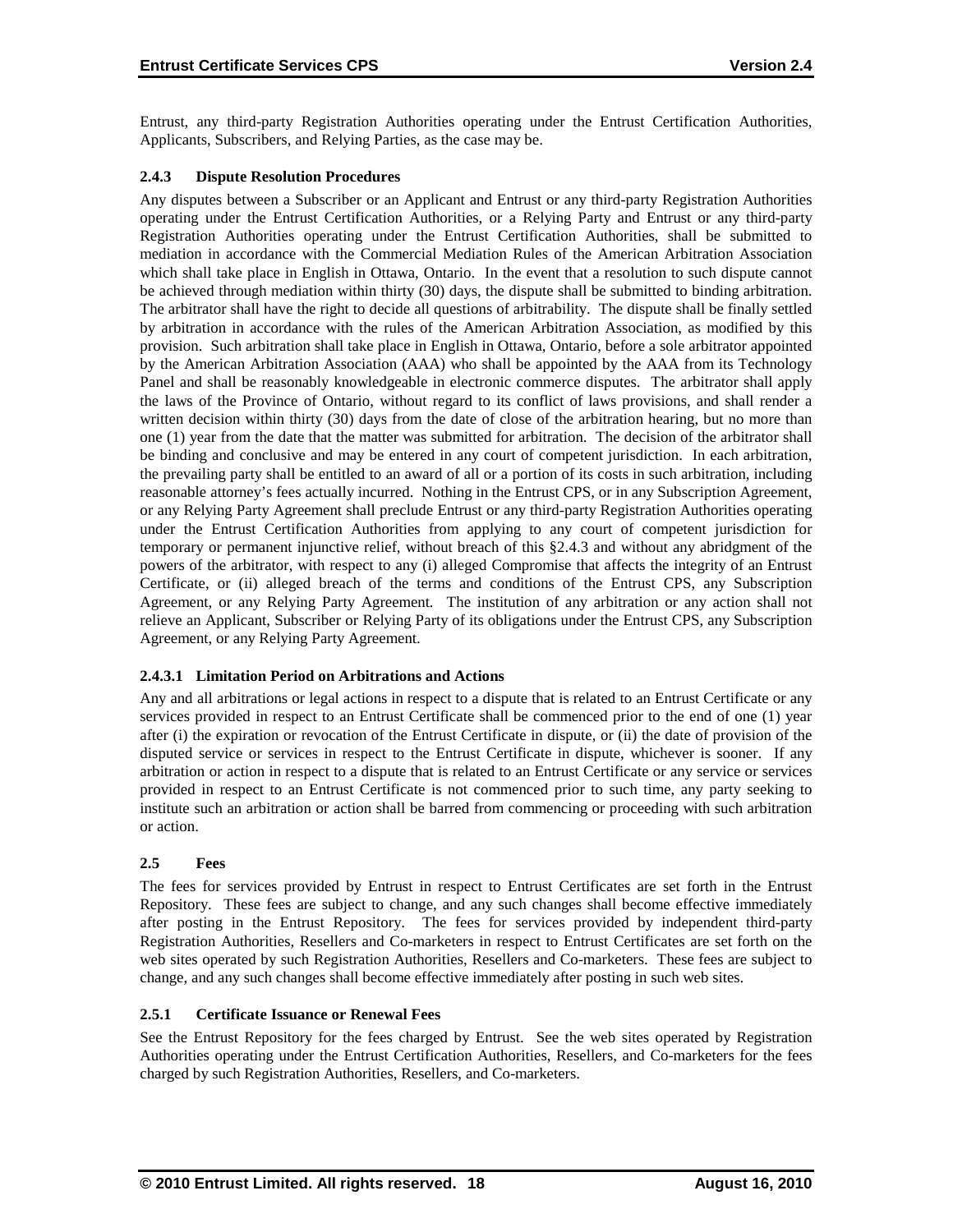## **2.5.2 Certificate Access Fees**

See the Entrust Repository for the fees charged by Entrust. See the web sites operated by Registration Authorities operating under the Entrust Certification Authorities, Resellers, and Co-marketers for the fees charged by such Registration Authorities, Resellers, and Co-marketers.

### **2.5.3 Revocation or Status Information Access Fees**

See the Entrust Repository for the fees charged by Entrust. See the web sites operated by Registration Authorities operating under the Entrust Certification Authorities, Resellers, and Co-marketers for the fees charged by such Registration Authorities, Resellers, and Co-marketers.

### **2.5.4 Fees for Other Services such as Policy Information**

See the Entrust Repository for the fees charged by Entrust. See the web sites operated by Registration Authorities operating under the Entrust Certification Authorities, Resellers, and Co-marketers for the fees charged by such Registration Authorities, Resellers, and Co-marketers.

### **2.5.5 Refund Policy**

Neither Entrust nor any Registration Authorities operating under the Entrust Certification Authorities nor any Resellers or Co-Marketers provide any refunds for Entrust Certificates or services provided in respect to Entrust Certificates.

#### **2.6 Publication and Repositories**

Entrust maintains the Entrust Repository to store various information related to Entrust Certificates and the operation of Entrust Certification Authorities, Entrust Registration Authorities, and third-party Registration Authorities operating under the Entrust Certification Authorities. The Entrust CPS and various other related information is published in the Entrust Repository. The Entrust CPS is also available from Entrust in hard copy upon request.

#### **2.6.1 Publication of CA Information**

The following Entrust Certificate information is published in the Entrust Repository:

- (i) the Entrust CPS;
- (ii) information and agreements regarding the subscription for and reliance on Entrust Certificates; and
- (iii) revocations of Entrust Certificates performed by an Entrust Certification Authority, published in a Certificate Revocation List (CRL).

The data formats used for Entrust Certificates and for Certificate Revocation Lists in the Entrust Repository are in accordance with the associated definitions in §7.

#### **2.6.2 Frequency of Publication**

The Entrust CPS may be re-issued and published in accordance with the policy set forth in §8.

#### **2.6.3 Access Controls**

The Entrust CPS is published in the Entrust Repository. The Entrust CPS will be available to all Applicants, Subscribers and Relying Parties, but may only be modified by the Entrust Policy Authority.

#### **2.6.4 Repositories**

The Entrust Certification Authorities maintain the Entrust Repositories to allow access to Entrust Certificate-related and CRL information. The information in the Entrust Repositories is accessible through a web interface and is periodically updated as set forth in this Entrust CPS. The Entrust Repositories are the only approved source for CRL and other information about Entrust Certificates.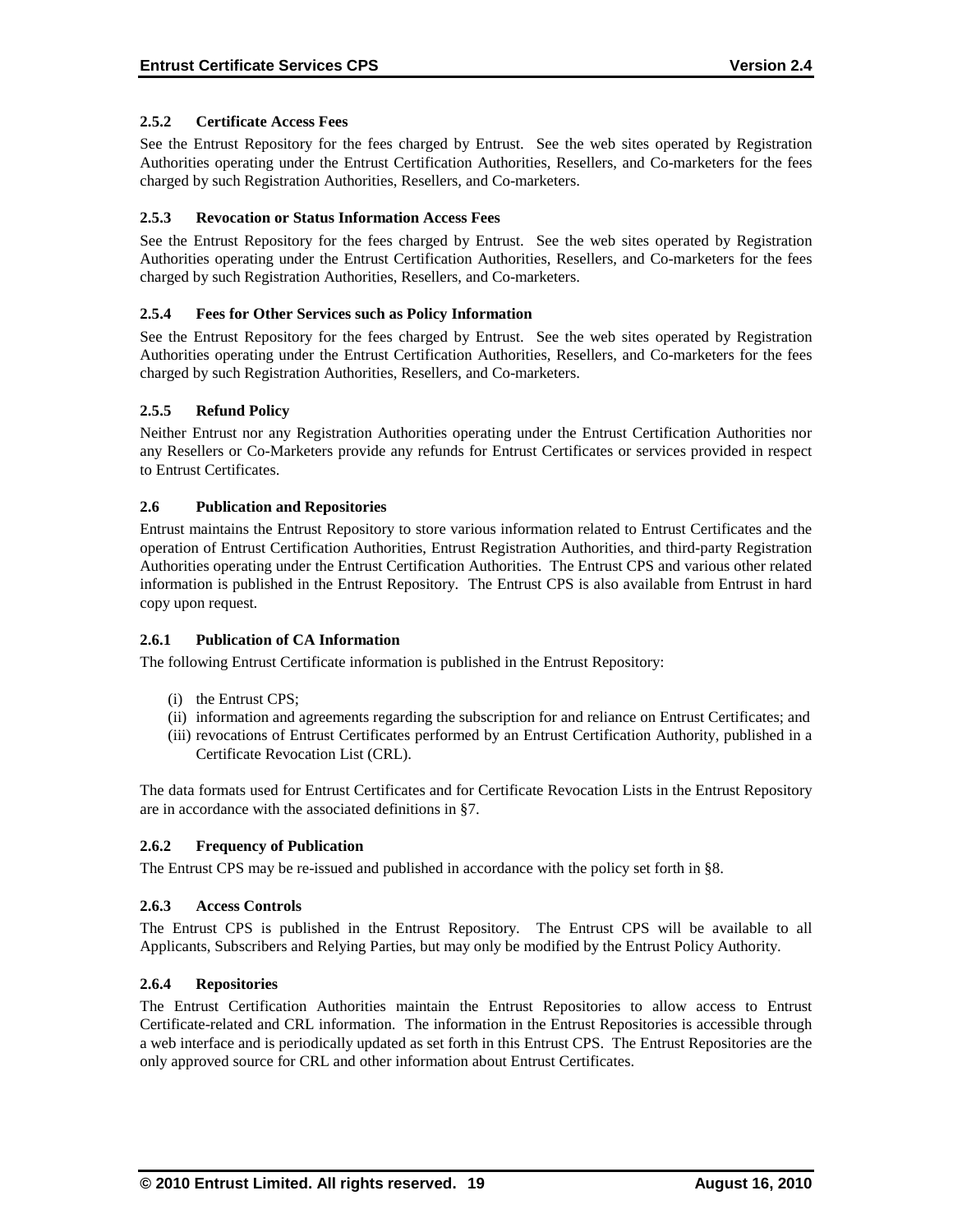### **2.7 Compliance Audit**

### **2.7.1 Frequency of Entity Compliance Audit**

Entrust Certification Authorities, Entrust-operated Registration Authorities, and independent third-party Registration Authorities operating under the Entrust Certification Authorities shall be audited once per calendar year for compliance with the practices and procedures set forth in the Entrust CPS. If the results of an audit report recommend remedial action, Entrust or the applicable independent third-party Registration Authority shall initiate corrective action within thirty (30) days of receipt of such audit report.

#### **2.7.2 Identity/Qualifications of Auditor**

The compliance audit of Entrust Certification Authorities shall be performed by a certified public accounting firm with a demonstrated competency in the evaluation of Certification Authorities and Registration Authorities.

### **2.7.3 Auditor's Relationship to Audited Party**

The certified public accounting firm selected to perform the compliance audit for the Entrust Certification Authorities, Entrust-operated Registration Authorities, or independent third-party operated Registration Authorities under the Entrust Certification Authorities shall be independent from the entity being audited.

### **2.7.4 Topics Covered by Audit**

The compliance audit shall test compliance of Entrust Certification Authorities, Entrust-operated Registration Authorities, or independent third-party operated Registration Authorities under the Entrust Certification Authorities against the policies and procedures set forth in:

- i. the Entrust CPS; and
- ii. the WebTrust Program for Certification Authorities.

#### **2.7.5 Actions Taken as a Result of Deficiency**

Upon receipt of a compliance audit that identifies any deficiencies, the audited Entrust Certification Authority, Entrust-operated Registration Authority, or independent third-party operated Registration Authority under an Entrust Certification Authority shall use commercially reasonable efforts to correct any such deficiencies in an expeditious manner.

#### **2.7.6 Communication of Results**

The results of all compliance audits shall be communicated, in the case of Entrust Certification Authorities, to the Entrust Policy Authority, and, in the case of any Entrust-operated Registration Authorities under an Entrust Certification Authorities, to the Entrust Policy Authority, and in the case of third-party Registration Authorities operating under an Entrust Certification Authority, to the operational authority for such Registration Authority.

The results of the most recent compliance audit will be posted to the Repository.

#### **2.8 Confidentiality**

Neither Entrust nor any independent third-party Registration Authorities operating under the Entrust Certification Authorities, nor any Resellers or Co-Marketers shall disclose or sell Applicant or Subscriber names (or other information submitted by an Applicant or Subscriber when applying for an Entrust Certificate), except in accordance with this Entrust CPS, a Subscription Agreement, or a Relying Party Agreement. Entrust and all independent third-party Registration Authorities operating under the Entrust Certification Authorities, and all Resellers and Co-Marketers shall use a commercially reasonable degree of care to prevent such information from being used or disclosed for purposes other than those set forth in the Entrust CPS, a Subscription Agreement, or a Relying Party Agreement. Notwithstanding the foregoing, Applicants and Subscribers acknowledge that some of the information supplied with an Entrust Certificate Application is incorporated into Entrust Certificates and that Entrust and all independent third-party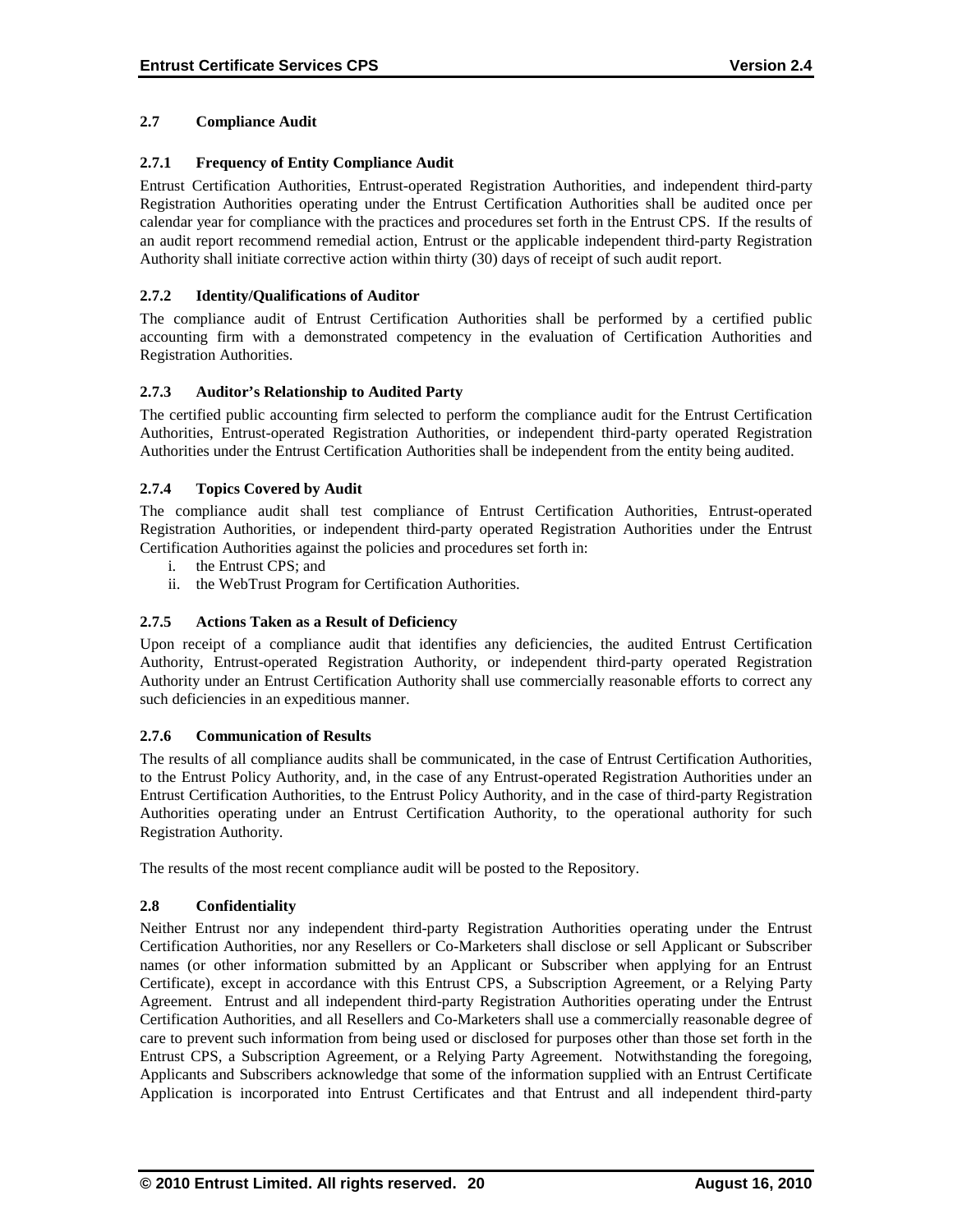Registration Authorities operating under the Entrust Certification Authorities, and all Resellers and Co-Marketers shall be entitled to make such information publicly available.

# **2.8.1 Types of Information to be Kept Confidential**

Information that is supplied by Applicants, Subscribers, or Relying Parties for the subscription for, use of, or reliance upon an Entrust Certificate, and which is not included in the information described in §2.8.2 below, shall be considered to be confidential. Entrust and independent third-party Registration Authorities under the Entrust Certification Authorities shall be entitled to disclose such information to any subcontractors or agents that are assisting Entrust in the verification of information supplied in Entrust Certificate Applications or that are assisting Entrust in the operation of the Entrust Certification Authorities or Entrust-operated Registration Authorities. Information considered to be confidential shall not be disclosed unless compelled pursuant to legal, judicial, or administrative proceedings, or otherwise required by law. Entrust and independent third-party Registration Authorities under the Entrust Certification Authorities shall be entitled to disclose information that is considered to be confidential to legal and financial advisors assisting in connection with any such legal, judicial, administrative, or other proceedings required by law, and to potential acquirors, legal counsel, accountants, banks and financing sources and their advisors in connection with mergers, acquisitions, or reorganizations.

# **2.8.2 Types of Information not Considered Confidential**

Information that is included in an Entrust Certificate or a Certificate Revocation List shall not be considered confidential. Information contained in the Entrust CPS shall not be considered confidential. Without limiting the foregoing, information that (i) was or becomes known through no fault of Entrust, an independent third-party Registration Authority under an Entrust Certification Authority, a Reseller, or a Comarketer, (ii) was rightfully known or becomes rightfully known to Entrust, an independent third-party Registration Authority under the Entrust Certification Authority, a Reseller, or a Co-marketer without confidential or proprietary restriction from a source other than the Subscriber, (iii) is independently developed by Entrust, an independent third-party Registration Authority under an Entrust Certification Authority, a Reseller, or a Co-marketer, or (iv) is approved by a Subscriber for disclosure, shall not be considered confidential.

# **2.8.3 Disclosure of Certificate Revocation/Suspension Information**

If an Entrust Certificate is revoked by an Entrust Certification Authority, a serial number will be included in the Certificate Revocation List entry for the revoked Entrust Certificate.

# **2.8.4 Release to Law Enforcement Officials**

Entrust, independent third-party Registration Authorities under an Entrust Certification Authority, Resellers, and Co-marketers shall have the right to release information that is considered to be confidential to law enforcement officials in compliance with applicable law.

# **2.8.5 Release as Part of Civil Discovery**

Entrust, independent third-party Registration Authorities under an Entrust Certification Authority, Resellers, and Co-marketers may disclose information that is considered confidential during the course of any arbitration, litigation, or any other legal, judicial, or administrative proceeding relating to such information. Any such disclosures shall be permissible provided that Entrust, the independent third-party Registration Authority, Reseller, or Co-marketer uses commercially reasonable efforts to obtain a court-entered protective order restricting the use and disclosure of any such information to the extent reasonably required for the purposes of such arbitration, litigation, or any other legal, judicial, or administrative proceeding.

# **2.8.6 Disclosure Upon Owner's Request**

Entrust, independent third-party Registration Authorities under an Entrust Certification Authority, Resellers, and Co-marketers may disclose information provided to Entrust, such Registration Authority, Reseller or Co-marketer, by an Applicant, a Subscriber, or a Relying Party upon request of such Applicant, Subscriber, or Relying Party.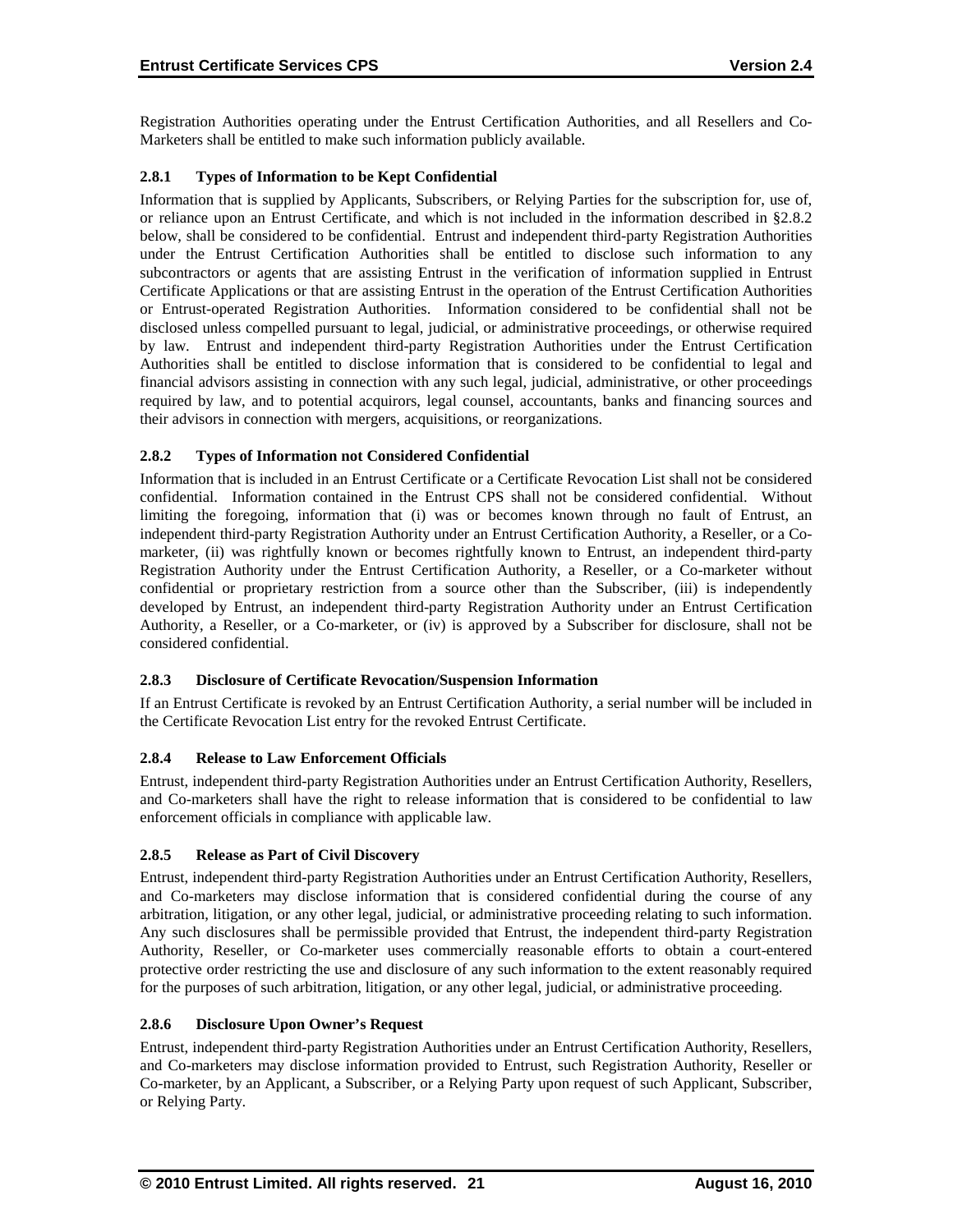### **2.8.7 Other Information Release Circumstances**

No stipulation.

# **2.9 Intellectual Property Rights**

Entrust retains all right, title, and interest (including all intellectual property rights), in, to and under all Entrust Certificates, except for any information that is supplied by an Applicant or a Subscriber and that is included in an Entrust Certificate, which information shall remain the property of the Applicant or Subscriber. All Applicants and Subscribers grant to Entrust and any Registration Authorities operating under the Entrust Certification Authorities a non-exclusive, worldwide, paid-up, royalty-free license to use, copy, modify, publicly display, and distribute such information, by any and all means and through any and all media whether now known or hereafter devised for the purposes contemplated under the Entrust CPS, the Subscriber's Subscription Agreement, and any Relying Party Agreements. Entrust and any Registration Authorities operating under the Entrust Certification Authorities shall be entitled to transfer, convey, or assign this license in conjunction with any transfer, conveyance, or assignment as contemplated in §2.4.2.7. Entrust grants to Subscribers and Relying Parties a non-exclusive, non-transferable license to use, copy, and distribute Entrust Certificates, subject to such Entrust Certificates being used as contemplated under the Entrust CPS, the Subscriber's Subscription Agreement, and any Relying Party Agreements, and further provided that such Entrust Certificates are reproduced fully and accurately and are not published in any publicly available database, repository, or directory without the express written permission of Entrust. Except as expressly set forth herein, no other right is or shall be deemed to be granted, whether by implication, estoppel, inference or otherwise. Subject to availability, Entrust may in its discretion make copies of one or more Cross Certificate(s) available to Subscribers for use solely with the Entrust Certificate issued to such Subscribers. Entrust retains all right, title, and interest (including all intellectual property rights), in, to and under the Cross Certificate(s).

Entrust grants permission to reproduce the Entrust CPS provided that (i) the copyright notice on the first page of this Entrust CPS is retained on any copies of the Entrust CPS, and (ii) the Entrust CPS is reproduced fully and accurately. Entrust retains all right, title, and interest (including all intellectual property rights), in, to and under the Entrust CPS.

In no event shall Entrust or any independent third-party Registration Authority operating under an Entrust Certification Authority, or any Resellers or Co-marketers, or any subcontractors, distributors, agents, suppliers, employees, or directors of any of the foregoing be liable to any Applicants, Subscribers, or Relying Parties or any other third parties for any losses, costs, liabilities, expenses, damages, claims, or settlement amounts arising from or relating to claims of infringement, misappropriation, dilution, unfair competition, or any other violation of any patent, trademark, copyright, trade secret, or any other intellectual property or any other right of person, entity, or organization in any jurisdiction arising from or relating to any Entrust Certificate or arising from or relating to any services provided in relation to any Entrust Certificate.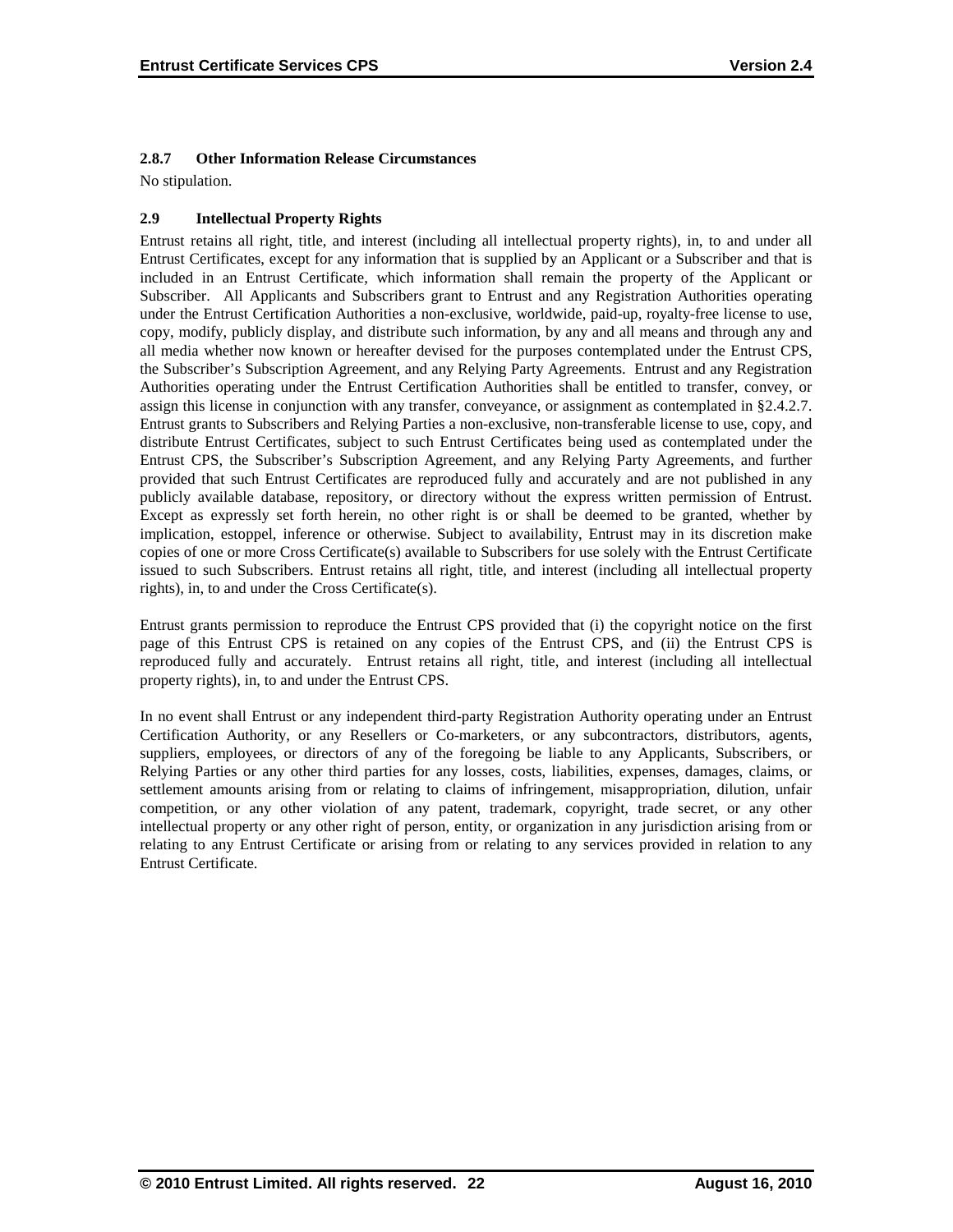#### **3 Identification and Authentication**

#### **3.1 Initial Registration**

Before issuing an Entrust Certificate, the Entrust Certification Authorities ensure that all Subject organization information in the Entrust Certificate conforms to the requirements of, and has been verified in accordance with the procedures prescribed in this CPS and matches the information confirmed and documented by the Registration Authority pursuant to its verification processes.

#### **3.1.1 Types of Names**

#### Entrust SSL Certificates

The Subject names in an Entrust SSL Certificate comply with the X.501 Distinguished Name (DN) form. Entrust Certification Authorities shall use a single naming convention as set forth below. Each Entrust SSL Certificate shall contain the following information:

- (i) the "Country Name" (C) which is the two-letter ISO 3166 code for the country in which the Applicant is located and plans to host the secure server on which the Applicant is intending to install the Entrust SSL Certificate;
- (ii) the "Organization Name" (O) which is the name of the organization in the case of a corporation, partnership, or other entity. In the case of a sole proprietorship, the organization name can be the name of the Applicant;
- (iii) the "Organizational Unit Name" (OU) which is an optional field. The OU field may be used to distinguish between different organizational groups within an organization (for example, to distinguish between human resources, marketing, and development);
- (iv) the "Common Name" (CN) which is the hostname, the fully qualified hostname or path used in the DNS of the secure server on which the Applicant is intending to install the Entrust SSL Certificate;
- (v) the "State" (ST), which is the state or province of the organization's place of business, if applicable; and
- (vi) when applicable, the "Subject Alternative Name" (SAN), which is the hostname, the fully qualified hostname or path used in the DNS of the secure server on which the Applicant is intending to install the Entrust SSL Certificate.

Entrust Code Signing Certificates

- (i) the "Country Name" (C) which is the two-letter ISO 3166 code for the country in which the Applicant is located;
- (ii) the "Organization Name" (O) which is the full legal name of the organization;
- (iii) the "Organizational Unit Name" (OU) which is an optional field;
- (iv) the "Common Name" (CN) which is the same value as the "Organization Name";
- (v) the "Locality" (L), which is the city or locality of the organization's place of business; and
- (vi) the "State" (ST), which is the state or province of the organization's place of business, if applicable

Entrust Class 1 Client Certificates

- (i) the "Common Name" (CN) which is the e-mail address of the Subscriber;
- (ii) the "Email" (E), which is the e-mail address of the Subscriber; and
- (iii) the "Subject Alternative Name" (SAN), which is the e-mail address of the Subscriber.

#### Entrust Class 2 Client Certificates

- (i) the "Country Name" (C) which is the two-letter ISO 3166 code for the country in which the Applicant is located;
- (ii) the "Organization Name" (O) which is the name of the organization in the case of a corporation, partnership, or other entity. In the case of a sole proprietorship or individual, the organization name is not required, but may be the name of the Applicant;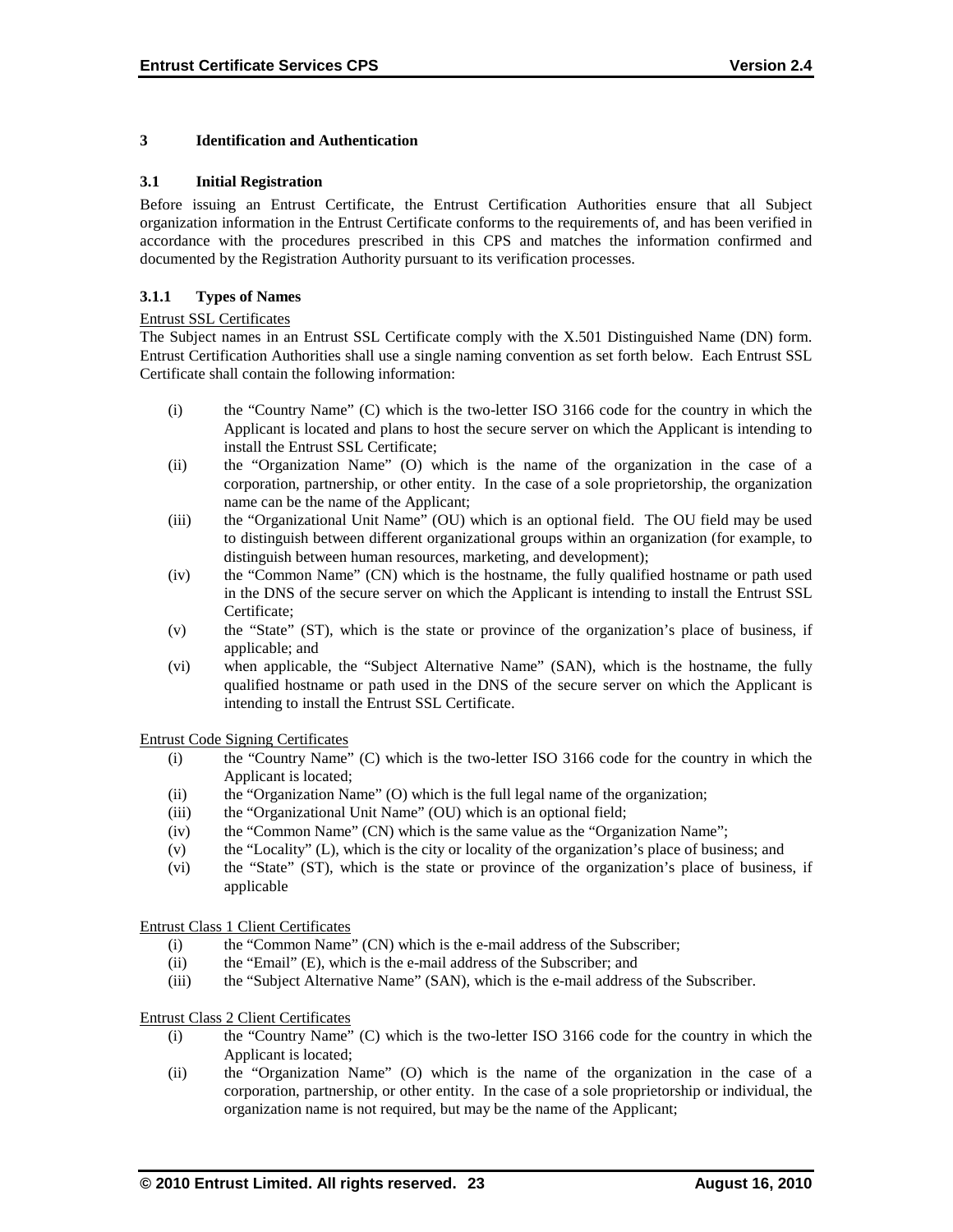- (iii) the "Organizational Unit Name" (OU) which is an optional field;
- (iv) the "Common Name" (CN) which is the name of the Subscriber and is a natural person;
- (v) the "Email" (E), which is the e-mail address of the Subscriber; and
- (vi) the "Subject Alternative Name" (SAN), which is the e-mail address of the Subscriber.

#### Entrust Document Signing Certificates

- (i) the "Country Name" (C) which is the two-letter ISO 3166 code for the country in which the Applicant is located;
- (ii) the "Organization Name" (O) which is the name of the organization in the case of a corporation, partnership, or other entity. In the case of a sole proprietorship or individual, the organization name is not required, but may be the name of the Applicant;
- (iii) the "Organizational Unit Name" (OU) which is an optional field;
- (iv) the "Common Name" (CN) which may be an individual's name, an organization's name or the name of a specific role within an organization.

### **3.1.2 Need for Names to Be Meaningful**

#### Entrust SSL Certificates

The value of the Common Name to be used in an Entrust SSL Certificate shall be the Applicant's fully qualified hostname or path that is used in the DNS of the secure server on which the Applicant is intending to install the Entrust SSL Certificate. Notwithstanding the preceding sentence, the Common Name may include wildcard characters (i.e., an asterisk character) in Entrust's sole discretion.

#### Entrust Code Signing Certificates

The value of the Common Name to be used in an Entrust Code Signing Certificate shall be the Applicant's Organization Name.

#### Entrust Client Certificates

The value of the Common Name to be used in an Entrust Client Certificate shall be the name or the email address of the Subscriber.

#### Entrust Document Signing Certificates

The value of the Common Name to be used in an Entrust Document Signing Certificate shall be the name of the Subscriber, the role of the Subscriber, or the group or organization that the Subscriber represents.

#### **3.1.3 Rules for Interpreting Various Name Forms**

Subject names for Entrust Certificates shall be interpreted as set forth in §3.1.1 and §3.1.2.

#### **3.1.4 Uniqueness of Names**

Names shall be defined unambiguously for each Subject in an Entrust Repository. The Distinguished Name attribute will usually be unique to the Subject to which it is issued. Each Entrust Certificate shall be issued a unique serial number within the name space of the issuing Entrust Certification Authority.

#### **3.1.5 Name Claim Dispute Resolution Procedure**

The Subject names in Entrust Certificates are issued on a "first come, first served" basis. By accepting a Subject name for incorporation into an Entrust Certificate, a Registration Authority operating under an Entrust Certification Authority does not determine whether the use of such information infringes upon, misappropriates, dilutes, unfairly competes with, or otherwise violates any intellectual property right or any other rights of any person, entity, or organization. The Entrust Certification Authorities and any Registration Authorities operating under the Entrust Certification Authorities neither act as an arbitrator nor provide any dispute resolution between Subscribers or between Subscribers and third-party complainants in respect to the use of any information in an Entrust Certificate. The Entrust CPS does not bestow any procedural or substantive rights on any Subscriber or third-party complainant in respect to any information in an Entrust Certificate. Neither the Entrust Certification Authorities nor any Registration Authorities operating under the Entrust Certification Authorities shall in any way be precluded from seeking legal or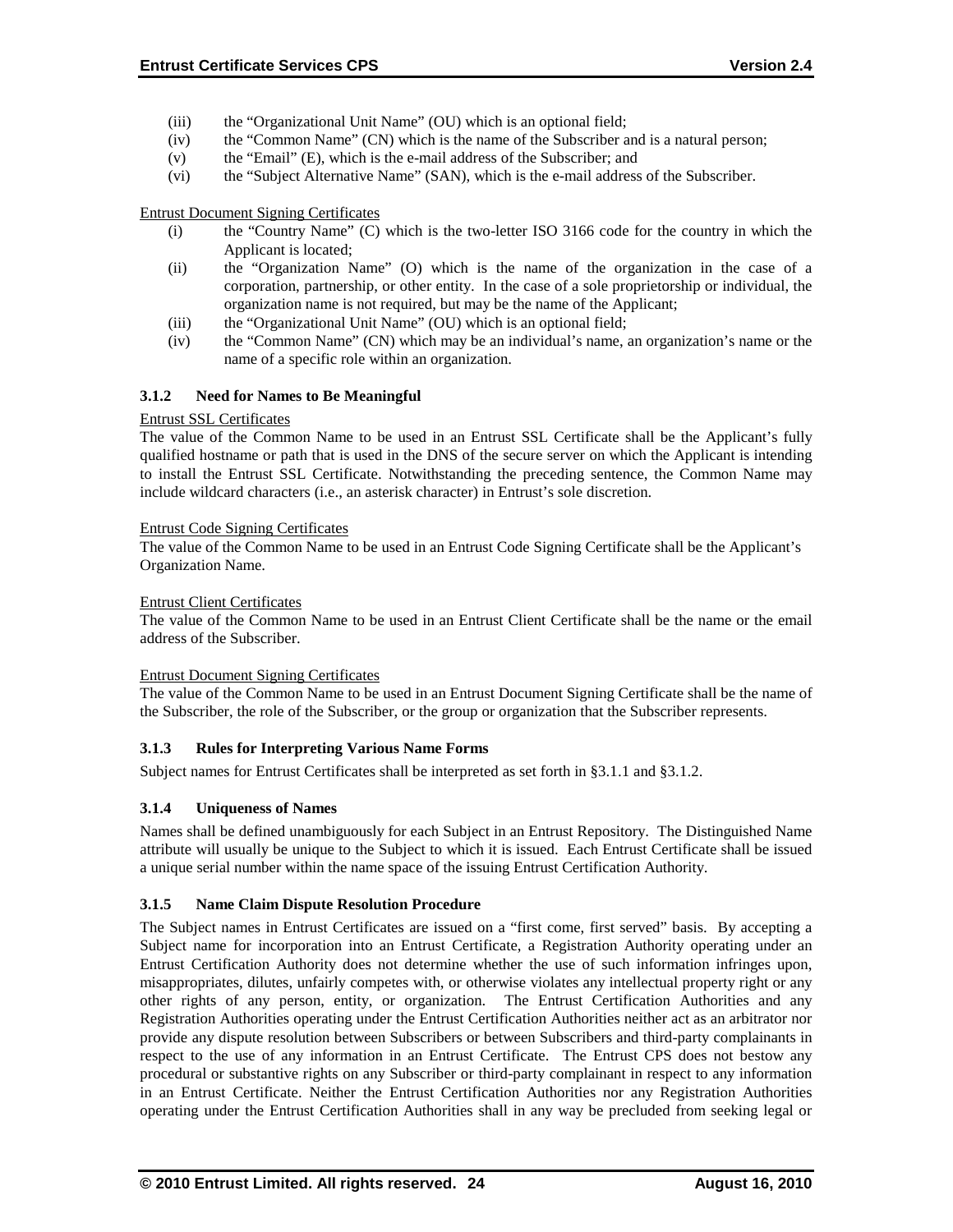equitable relief (including injunctive relief) in respect to any dispute between Subscribers or between Subscribers and third-party complainants or in respect to any dispute between Subscribers and an Entrust Certification Authority or a Registration Authority operating under an Entrust Certification Authority or between a third-party complainant and an Entrust Certification Authority or a Registration Authority operating under an Entrust Certification Authority arising out of any information in an Entrust Certificate. Entrust Certification Authorities and Registration Authorities operating under Entrust Certification Authorities shall respectively have the right to revoke and the right to request revocation of Entrust Certificates upon receipt of a properly authenticated order from an arbitrator or court of competent jurisdiction requiring the revocation of an Entrust Certificate.

### **3.1.6 Recognition, Authentication and Role of Trademarks**

An Entrust Certification Authority or a Registration Authority operating under an Entrust Certification Authority may, in certain circumstances, take action in respect to an Entrust Certificate containing information that possibly violates the trademark rights of a third-party complainant. In the event that a third-party complainant provides an Entrust Certification Authority or a Registration Authority operating under an Entrust Certification Authority with (i) a certified copy that is not more than three (3) months old of a trademark registration from the principal trademark office in any one of the United States, Canada, Japan, Australia or any of the member countries of the European Union, and further provided that such registration is still in full force and effect, and (ii) a copy of a prior written notice to the Subscriber of the Entrust Certificate in dispute, stating that the complainant believes that information in the Subscriber's Entrust Certificate violates the trademark rights of the complainant, and (iii) a representation by the complainant indicating the means of notice and basis for believing that such notice was received by the Subscriber of the Entrust Certificate in dispute, an Entrust Certification Authority or a Registration Authority operating under an Entrust Certification Authority may initiate the following actions. The Entrust Certification Authority or the Registration Authority operating under an Entrust Certification Authority may determine whether the issue date of the Subscriber's Entrust Certificate predates the registration date on the trademark registration provided by the complainant. If the date of issuance of the Subscriber's Certificate predates the trademark registration date, the Entrust Certification Authority or the Registration Authority operating under the Entrust Certification Authority will take no further action unless presented with an authenticated order from an arbitrator or court of competent jurisdiction. If the date of issuance of the Entrust Certificate is after the registration date on the trademark registration provided by the complainant, the Entrust Certification Authority or the Registration Authority operating under the Entrust Certification Authority shall request that the Subscriber provide a proof of ownership for the Subscriber's own corresponding trademark registration from the principal trademark office in any one of the United States, Canada, Japan, Australia or any of the member countries of the European Union. If the Subscriber can provide a certified copy, as set forth above, that predates or was issued on the same date as the complainant's trademark registration, the Entrust Certification Authority or the Registration Authority operating under the Entrust Certification Authority will take no further action unless presented with an authenticated order from an arbitrator or court of competent jurisdiction. If the Subscriber does not respond within ten (10) Business Days, or if the date on the certified copy of the trademark registration provided by the Subscriber postdates the certified copy of the trademark registration provided by the complainant, the Entrust Certification Authority and the Registration Authorities operating under that Entrust Certification Authority respectively may revoke or may request revocation of the disputed Entrust Certificate.

If a Subscriber files litigation against a complainant, or if a complainant files litigation against a Subscriber, and such litigation is related to any information in an issued Entrust Certificate, and if the party instigating the litigation provides an Entrust Certification Authority or a Registration Authority operating under an Entrust Certification Authority with a copy of the file-stamped complaint or statement of claim, the Entrust Certification Authority will maintain the current status of the Entrust Certificate or the Registration Authority operating under the Entrust Certification Authority will request that the Entrust Certification Authority maintain the current status of the Entrust Certificate, subject to any requirements to change the status of such Entrust Certificate otherwise provided or required under this Entrust CPS, a Subscription Agreement, or any Relying Party Agreement. During any litigation, an Entrust Certification Authority will not revoke and a Registration Authority operating under an Entrust Certification Authority will not request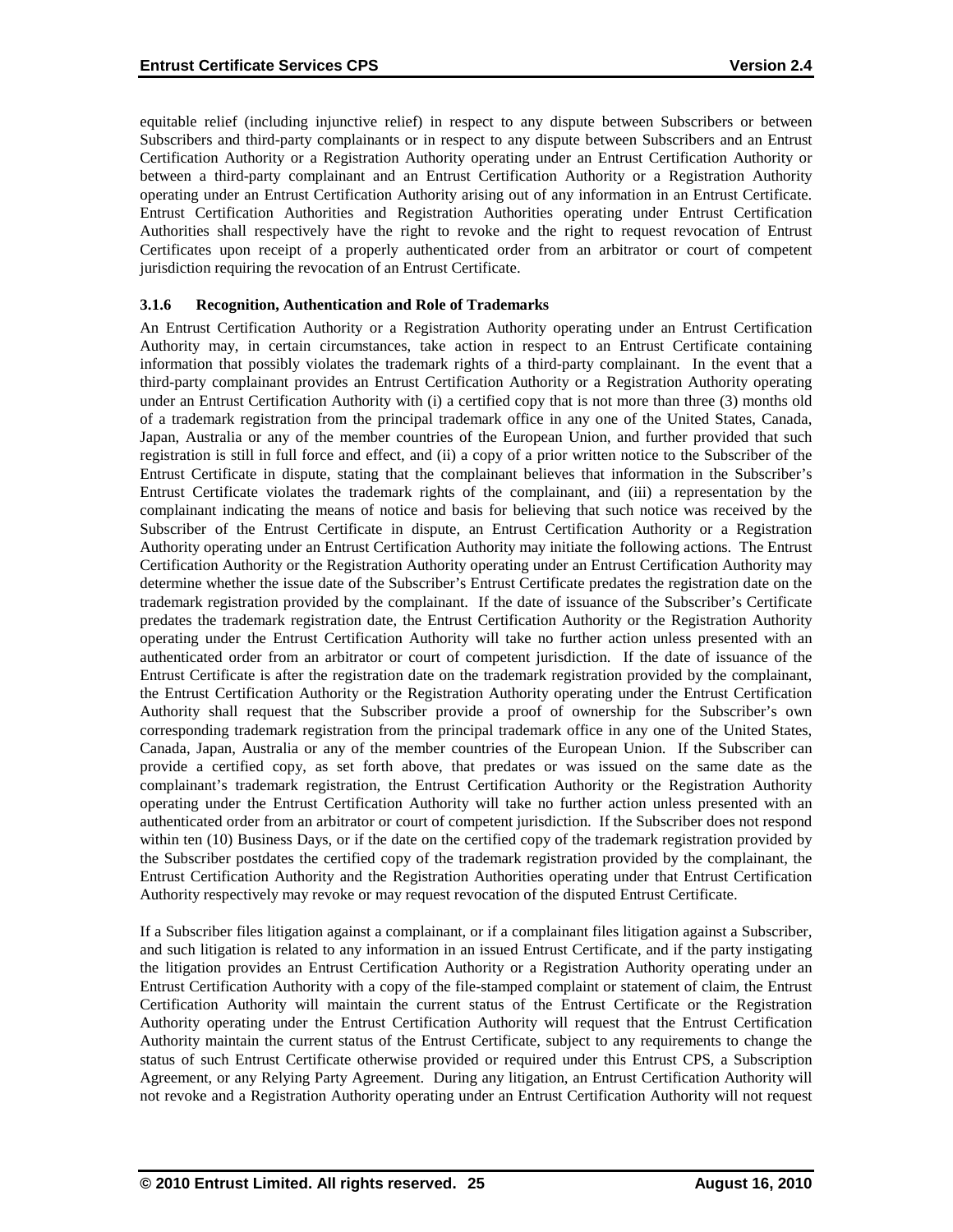revocation of an Entrust Certificate that is in dispute unless ordered by an arbitrator or a court of competent jurisdiction or as otherwise provided or required under this Entrust CPS, a Subscription Agreement, or any Relying Party Agreement. In the event of litigation as contemplated above, Entrust Certification Authorities and Registration Authorities operating under the Entrust Certification Authorities will comply with any directions by a court of competent jurisdiction in respect to an Entrust Certificate in dispute without the necessity of being named as a party to the litigation. If named as a party in any litigation in respect to an Entrust Certificate, Entrust and/or any third party operating a Registration Authority under an Entrust Certification Authority shall be entitled to take any action that it deems appropriate in responding to or defending such litigation. Any Subscriber or Relying Party that becomes involved in any litigation in respect to an Entrust Certificate shall remain subject to all of the terms and conditions of the Entrust CPS, the Subscriber's Subscription Agreement, and the Relying Party's Relying Party Agreement.

Registration Authorities operating under an Entrust Certification Authority shall notify the Entrust Certification Authority of any disputes of which such Registration Authority is aware and which relate to any information contained in an Entrust Certificate whose issuance was requested by such Registration Authority.

### **3.1.7 Method to Prove Possession of Private Key**

For Key Pairs generated by the Applicant, Entrust Certification Authorities perform proof of possession tests for CSRs created using reversible asymmetric algorithms (such as RSA) by validating the signature on the CSR submitted by the Applicant with the Entrust Certificate Application.

### **3.1.8 Authentication of Organizational Identity**

Registration Authorities operating under the Entrust Certification Authorities shall perform a limited verification of any organizational identities that are submitted by an Applicant or Subscriber. Registration Authorities operating under the Entrust Certification Authorities shall determine whether the organizational identity, address, and domain name provided with an Entrust Certificate Application are consistent with information contained in third-party databases and/or governmental sources. The information and sources used for the limited verification of Entrust Certificate Applications may vary depending on the jurisdiction of the Applicant or Subscriber.

In the case of organizational identities that are not registered with any governmental sources, Registration Authorities operating under the Entrust Certification Authorities shall use commercially reasonable efforts to confirm the existence of the organization. Such commercially reasonable efforts may include inquiries with banks or other trustworthy persons or institutions. Registration Authorities operating under the Entrust Certification Authorities shall comply with all verification practices mandated by the Entrust Policy Authority.

#### **3.1.9 Authentication of Individual Identity**

Registration Authorities operating under the Entrust Certification Authorities shall use reasonable means to verify any individual identities that are submitted by an Applicant or Subscriber.

#### Class 1 Client Certificates

The identity asserted in Entrust Class 1 Client Certificates is an email address that represents the Subscriber.

#### Class 2 Client Certificates

The identity shall be authenticated by matching the identity provided by the Applicant or Subscriber to:

- (i) information residing in the database of an identity proofing service approved by Entrust, such as a major credit bureau, or
- (ii) information contained in the business records or databases (e.g. employee or customer directories) of a Registration Authority approving certificates to its own affiliated individuals.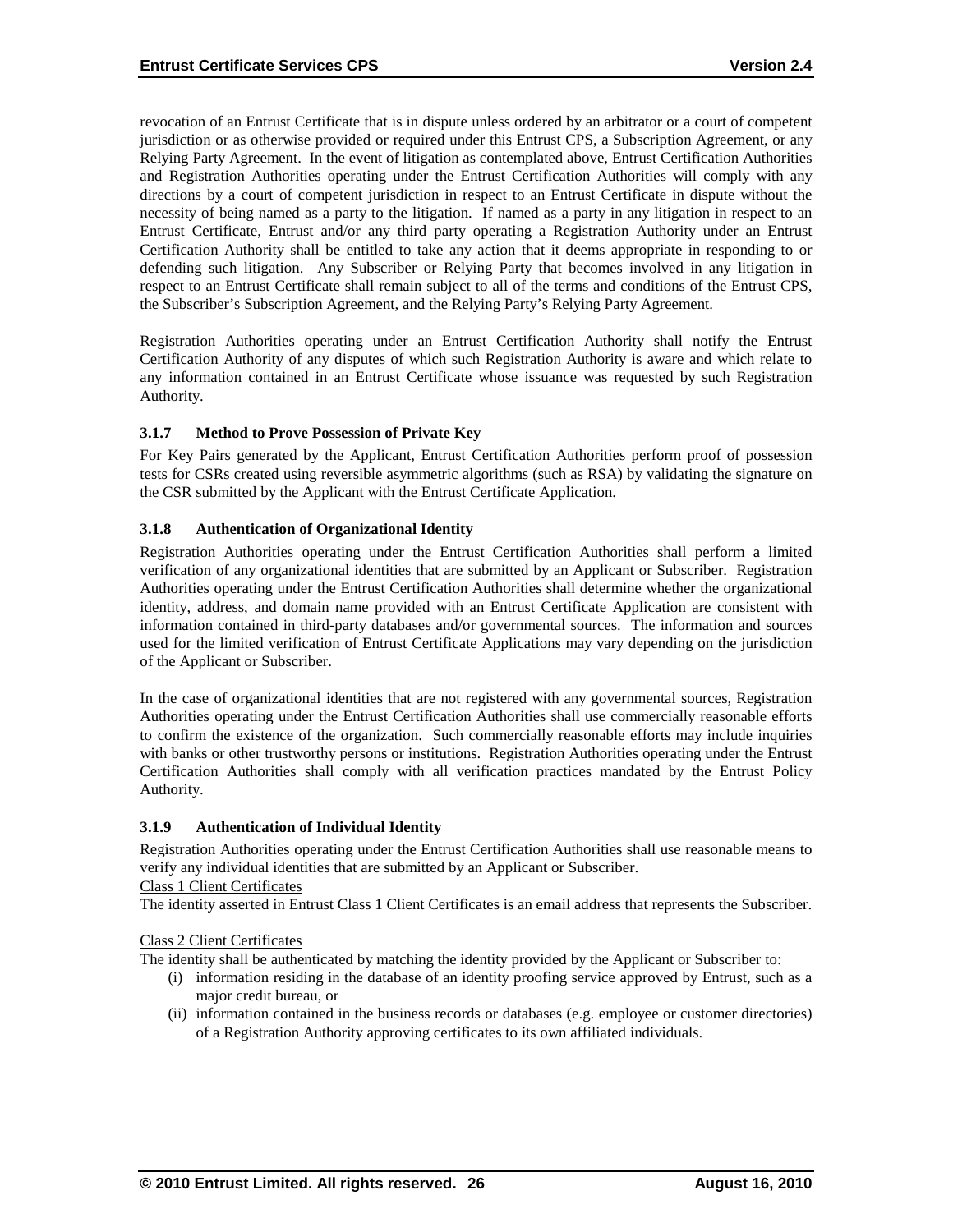#### **3.1.10 Authentication of Email Address**

Registration Authorities operating under the Entrust Certification Authorities shall use reasonable means to confirm the Applicant or Subscriber has control of the e-mail address to be included in the Entrust Certificate.

#### **3.2 Routine Rekey**

Each Entrust Certificate shall contain a Certificate expiration date. The reason for having an expiration date for a Certificate is to minimize the exposure of the Key Pair associated with the Certificate. For this reason, when processing a new Entrust Certificate Application, Entrust recommends that a new Key Pair be generated and that the new Public Key of this Key Pair be submitted with the Applicant's Entrust Certificate Application. Entrust does not renew Entrust Certificates, accordingly, if a Subscriber wishes to continue to use an Entrust Certificate beyond the expiry date for the current Entrust Certificate, the Subscriber must obtain a new Entrust Certificate and replace the Entrust Certificate that is about to expire. Subscribers submitting a new Entrust Certificate Application will be required to complete the initial application process, as described in §4.1.

The Registration Authority that processed the Subscriber's Entrust Certificate Application shall make a commercially reasonable effort to notify Subscribers of the pending expiration of their Entrust Certificate by sending an email to the technical contact listed in the corresponding Entrust Certificate Application. Upon expiration of an Entrust Certificate, the Subscriber shall immediately cease using such Entrust Certificate and shall remove such Entrust Certificate from any devices and/or software in which it has been installed.

#### Entrust SSL Certificates

For Entrust SSL Certificates, the Subscriber may request a replacement certificate using an existing key pair.

#### **3.3 Rekey After Revocation**

Entrust Certification Authorities and Registration Authorities operating under Entrust Certification Authorities do not renew Entrust Certificates that have been revoked. If a Subscriber wishes to use an Entrust Certificate after revocation, the Subscriber must apply for a new Entrust Certificate and replace the Entrust Certificate that has been revoked. In order to obtain another Entrust Certificate, the Subscriber will be required to complete the initial application process, as described in §4.1. Upon revocation of an Entrust Certificate, the Subscriber shall immediately cease using such Entrust Certificate and shall remove such Entrust Certificate from any devices and/or software in which it has been installed.

#### **3.4 Revocation Request**

A Subscriber may request revocation of their Entrust Certificate at any time provided that the Subscriber can validate to the Registration Authority that processed the Subscriber's Entrust Certificate Application that the Subscriber is the person, organization, or entity to whom the Entrust Certificate was issued. The Registration Authority shall authenticate a request from a Subscriber for revocation of their Entrust Certificate by requiring the pass phrase submitted by the Subscriber with the Entrust Certificate Application and/or some subset of the information provided by the Subscriber with the Entrust Certificate Application. Upon receipt and confirmation of such information, the Registration Authority shall then process the revocation request as stipulated in §4.4.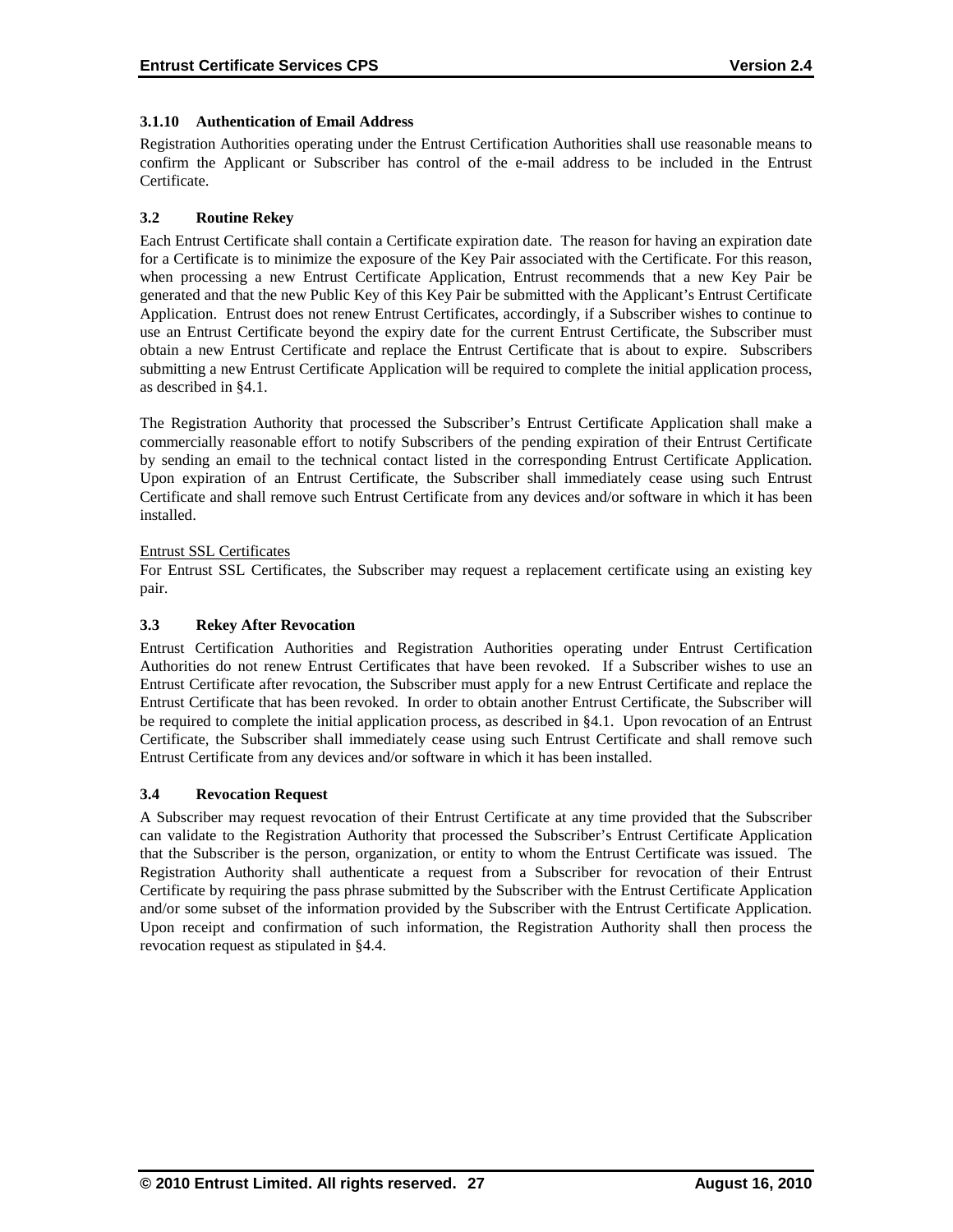#### **4 Operational Requirements**

#### **4.1 Certificate Application**

To obtain an Entrust Certificate, an Applicant must:

- (i) generate a secure and cryptographically sound Key Pair, if not generated by an Entrust Certification Authority
- (ii) agree to all of the terms and conditions of the Entrust CPS and the Subscription Agreement, and
- (iii) complete and submit an Entrust Certificate Application, providing all information requested by an Entrust-operated Registration Authority or by an independent third-party Registration Authority under an Entrust Certification Authority (a "Registration Authority") without any errors, misrepresentation, or omissions.

Upon an Applicant's completion of the Entrust Certificate Application and acceptance of the terms and conditions of this Entrust CPS and the Subscription Agreement, a Entrust-operated Registration Authority or a independent third-party Registration Authority operating under an Entrust Certification Authority shall follow the procedures described in §3.1.8 and §3.1.9 to perform limited verification of the information contained in the Entrust Certificate Application. If the verification performed by a Registration Authority is successful, the Registration Authority may, in its sole discretion, request the issuance to the Applicant of an Entrust Certificate from an Entrust Certification Authority. If a Registration Authority refuses to request the issuance of an Entrust Certificate, the Registration Authority shall (i) use commercially reasonable efforts to notify the Applicant by email of any reasons for refusal, and (ii) promptly refund any amounts that have been paid in connection with the Entrust Certificate Application.

In the event of successful verification of an Entrust Certificate Application, the Registration Authority shall submit a request to an Entrust Certification Authority for the issuance of an Entrust Certificate and shall notify the Applicant by email once an Entrust Certificate has been issued by the Entrust Certification Authority.

#### **4.2 Certificate Issuance**

After performing limited verification of the information provided by an Applicant with an Entrust Certificate Application, a Registration Authority operating under an Entrust Certification Authority may request that an Entrust Certification Authority issue an Entrust Certificate. Upon receipt of a request from a Registration Authority operating under an Entrust Certification Authority, the Entrust Certification Authority may generate and digitally sign an Entrust Certificate in accordance with the Certificate profile described in §7.

Upon issuance of an Entrust Certificate, neither Entrust nor any independent third-party Registration Authority operating under an Entrust Certification Authority, nor any Resellers or Co-marketers, or any subcontractors, distributors, agents, suppliers, employees, or directors of any of the foregoing shall have any obligation to perform any ongoing monitoring, investigation, or verification of the information provided in an Entrust Certificate Application.

#### **4.3 Certificate Acceptance**

Once an Entrust Certificate has been generated and placed in an Entrust Repository, the Registration Authority that requested the issuance of the Entrust Certificate shall use commercially reasonable efforts to notify the Applicant by email that the Applicant's Entrust Certificate is available.

#### **4.4 Certificate Suspension and Revocation**

An Entrust Certification Authority shall revoke an Entrust Certificate after receiving a valid revocation request from a Registration Authority operating under such Entrust Certification Authority. A Registration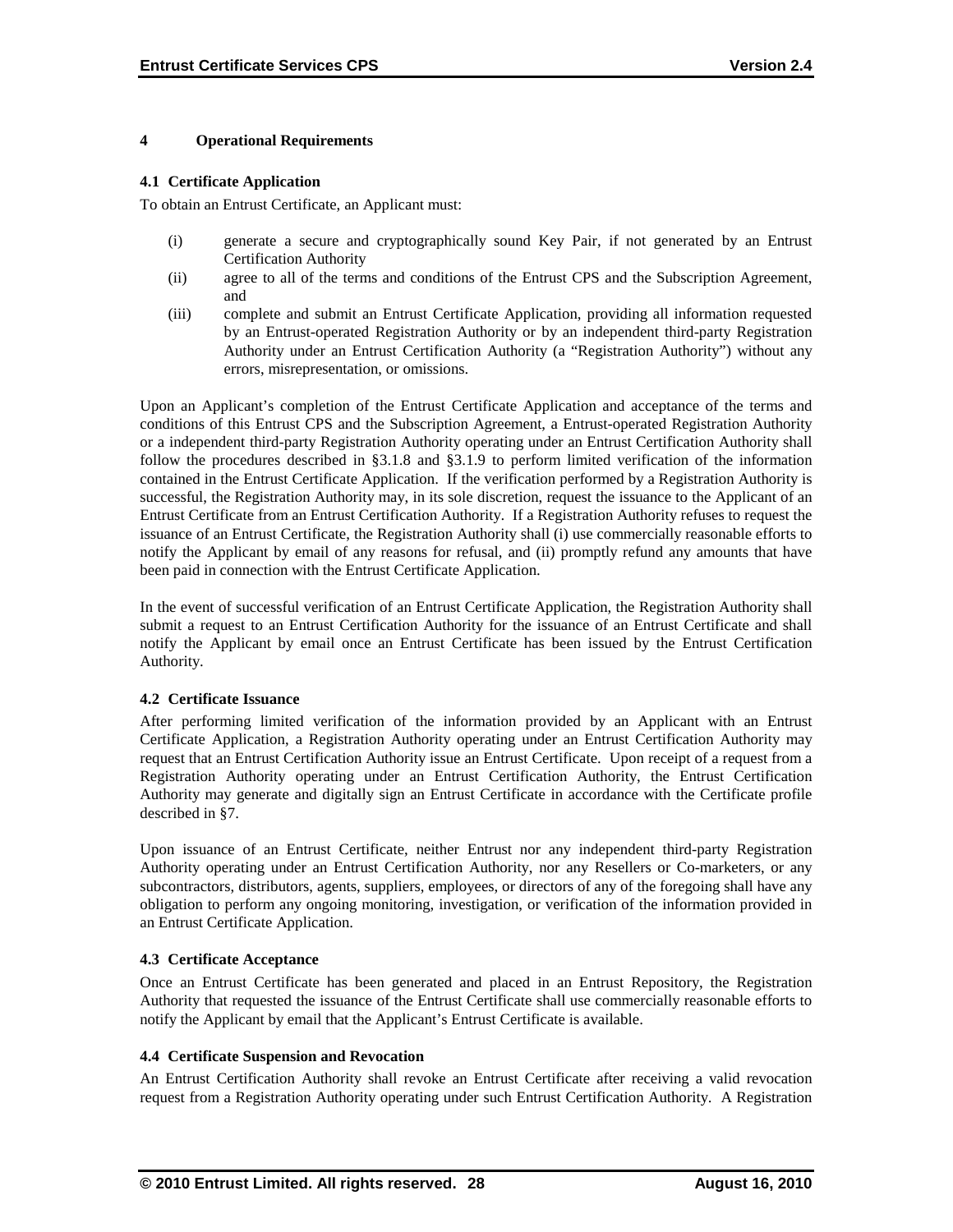Authority operating under an Entrust Certification Authority shall be entitled to request and may request that an Entrust Certification Authority revoke an Entrust Certificate after such Registration Authority receives a valid revocation request from the Subscriber for such Entrust Certificate. A Registration Authority operating under an Entrust Certification Authority shall be entitled to request and shall request that an Entrust Certification Authority revoke an Entrust Certificate if such Registration Authority becomes aware of the occurrence of any event that would require a Subscriber to cease to use such Entrust Certificate.

Entrust Certification Authorities do not allow the suspension of Entrust Certificates.

#### **4.4.1 Circumstances for Revocation**

An Entrust Certification Authority shall be entitled to revoke and may revoke, and a Registration Authority operating under an Entrust Certification Authority shall be entitled to request revocation of and shall request revocation of, a Subscriber's Entrust Certificate if such Entrust Certification Authority or Registration Authority has knowledge of or a reasonable basis for believing that of any of the following events have occurred:

- (i) Compromise of such Entrust Certification Authority's Private Key or Compromise of a superior Certification Authority's Private Key;
- (ii) breach by the Subscriber of any of the terms of the Entrust CPS or the Subscriber's Subscription Agreement;
- (iii) any change in the information contained in an Entrust Certificate issued to a Subscriber;
- (iv) non-payment of any Entrust Certificate fees or service fees;
- (v) a determination that an Entrust Certificate was not issued in accordance with the requirements of the Entrust CPS or the Subscriber's Subscription Agreement;
- (vi) the Entrust Certification Authority receives notice or otherwise become aware that a court or arbitrator has revoked a Subscriber's right to use the domain name listed in an SSL Certificate, or that the Subscriber has failed to renew its domain name;
- (vii) the Entrust Certification Authority receives notice or otherwise become aware that a Subscriber has been added as a denied party or prohibited person to a blacklist, or is operating from a prohibited destination under the laws of the Entrust Certification Authority's jurisdiction of operation as described in §2.4;
- (viii) the Entrust Certification Authority ceases operations for any reason or the Entrust Certification Authority's right to issue Entrust Certificates expires or is revoked or terminated and the Entrust Certification Authority has not arranged for another Certification Authority to provide revocation support for the Entrust Certificates;
- (ix) a Code Signing Certificate is used to digitally sign hostile code, including spyware or other malicious software (malware); or
- (x) any other reason that may be reasonably expected to affect the integrity, security, or trustworthiness of an Entrust Certificate or an Entrust Certification Authority.

A Subscriber shall request revocation of their Entrust Certificate if the Subscriber has a suspicion or knowledge of or a reasonable basis for believing that of any of the following events have occurred:

- (i) Compromise of the Subscriber's Private Key;
- (ii) knowledge that the original Entrust Certificate request was not authorized and such authorization will not be retroactively granted;
- (iii) change in the information contained in the Subscriber's Entrust Certificate;
- (iv) change in circumstances that cause the information contained in Subscriber's Entrust Certificate to become inaccurate, incomplete, or misleading.

Such revocation request shall be submitted by the Subscriber to the Registration Authority that processed the Subscriber's Entrust Certificate Application. If a Subscriber's Entrust Certificate is revoked for any reason, the Registration Authority that processed the Subscriber's Entrust Certificate Application shall make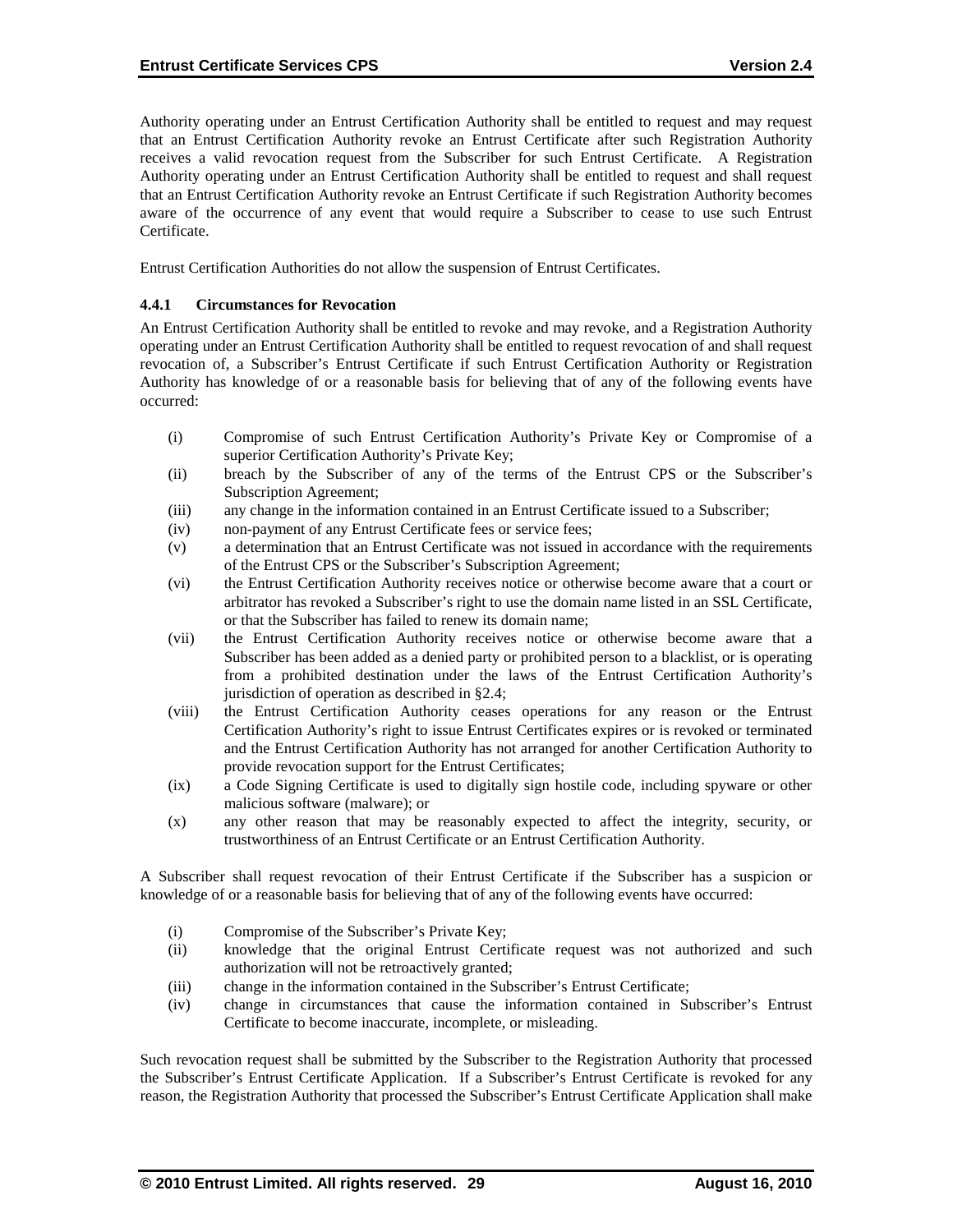a commercially reasonable effort to notify such Subscriber by sending an email to the technical and security contacts listed in the Entrust Certificate Application. Revocation of an Entrust Certificate shall not affect any of the Subscriber's contractual obligations under this Entrust CPS, the Subscriber's Subscription Agreement, or any Relying Party Agreements.

# **4.4.2 Who Can Request Revocation**

A Subscriber may request revocation of their Entrust Certificate at any time for any reason. If a Subscriber requests revocation of their Entrust Certificate, the Subscriber must be able to validate themselves as set forth in §3.4 to the Registration Authority that processed the Subscriber's Entrust Certificate Application. The Entrust Certification Authorities shall not be required to revoke and the Registration Authorities operating under the Entrust Certification Authorities shall not be required to request revocation of an Entrust Certificate until a Subscriber can properly validate themselves as set forth in §3.4 and §4.4.3. An Entrust Certification Authority shall be entitled to revoke and shall revoke, and a Registration Authority operating under an Entrust Certification Authority shall be entitled to request revocation of and shall request revocation of, a Subscriber's Entrust Certificate at any time for any of the reasons set forth in §4.4.1.

### **4.4.3 Procedure for Revocation Request**

A Registration Authority operating under an Entrust Certification Authority shall authenticate a request by a Subscriber for revocation of their Entrust Certificate by requiring (i) some subset of the information provided by the Subscriber with the Subscriber's Entrust Certificate Application, or (ii) the pass phrase submitted by the Subscriber with the Subscriber's Entrust Certificate Application or verification by a contact at the Subscriber. Upon receipt and confirmation of such information, the Registration Authority shall send a revocation request to the Entrust Certification Authority that issued such Entrust Certificate. The Entrust Certification Authority shall make all reasonable efforts to post the serial number of the revoked Entrust Certificate to a CRL in an Entrust Repository within one (1) business day of receiving such revocation request. For Certificate revocation that is not initiated by the Subscriber, the Registration Authority that requested revocation of the Subscriber's Entrust Certificate shall make a commercially reasonable effort to notify the Subscriber by sending an email to the technical and security contacts specified in the Subscriber's Entrust Certificate Application.

# **4.4.4 Revocation Request Grace Period**

In the case of Private Key Compromise, or suspected Private Key Compromise, a Subscriber shall request revocation of the corresponding Entrust Certificate immediately upon detection of the Compromise or suspected Compromise. Revocation requests for other required reasons shall be made as soon as reasonably practicable.

# **4.4.5 Circumstances for Suspension**

Entrust Certification Authorities do not suspend Entrust Certificates.

#### **4.4.6 Who Can Request Suspension**

Entrust Certification Authorities do not suspend Entrust Certificates.

#### **4.4.7 Procedure for Suspension Request**

Entrust Certification Authorities do not suspend Entrust Certificates.

#### **4.4.8 Limits on Suspension Period**

Entrust Certification Authorities do not suspend Entrust Certificates.

#### **4.4.9 CRL Issuance Frequency**

Entrust Certification Authorities shall use commercially reasonable efforts to issue CRLs at least once every twenty-four (24) hours with a validity period of no greater than ten (10) days. In certain circumstances,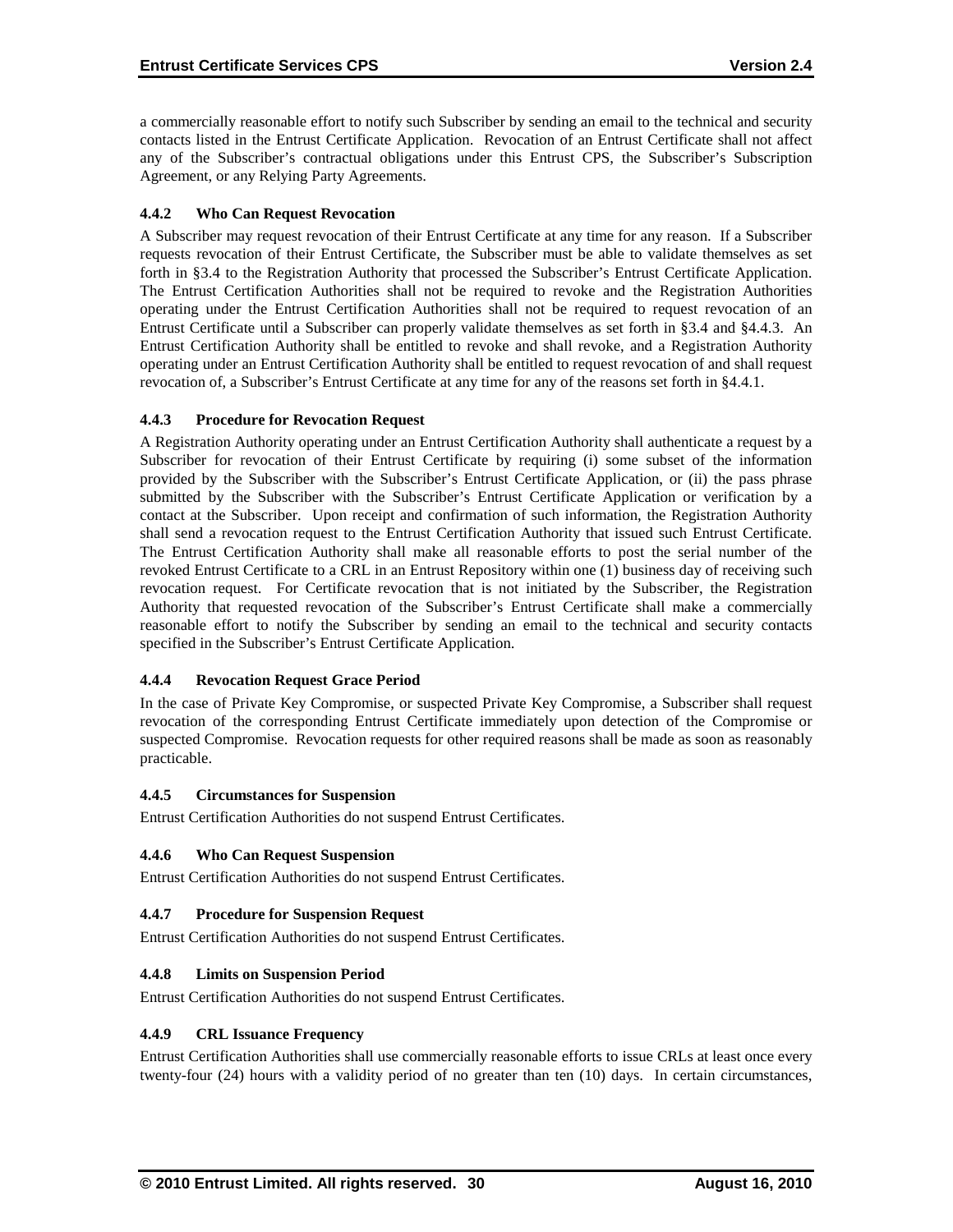CRLs may also be issued between these intervals, such as in the event of the detection of a serious Compromise.

# **4.4.10 CRL Checking Requirements**

A Relying Party shall check whether the Entrust Certificate that the Relying Party wishes to rely on has been revoked. A Relying Party shall check the Certificate Revocation Lists maintained in the appropriate Repository or perform an on-line revocation status check using OCSP to determine whether the Entrust Certificate that the Relying Party wishes to rely on has been revoked. In no event shall Entrust or any independent third-party Registration Authorities operating under an Entrust Certification Authority, or any Resellers or Co-marketers, or any subcontractors, distributors, agents, suppliers, employees, or directors of any of the foregoing be liable for any damages whatsoever due to (i) the failure of a Relying Party to check for revocation or expiration of an Entrust Certificate, or (ii) any reliance by a Relying Party on an Entrust Certificate that has been revoked or that has expired.

### **4.4.11 On-line Revocation/Status Checking Availability**

On-line revocation/status checking of certificates is available on a continuous basis by On-line Certificate Status Protocol (OCSP). Entrust Certification Authorities shall use commercially reasonable efforts to update OCSP responses at least once every twenty-four (24) hours with a validity period of seven (7) days. The location of the OCSP response is included in the Entrust Certificate to support software applications that perform automatic certificate status checking. A Relying Party can also be check certificate revocation status directly with the Repository at www.entrust.net.

### **4.4.12 On-line Revocation Checking Requirements**

Refer to §4.4.10.

# **4.4.13 Other Forms of Revocation Advertisements Available**

No stipulation.

# **4.4.14 Checking Requirements For Other Forms of Revocation Advertisements**

No stipulation.

# **4.4.15 Special Requirements Re Key Compromise**

If a Subscriber suspects or knows that the Private Key corresponding to the Public Key contained in the Subscriber's Entrust Certificate has been Compromised, the Subscriber shall immediately notify the Registration Authority that processed the Subscriber's Entrust Certificate Application, using the procedures set forth in §4.4.3, of such suspected or actual Compromise. The Subscriber shall immediately stop using such Entrust Certificate and shall remove such Entrust Certificate from any devices and/or software in which such Entrust Certificate has been installed. The Subscriber shall be responsible for investigating the circumstances of such Compromise or suspected Compromise and for notifying any Relying Parties that may have been affected by such Compromise or suspected Compromise.

#### **4.5 Security Audit Procedures**

Significant security events in the Entrust Certification Authorities are automatically time-stamped and recorded as audit logs in audit trail files. The audit trail files are processed (reviewed for policy violations or other significant events) on a regular basis. Authentication codes are used in conjunction with the audit trail files to protect against modification of audit logs. Audit trail files are archived periodically. All files including the latest audit trail file are moved to backup media and stored in a secure archive facility.

The Entrust Certification Authorities and all Registration Authorities operating under an Entrust Certification Authority record in detail every action taken to process an Entrust Certificate Request and to issue an Entrust Certificate, including all information generated or received in connection with an Entrust Certificate Request, and every action taken to process the Request, including time, date, and personnel involved in the action.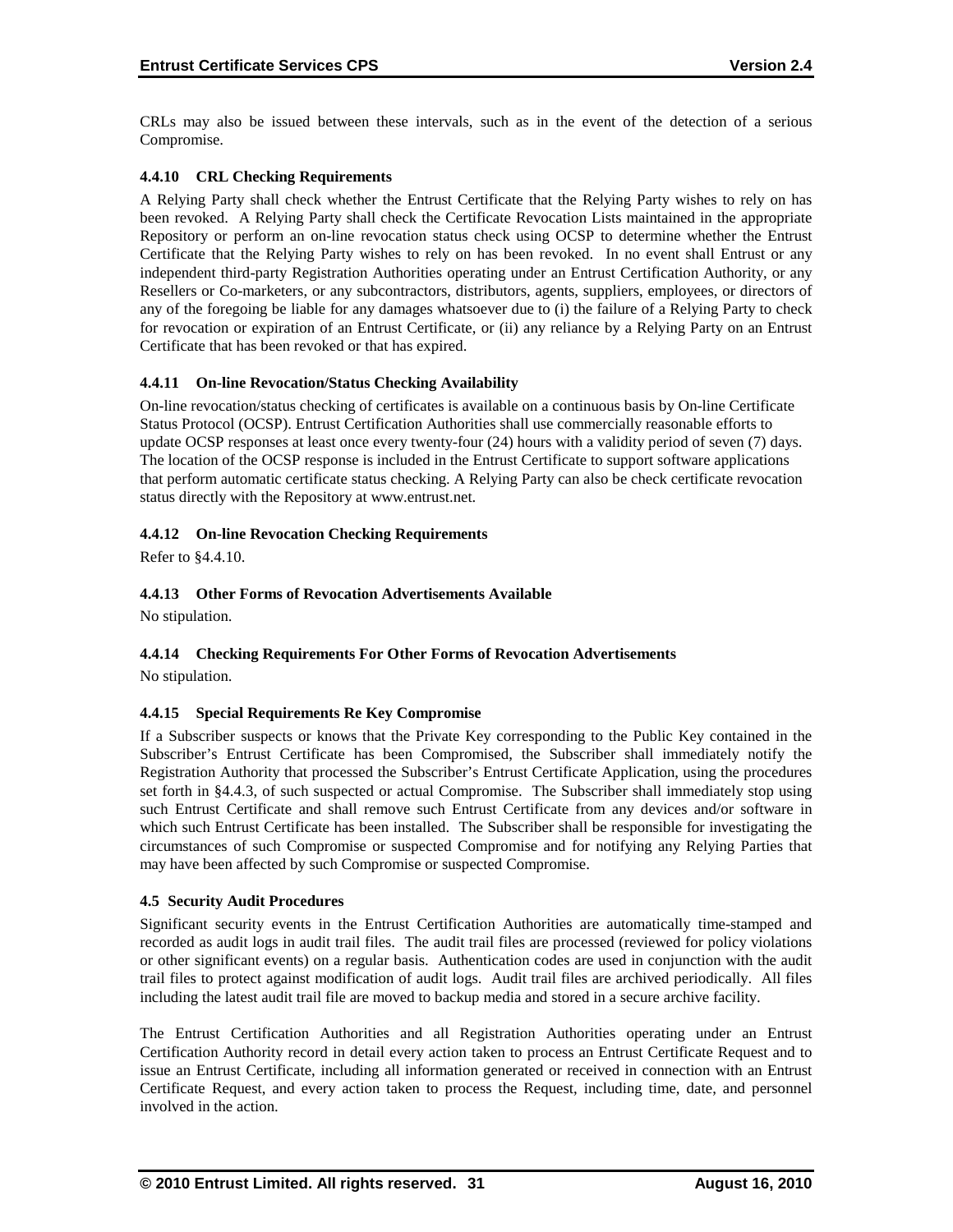The foregoing record requirements include, but are not limited to, an obligation to record the following events:

- (i) Entrust Certification Authority key lifecycle management events, including:
	- a. Key generation, backup, storage, recovery, archival, and destruction; and
	- b. Cryptographic device lifecycle management events.
- (ii) Entrust Certification Authority and Entrust Certificate lifecycle management events, including:
	- a. Certificate Requests, renewal and re-key requests, and revocation;
		- b. All verification activities required by this CPS;
	- c. Date, time, phone number used, persons spoken to, and end results of verification telephone calls;
	- d. Acceptance and rejection of Certificate Requests;
	- e. Issuance of Entrust Certificates; and
	- f. Generation of Certificate Revocation Lists (CRLs) and OCSP messages.
- (iii) Security events, including:
	- a. Successful and unsuccessful PKI system access attempts;
	- b. PKI and security system actions performed;
	- c. Security profile changes;
	- d. System crashes, hardware failures, and other anomalies;
	- e. Firewall and router activities; and
	- f. Entries to and exits from the Entrust Certification Authority facility.
- (iv) Log entries include the following elements:
	- a. Date and time of entry;
	- b. Identity of the person making the journal entry; and
	- c. Description of entry.

#### **4.6 Records Archival**

The audit trail files, databases and revocation information for Entrust Certification Authorities are archived. The archive of an Entrust Certification Authorities' database and the archive of revocation information are retained for at least three (3) years. Archives of audit trail files are retained for at least seven (7) year(s) after any Entrust Certificate based on that documentation ceases to be valid. The databases for Entrust Certification Authorities are encrypted and protected by Entrust software master keys. The archive media is protected through storage in a restricted-access facility to which only Entrust-authorized personnel have access. Archive files are backed up as they are created. Originals are stored on-site and housed with an Entrust Certification Authority system. Backup files are stored at a secure and separate geographic location.

#### **4.7 Key Changeover**

Entrust Certification Authorities' key pairs will be retired from service at the end of their respective lifetimes as defined in §6.3. New Certification Authority key pairs will be created as required to support the continuation of Entrust Certification Authority Services. Each Entrust Certification Authority will continue to publish CRLs signed with the original key pair until all certificates issued using that original key pair have expired. The Certification Authority key changeover process will be performed such that it causes minimal disruption to Subscribers and Relying Parties.

#### **4.8 Compromise and Disaster Recovery**

Entrust Certification Authorities have a disaster recovery plan to provide for timely recovery of services in the event of a system outage. The disaster recovery plan addresses the following:

- (i) the conditions for activating the plans;
- (ii) resumption procedures;
- (iii) a maintenance schedule for the plan;
- (iv) awareness and education requirements;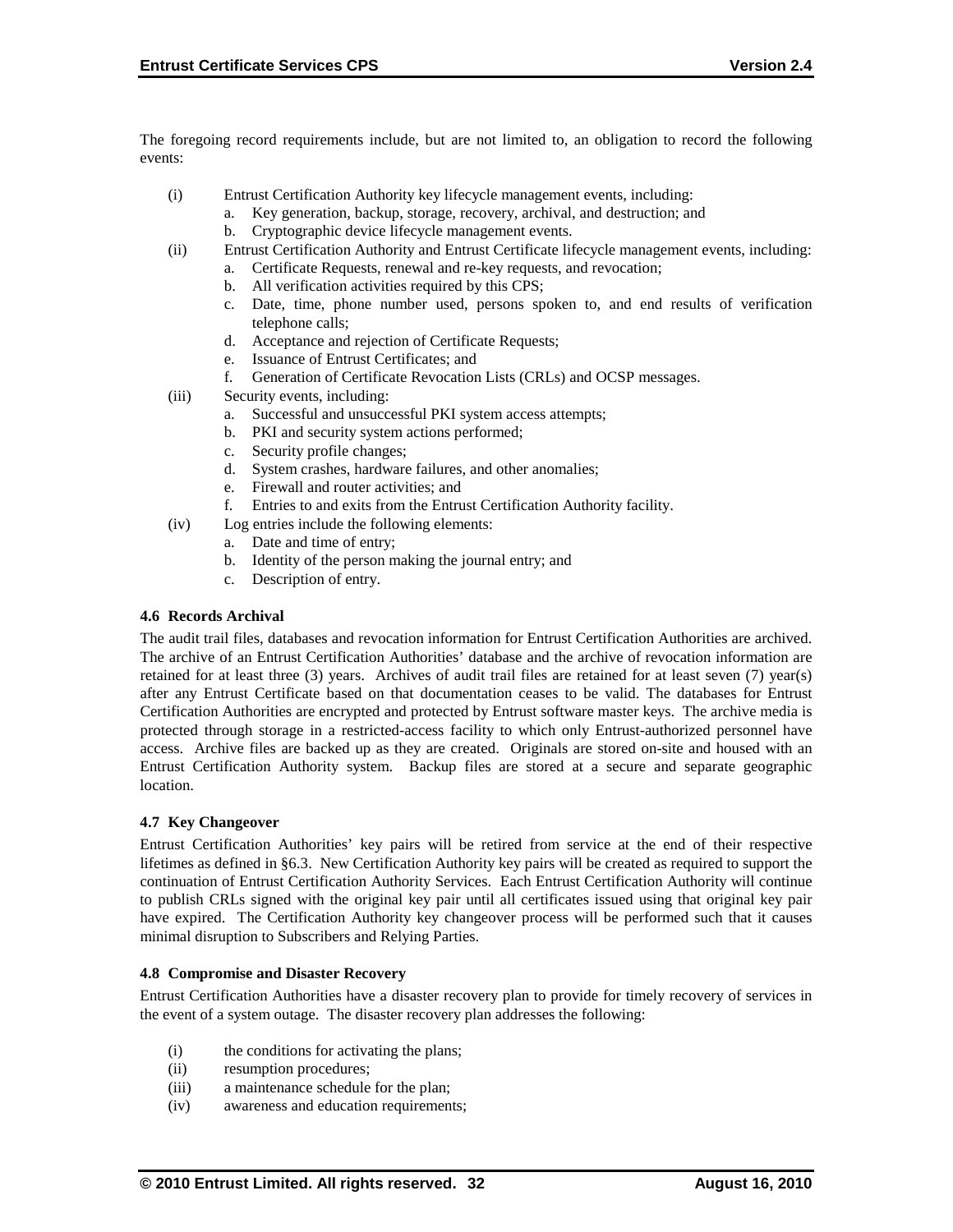- (v) the responsibilities of the individuals;
- (vi) recovery point objective (RPO)
- (vii) recovery time objective (RTO); and
- (viii) testing of recovery plans.

In order to mitigate the event of a disaster, Entrust has implemented the following:

- (ix) secure on-site and off-site storage of backup HSMs containing copies of all CA Private Keys
- (x) secure on-site and off-site storage of all requisite activation materials
- (xi) daily backups of critical data with weekly off-site storage
- (xii) secure off-site storage of disaster recovery plan and disaster recovery procedures
- (xiii) environmental controls as described in §5.1
- (xiv) high availability architecture for critical systems

Entrust requires rigorous security controls to maintain the integrity of Entrust Certification Authorities. The Compromise of the Private Key used by an Entrust Certification Authority is viewed by Entrust as being very unlikely; however, Entrust has policies and procedures that will be employed in the event of such a Compromise. At a minimum, all Subscribers shall be informed as soon as practicable of such a Compromise and information shall be posted in the Entrust Repository.

### **4.9 CA Termination**

In the event that an Entrust Certification Authority ceases operation, all Entrust Certificates issued by such Entrust Certification Authority shall be revoked.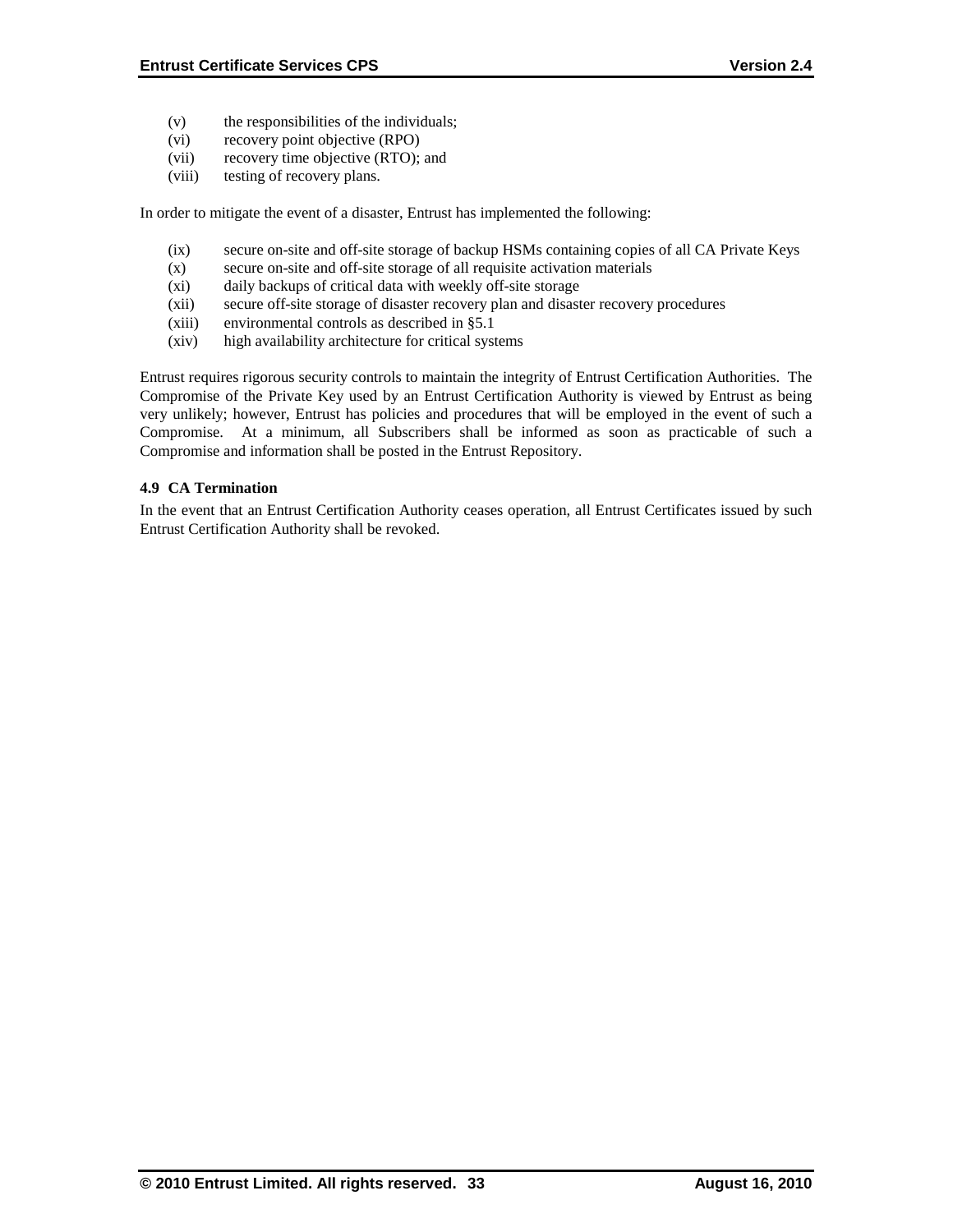#### **5 Physical, Procedural, and Personnel Security Controls**

#### **5.1 Physical Controls**

#### **5.1.1 Site Location and Construction**

The hardware and software for an Entrust Certification Authority is located in a secure facility with physical security and access control procedures that meet or exceed industry standards. The CA equipment is located in a Security zone that is physically separated from Entrust's other systems so that only authorized CA personnel can access it.

#### **5.1.2 Physical Access**

The room containing the Entrust Authority software is designated a two (2) person zone, and controls are used to prevent a person from being in the room alone. Alarm systems are used to notify security personnel of any violation of the rules for access to an Entrust Certificate Authority.

#### **5.1.3 Power and Air Conditioning**

The Security zone is equipped with:

- Filtered, conditioned, power connected to an appropriately sized UPS and generator;
- Heating, ventilation, and air conditioning appropriate for a commercial data processing facility; and
- Emergency lighting.

The environmental controls conform to local standards and are appropriately secured to prevent unauthorized access and/or tampering with the equipment. Temperature control alarms and alerts are activated upon detection of threatening temperature conditions.

#### **5.1.4 Water Exposures**

No liquid, gas, exhaust, etc. pipes traverse the controlled space other than those directly required for the area's HVAC system and for the pre-action fire suppression system. Water pipes for the pre-action fire suppression system are only filled on the activation of multiple fire alarms.

#### **5.1.5 Fire Prevention and Protection**

The Entrust facility is fully wired for fire detection, alarm and suppression. Routine, frequent inspections of all systems are made to assure adequate operation.

#### **5.1.6 Media Storage**

All media is stored away from sources of heat and from obvious sources of water or other obvious hazards. Electromagnetic media (e.g. tapes) are stored away from obvious sources of strong magnetic fields. Archived material is stored in a room separate from the CA equipment until it is transferred to the archive storage facility.

#### **5.1.7 Waste Disposal**

Waste is removed or destroyed in accordance with industry best practice. Media used to store sensitive data is destroyed, such that the information is unrecoverable, prior to disposal.

#### **5.1.8 Off-site Backup**

As stipulated in §4.6.

#### **5.2 Procedural Controls**

An Entrust Certification Authority has a number of trusted roles for sensitive operations of the Entrust Certification Authority software. To gain access to the Entrust Authority software used in an Entrust Certification Authority, operational personnel must undergo background investigations. Entrust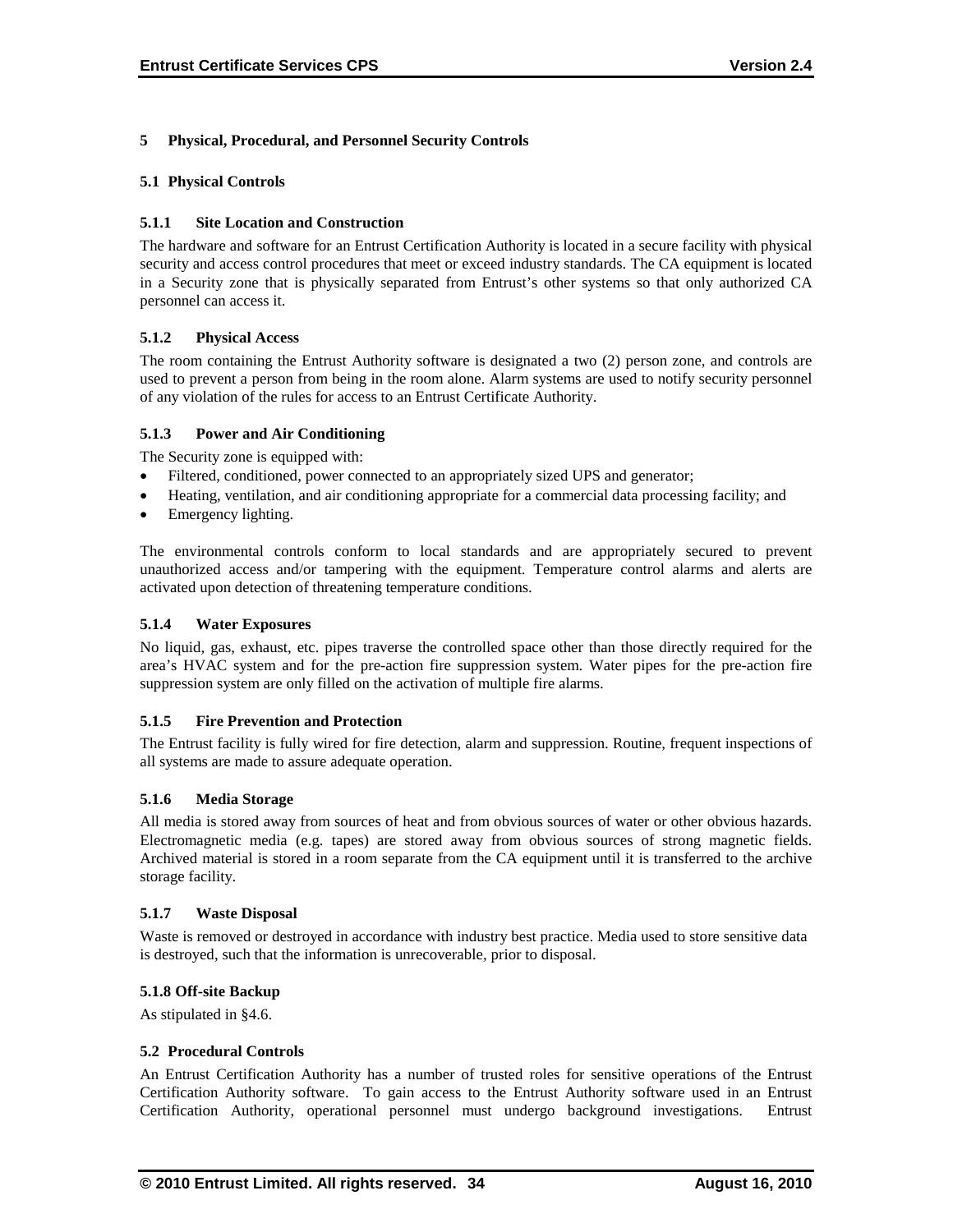Certification Authority operations related to adding administrative personnel or changing Certification Authority policy settings require more than one (1) person to perform the operation.

## **5.3 Personnel Controls**

Operational personnel for an Entrust Certification Authority will not be assigned other responsibilities that conflict with their operational responsibilities for the Entrust Certification Authority. The privileges assigned to operational personnel for an Entrust Certification Authority will be limited to the minimum required to carry out their assigned duties.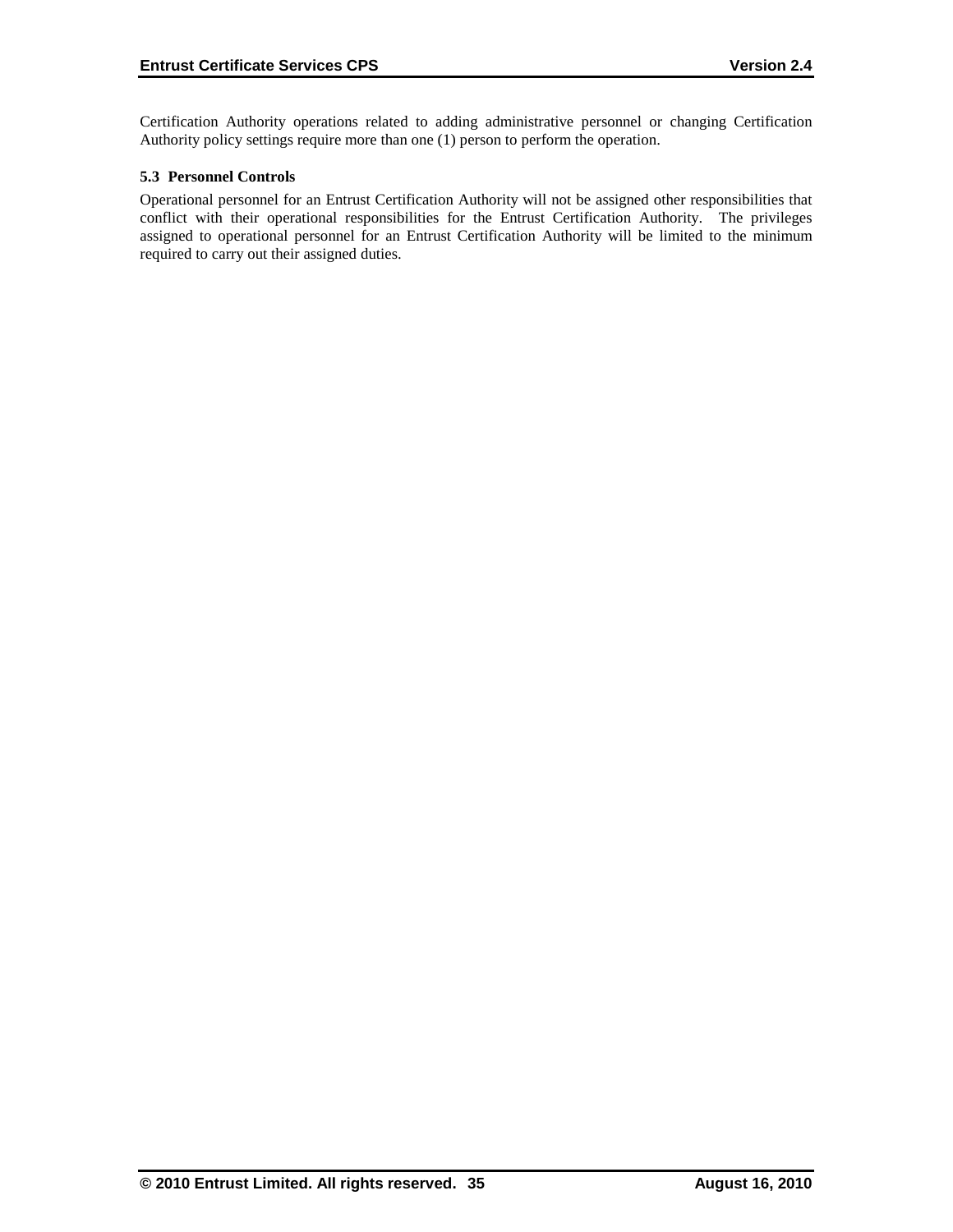#### **6 Technical Security Controls**

#### **6.1 Key Pair Generation and Installation**

#### **6.1.1 Key Pair Generation**

The signing Key Pair for an Entrust Certification Authority is created during the initial start up of the Entrust Master Control application and is protected by the master key for such Entrust Certification Authority.

When not generated by Entrust, the Applicant or Subscriber is required to generate a new, secure, and cryptographically sound Key Pair to be used in association with the Subscriber's Entrust Certificate or Applicant's Entrust Certificate Application.

In order to support key backup, Entrust may optionally provide a service to generate the Key pair on behalf of the Applicant or Subscriber.

#### **6.1.2 Private Key Delivery to Entity**

In the case where the Key Pair is generated on behalf of the Subscriber by the Entrust Certification Authority, the Private Key shall be delivered to the Subscriber in a cryptographically secure manner.

#### **6.1.3 Public Key Delivery to Certificate Issuer**

The Public Key to be included in an Entrust Certificate is delivered to Entrust Certification Authorities in a signed Certificate Signing Request (CSR) as part of the Entrust Certificate Application process. The signature on the CSR will be verified by the Entrust Certification Authority prior to issuing the Entrust Certificate.

#### **6.1.4 CA Public Key Delivery to Users**

The Public-Key Certificate for Entrust Certification Authorities are made available to Subscribers and Relying parties through inclusion in third party software as distributed by the applicable software manufacturers. The Public Key Certificate for cross certified issuing Certification Authorities is provided to the Subscriber with the Subscriber certificate.

Public Key Certificates for Entrust Certification Authorities are also available for download from the Repository.

#### **6.1.5 Key Sizes**

For legacy reasons the minimum key size for Entrust Certificate Authorities is 1024 bit RSA. For new Entrust Certification Authorities, the minimum key size is 2048 bit RSA.

#### Entrust SSL Certificates

The minimum key size is RSA 1024 bits. Certificates issued after 31 December 2010 shall have a minimum key size of RSA 2048 bits.

Entrust Code Signing Certificates The minimum key size is RSA 2048 bits.

Entrust Client Certificates The minimum key size is RSA 2048 bits.

Entrust Document Signing Certificates The minimum key size is RSA 2048 bits.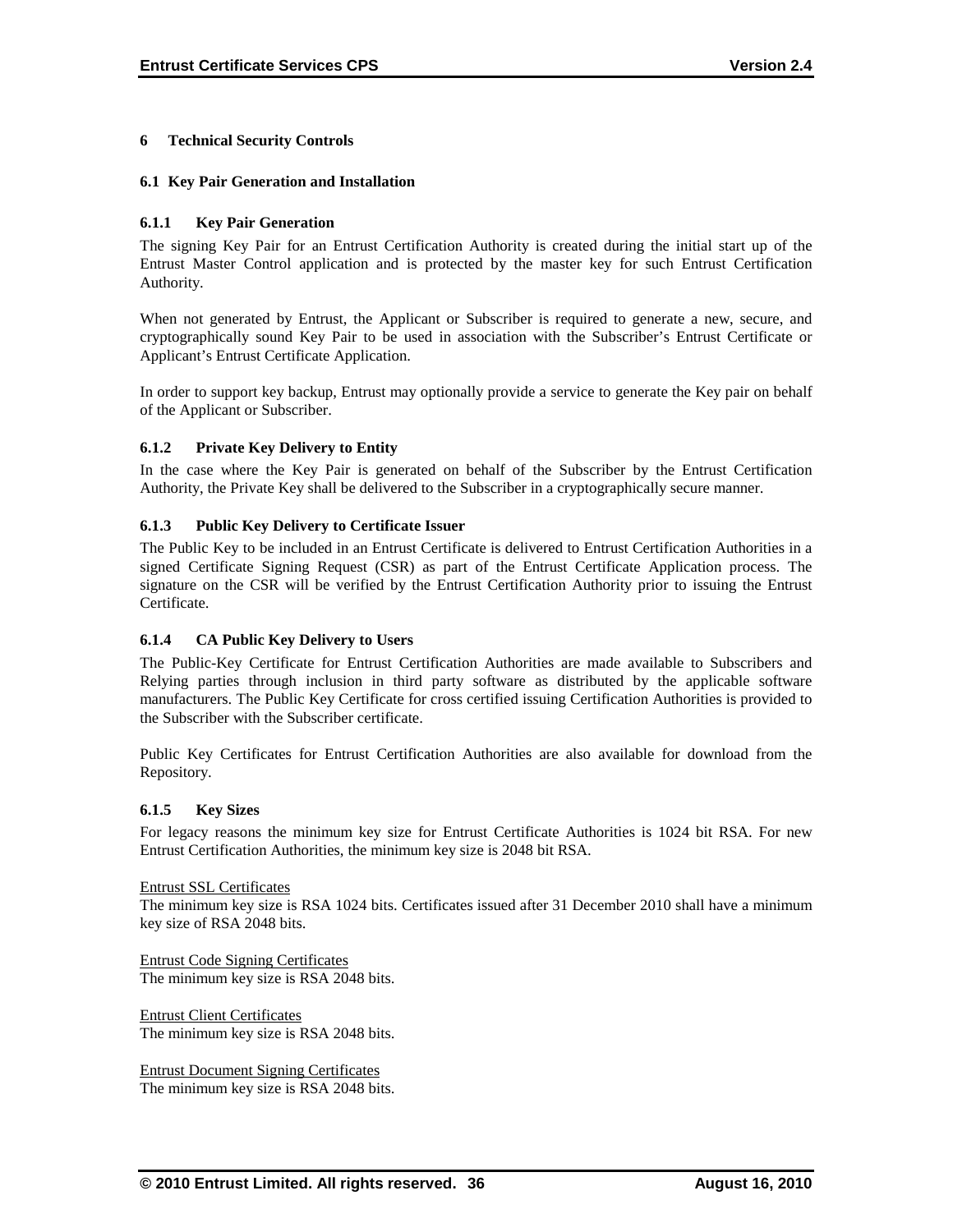#### **6.1.6 Public-Key Parameters Generation**

No stipulation.

#### **6.1.7 Parameter Quality Checking**

No stipulation.

#### **6.1.8 Hardware/Software Key Generation**

Certification Authority Key Pairs must be generated on a cryptomodule that meets or exceeds the requirements as defined in §6.8.

#### Entrust Document Signing Certificates

Subscriber Key Pairs must be generated in a manner that ensures that the Private Key is not known to or accessible by anybody other than the Subscriber or a Subscriber's Authorized Representative. Subscriber Key Pairs must be generated in a cryptomodule that prevents exportation or duplication and that meets or exceed the requirements as defined in §6.8.

Temporary Key Pairs and corresponding Entrust Document Signing Certificates may be generated by the Entrust Certification Authority for the limited purpose of testing. The test certificates must not contain actual identities and must be clearly marked for testing purposes only. These temporary test Key Pairs are exempt from the requirements in §6.8.

#### **6.1.9 Key Usage Purposes**

Entrust Certificates issued by an Entrust Certification Authority contain the keyUsage and the extendkeyUsage Certificate extensions restricting the purpose for which an Entrust Certificate can be used as listed in Appendix A. Subscribers and Relying Parties shall only use Entrust Certificates in compliance with this Entrust CPS and applicable laws.

#### **6.2 Private Key Protection**

Entrust Certification Authorities Private Keys must be stored and protected on cryptomodules that meet or exceed the requirements as defined in §6.8. Private Keys on cryptomodules are held in secure facilities under two-person control. Entrust does not escrow the Entrust Certification Authorities' Private Keys.

Subscribers are responsible for protecting the Private Key associated with the Public Key in the Subscriber's Entrust Certificate.

For cases where the Entrust Certification Authority has generated the Key Pair on behalf of the Subscriber, the Entrust Certification Authority shall securely maintain a backup copy of the Private Key during the term of services.

#### Entrust Document Signing Certificates

Subscribers are responsible for protecting the Private Key associated with the Public Key in the Subscriber's Entrust Certificate. Subscribers must use cryptographic hardware modules that meet or exceed the requirements as defined in §6.8.

Temporary key pairs generated by the Entrust Certification Authority for testing purposes pursuant to §6.1.1 are exempt from the requirements in §6.8 .

#### **6.3 Other Aspects of Key Pair Management**

The maximum lifetime for Entrust Certification Authorities' 1024-bit RSA Key Pairs is 20 years. Entrust Certification Authority 2048-bit RSA Key Pairs may have a validity period expiring no later than 31 December 2030.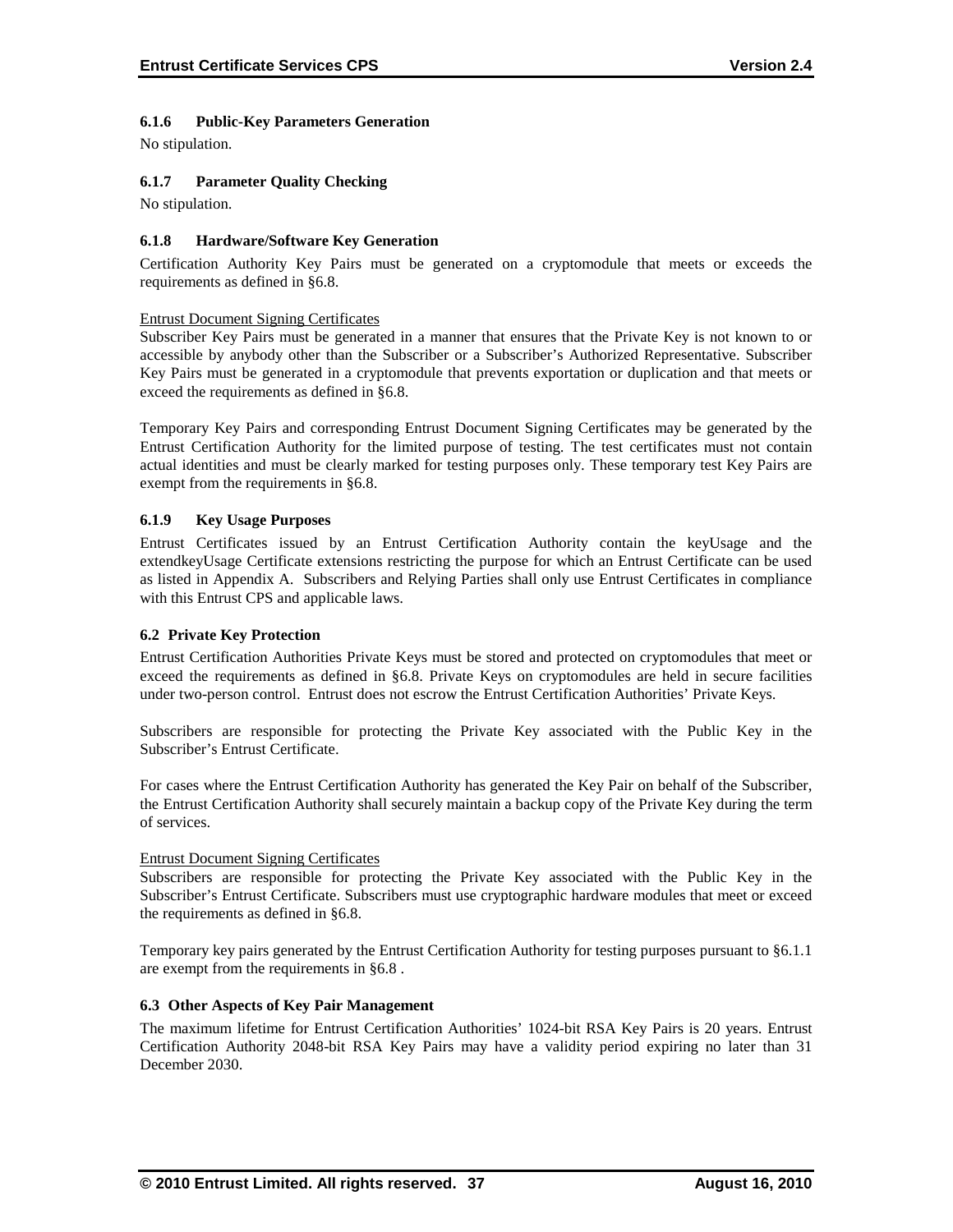#### **6.4 Activation Data**

No stipulation.

#### **6.5 Computer Security Controls**

The workstations on which the Entrust Certification Authorities operate are physically secured as described in §5.1. The operating systems on the workstations on which the Entrust Certification Authorities operate enforce identification and authentication of users. Access to Entrust Authority software databases and audit trails is restricted as described in this Entrust CPS. All operational personnel that are authorized to have access to the Entrust Certification Authorities are required to use hardware tokens in conjunction with a PIN to gain access to the physical room that contains the Entrust Authority software being used for such Entrust Certification Authorities.

#### **6.6 Life Cycle Technical Controls**

#### **6.6.1 System Development Controls**

The Entrust Certification Authority makes use of Commercial Off The Shelf (COTS) products for the hardware, software, and network components. Systems developed by the Entrust Certification Authority are deployed in accordance with Entrust software lifecycle development standards.

#### **6.6.2 Security Management Controls**

The configuration of the Entrust Certification Authority system as well as any modifications and upgrades are documented and controlled. Methods of detecting unauthorized modifications to the CA equipment and configuration are in place to ensure the integrity of the security software, firmware, and hardware for correct operation. A formal configuration management methodology is used for installation and ongoing maintenance of the CA system.

When first loaded, the CA software is verified as being that supplied from the vendor, with no modifications, and be the version intended for use.

#### **6.6.3 Life Cycle Security Ratings**

No stipulation.

#### **6.7 Network Security Controls**

Remote access to Entrust Certification Authority application via the Administration software interface is secured.

#### **6.8 Cryptographic Module Engineering Controls**

Certification Authority Key Pairs must be generated and protected on a cryptomodule that is compliant to at least FIPS 140-1 Level 3 certification standards.

#### Entrust Document Signing Certificates

Subscriber Key Pairs must be generated and protected in a cryptomodule that meets or exceed FIPS 140-2 Level 2 certification standards.

#### **6.9 Time Stamping**

Entrust provides a Time Stamp Authority (TSA) service for use with specific Entrust products such as Entrust Code Signing and Document Signing Certificates. Details of any acceptable use policy or limitations are included in the Subscription Agreement.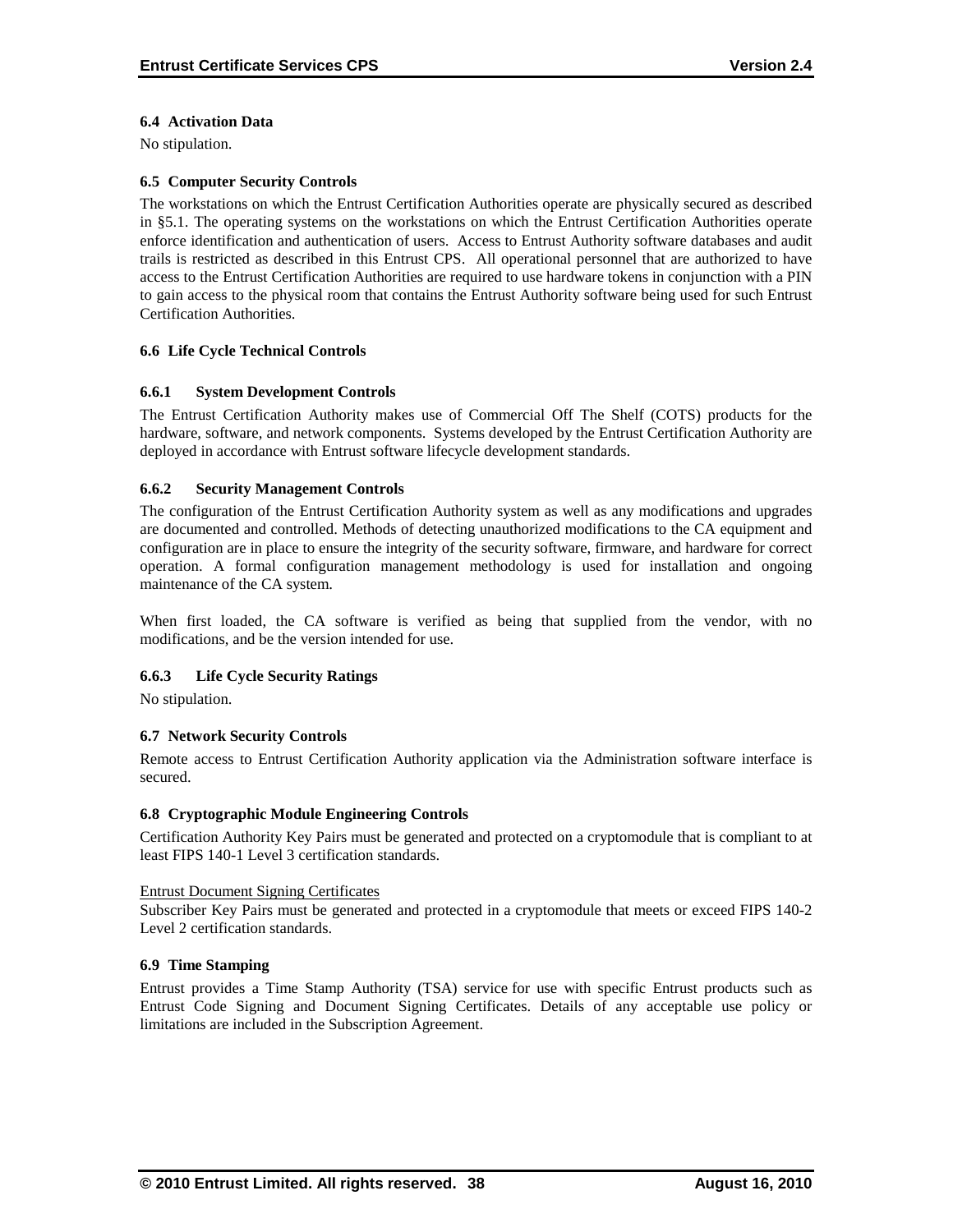#### **7 Certificate and CRL Profiles**

The profile for the Entrust Certificates and Certificate Revocation List (CRL) issued by an Entrust Certification Authority conform to the specifications contained in the IETF RFC 5280 Internet X.509 PKI Certificate and Certificate Revocation List (CRL) Profile.

### **7.1 Certificate Profile**

Entrust Certification Authorities issue certificates in accordance with the X.509 version 3. Certificate profiles for Entrust Root CA certificate, Subordinate CA certificates, and end entity certificates are described in Appendix A and the sections below.

### **7.1.1 Version Number(s)**

All certificates issued by Entrust Certification Authorities are X.509 version 3 certificates.

### **7.1.2 Certificate Extensions**

Certificate extensions are as stipulated in IETF RFC 5280. See Appendix A.

### **7.1.3 Algorithm Object Identifiers**

Algorithm object identifiers are as specified in IETF RFC 3279 Algorithms and Identifiers for the Internet X.509 PKI Certificate and Certificate Revocation List (CRL) Profile. See Appendix A.

### **7.1.4 Name Forms**

Name forms are as stipulated in §3.1.1.

### **7.1.5 Name Constraints**

No stipulation.

# **7.1.6 Certificate Policy Object Identifier**

Certificate policy object identifiers (OIDs) are listed in §1.2 and in the Certificate Profile attached as Appendix A.

# **7.1.7 Usage of Policy Constraints Extension**

No stipulation.

#### **7.1.8 Policy Qualifiers Syntax and Semantics**

Entrust includes policy qualifiers in all end entity certificates as stipulated in Appendix A.

# **7.1.9 Processing Semantics for the Critical Certificate Policies Extension**

Certificate policies extension is marked Not Critical

# **7.2 CRL Profile**

The following fields of the X.509 version 2 CRL format are used by the Entrust Certification Authorities:

- version: set to v2
- signature: identifier of the algorithm used to sign the CRL
- issuer: the full Distinguished Name of the Certification Authority issuing the CRL
- this update: time of CRL issuance
- next update: time of next expected CRL update
- revoked certificates: list of revoked Certificate information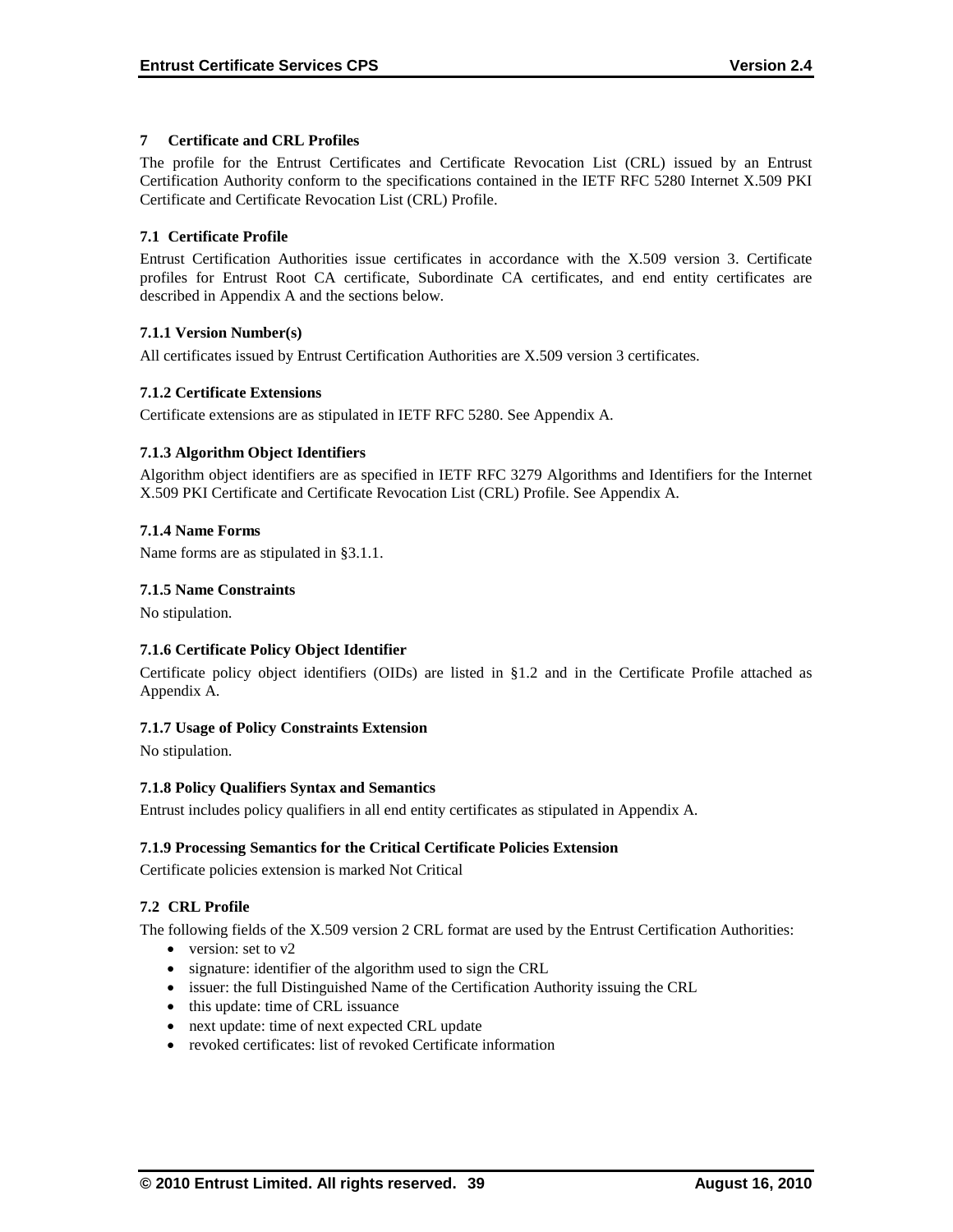# **7.3 OCSP Profile**

The profile for the Entrust SSL Online Certificate Status Protocol (OCSP) messages issued by an Entrust Certification Authority conform to the specifications contained in the IETF RFC 2560 Internet X.509 PKI Online Certificate Status Protocol (OCSP) Profile.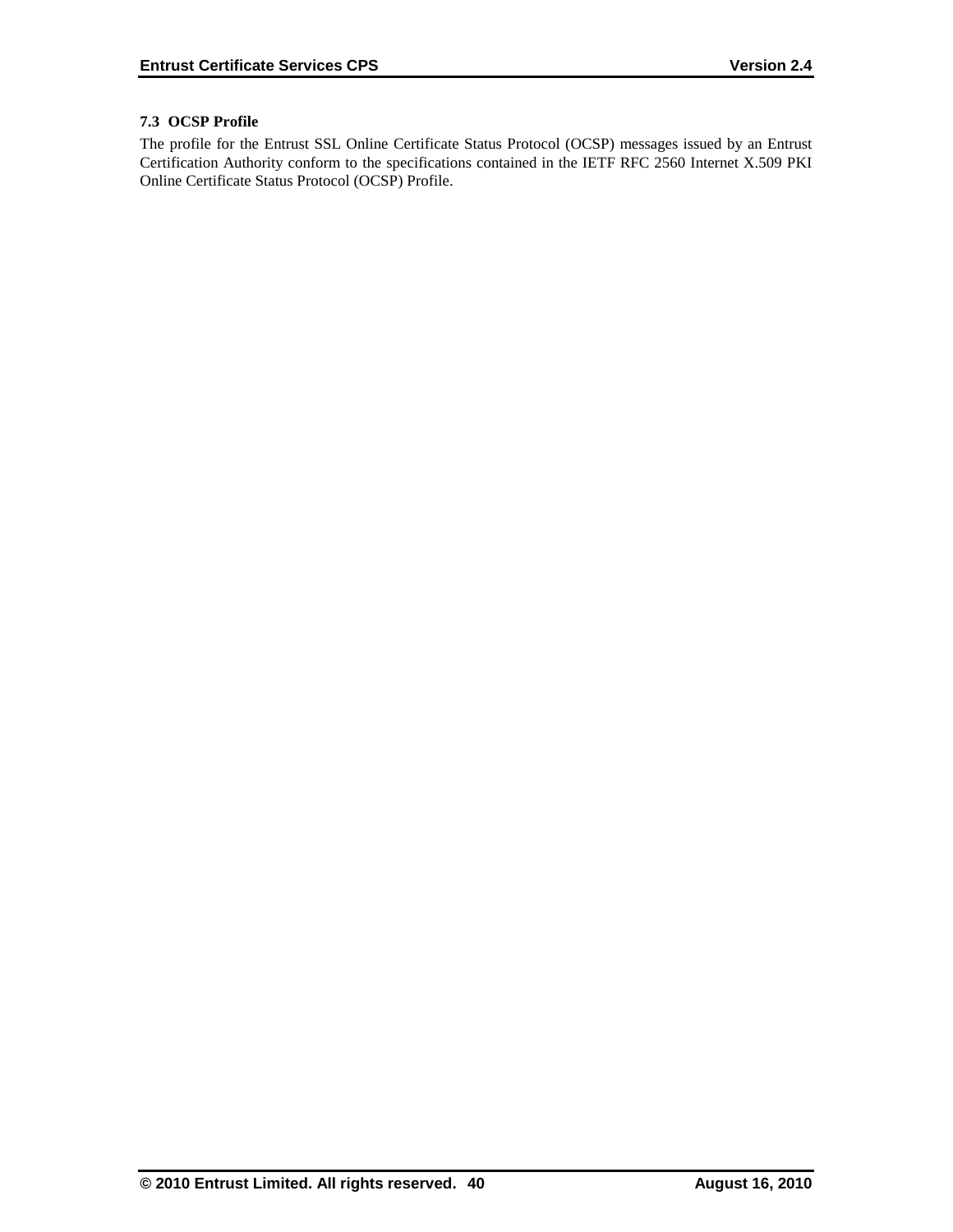## **8 Specification Administration**

#### **8.1 Specification Change Procedures**

Entrust may, in its discretion, modify the Entrust CPS and the terms and conditions contained herein from time to time. Modifications to the Entrust CPS that, in the judgment of Entrust, will have little or no impact on Applicants, Subscribers, and Relying Parties, may be made with no change to the Entrust CPS version number and no notification to Applicants, Subscribers, and Relying Parties. Such changes shall become effective immediately upon publication in the Entrust Repository.

Modifications to the Entrust CPS that, in the judgment of Entrust may have a significant impact on Applicants, Subscribers, and Relying Parties, shall be published in the Entrust Repository and shall become effective fifteen (15) days after publication in the Entrust Repository unless Entrust withdraws such modified Entrust CPS prior to such effective date. In the event that Entrust makes a significant modification to Entrust CPS, the version number of the Entrust CPS shall be updated accordingly. Unless a Subscriber ceases to use, removes, and requests revocation of such Subscriber's Entrust Certificate(s) prior to the date on which an updated version of the Entrust CPS becomes effective, such Subscriber shall be deemed to have consented to the terms and conditions of such updated version of the Entrust CPS and shall be bound by the terms and conditions of such updated version of the Entrust CPS.

### **8.2 Publication and Notification Policies**

Prior to major changes to this Entrust CPS, notification of the upcoming changes will be posted in the Entrust Repository.

### **8.3 CPS Approval Procedures**

This Entrust CPS and any subsequent changes shall be approved by the Entrust Policy Authority.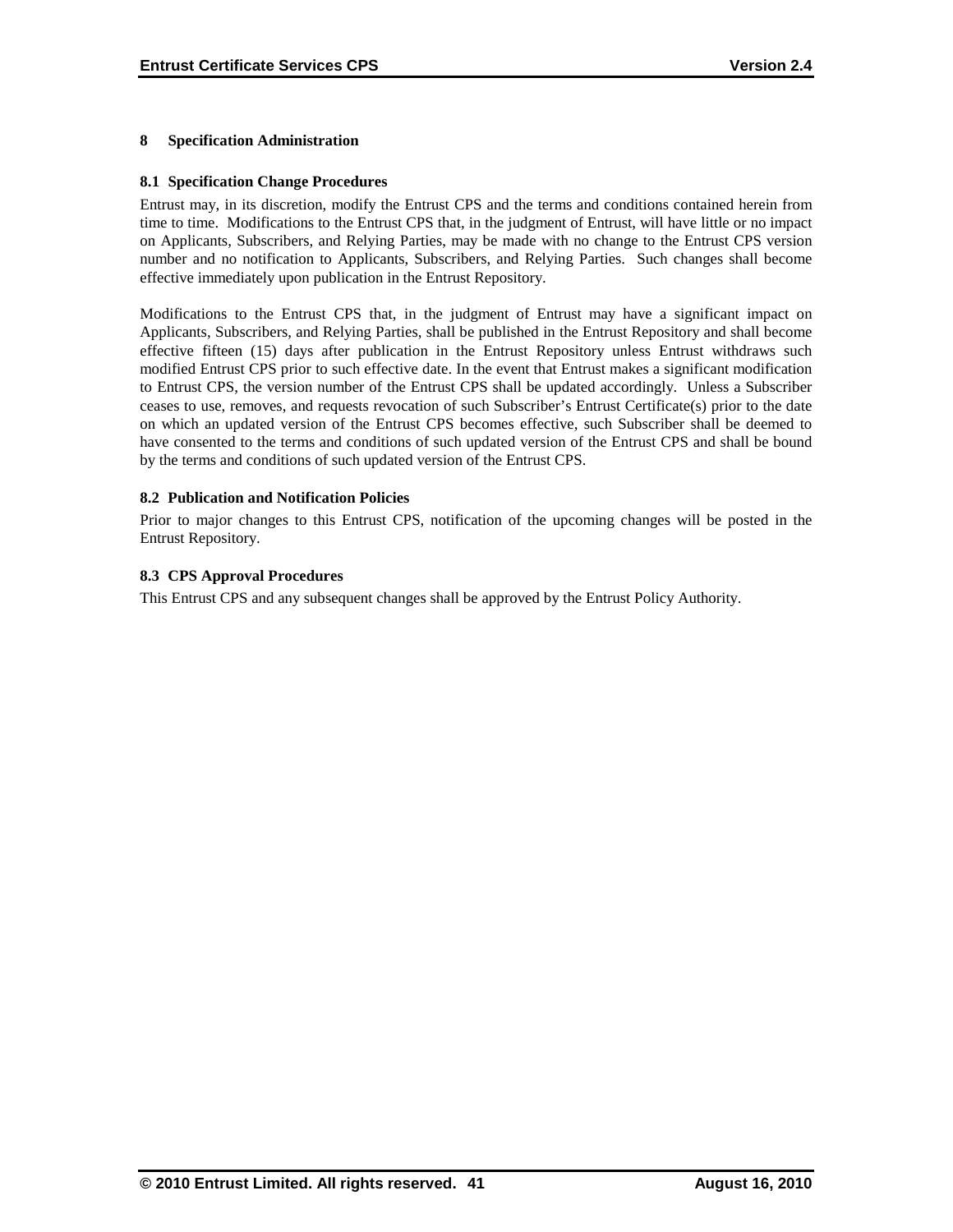### **9 Acronyms**

| CA           | <b>Certification Authority</b>                                                   |
|--------------|----------------------------------------------------------------------------------|
| <b>CPS</b>   | <b>Certification Practice Statement</b>                                          |
| <b>CRL</b>   | <b>Certificate Revocation List</b>                                               |
| <b>CSR</b>   | Certificate Signing Request                                                      |
| DN           | Distinguished Name                                                               |
| <b>DNS</b>   | Domain Name Server                                                               |
| <b>DSA</b>   | Digital Signature Algorithm                                                      |
| <b>HTTP</b>  | <b>Hypertext Transfer Protocol</b>                                               |
| <b>IETF</b>  | <b>Internet Engineering Task Force</b>                                           |
| <b>ITU-T</b> | International Telecommunication Union - Telecommunication Standardization Sector |
| <b>MAC</b>   | Message Authentication Code                                                      |
| <b>OCSP</b>  | <b>Online Certificate Status Protocol</b>                                        |
| <b>OA</b>    | <b>Operational Authority</b>                                                     |
| <b>OID</b>   | Object Identifier                                                                |
| PA           | Policy Authority                                                                 |
| PIN          | <b>Personal Identification Number</b>                                            |
| PKI          | Public-Key Infrastructure                                                        |
| RA           | <b>Registration Authority</b>                                                    |
| <b>RDN</b>   | <b>Relative Distinguished Name</b>                                               |
| <b>RFC</b>   | <b>Request for Comment</b>                                                       |
| <b>SEP</b>   | Secure Exchange Protocol                                                         |
| <b>SSL</b>   | Secure Sockets Layer                                                             |
| URL          | Universal Resource Locator                                                       |
|              |                                                                                  |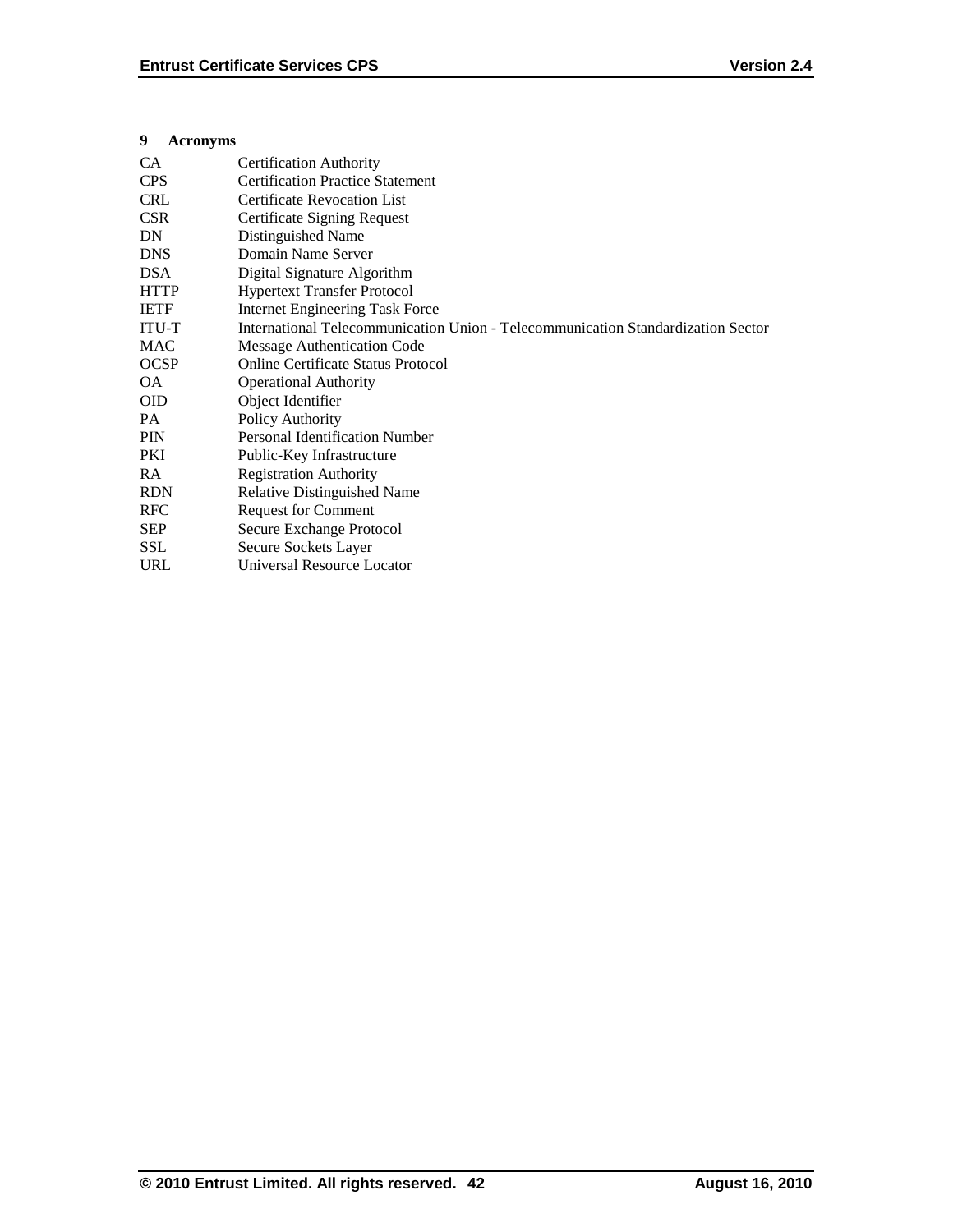#### **10 Definitions**

**Affiliate:** means Entrust, and any corporation or other entity that Entrust directly or indirectly controls. In this context, a party "controls" a corporation or another entity if it directly or indirectly owns or controls fifty percent (50%) or more of the voting rights for the board of directors or other mechanism of control.

**Applicant:** means a person, entity, or organization applying for an Entrust Certificate, but which has not yet been issued an Entrust Certificate, or a person, entity, or organization that currently has an Entrust Certificate or Entrust Certificates and that is applying for renewal of such Entrust Certificate or Entrust Certificates or for an additional Entrust Certificate or Entrust Certificates.

**Application Software Vendor or ASV**: means a developer of Internet browser software or other software that displays or uses certificates, including but not limited to KDE, Microsoft, Mozilla Corporation, Nokia Corporation, Opera Software ASA, and Red Hat, Inc.

**ASV**: see Application Software Vendor.

**Business Day:** means any day, other than a Saturday, Sunday, statutory or civic holiday in the City of Ottawa, Ontario.

**Certificate:** means a digital document that at a minimum: (a) identifies the Certification Authority issuing it, (b) names or otherwise identifies a Subject, (c) contains a Public Key of a Key Pair, (d) identifies its operational period, and (e) contains a serial number and is digitally signed by a Certification Authority.

**Certificate Approver:** means an employee or agent authorized to approve a request for an Entrust Certificate for an organization.

**Certificate Beneficiaries**: means, collectively, all Application Software Vendors with whom Entrust has entered into a contract to include its root certificate(s) in software distributed by such Application Software Vendors, and all Relying Parties that actually rely on such Certificate during the Operational Period of such Certificate.

**Certificate Requester:** means an employee or agent authorized to request an Entrust Certificate for an organization.

**Certificate Revocation List:** means a time-stamped list of the serial numbers of revoked Certificates that has been digitally signed by a Certification Authority.

**Certification Authority:** means an entity or organization that (i) creates and digitally signs Certificates that contain among other things a Subject's Public Key and other information that is intended to identify the Subject, (ii) makes Certificates available to facilitate communication with the Subject identified in the Certificate, and (iii) creates and digitally signs Certificate Revocation Lists containing information about Certificates that have been revoked and which should no longer be used or relied upon.

**Certification Practice Statement:** means a statement of the practices that a Certification Authority uses in issuing, managing, revoking, renewing, and providing access to Certificates, and the terms and conditions under which the Certification Authority makes such services available.

**Co-marketers:** means any person, entity, or organization that has been granted by Entrust or a Registration Authority operating under an Entrust Certification Authority the right to promote Entrust Certificates.

**Compromise:** means a suspected or actual loss, disclosure, or loss of control over sensitive information or data.

**Contract Signer:** means an employee or agent authorized to sign the subscription agreement on behalf of the organization.

**CPS:** see Certification Practice Statement.

**CRL:** see Certificate Revocation List.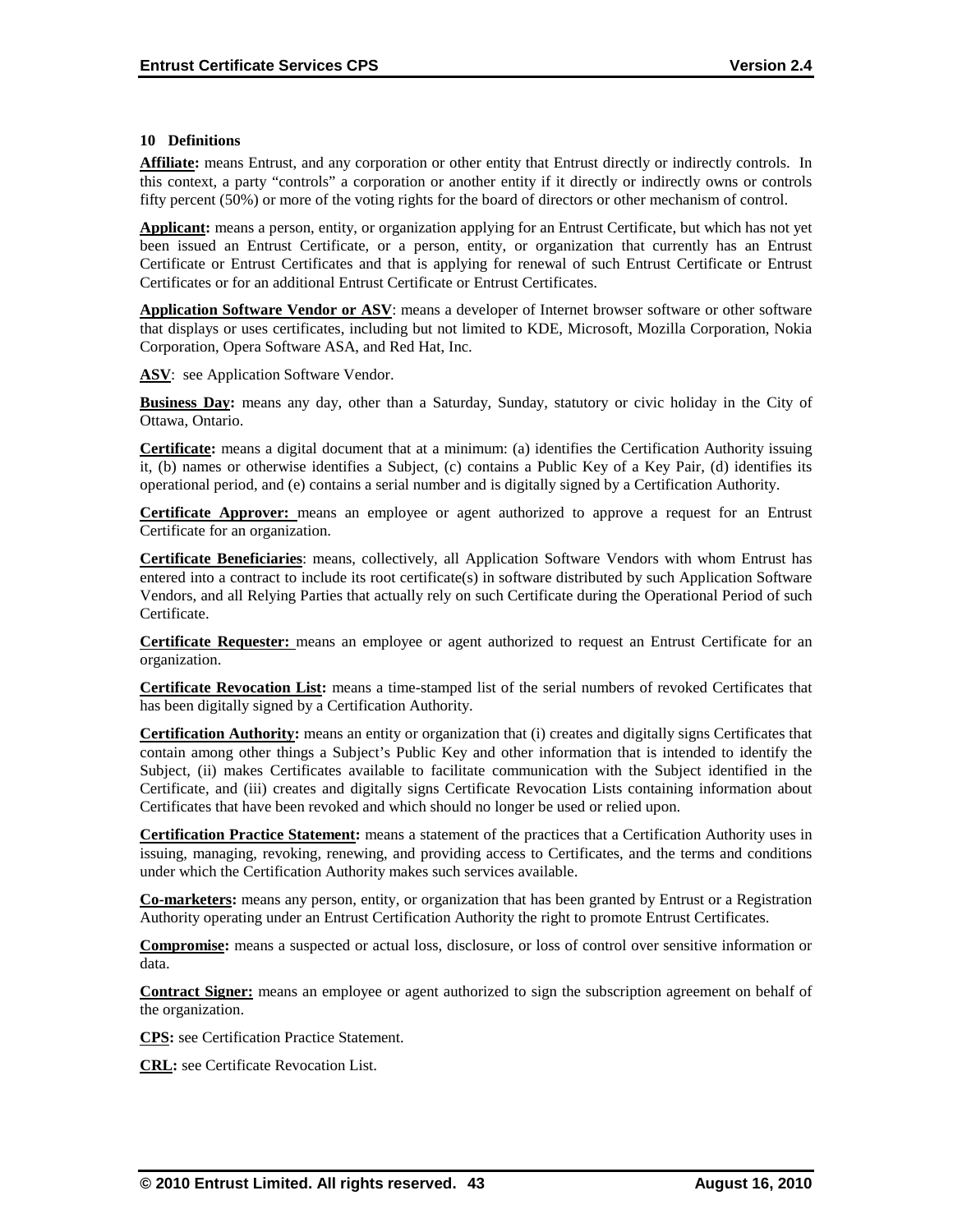**Cross Certificate(s)**: shall mean a Certificate(s) that (i) includes the Public Key of a Public-Private Key pair generated by an Entrust Certification Authority; and (ii) includes the digital signature of an Entrust Root Certification Authority.

**Entrust:** means Entrust Limited.

**Entrust.net**: means Entrust Limited.

**Entrust Operational Authority:** means those personnel who work for or on behalf of Entrust and who are responsible for the operation of the Entrust Certification Authorities.

**Entrust Policy Authority:** means those personnel who work for or on behalf of Entrust and who are responsible for determining the policies and procedures that govern the operation of the Entrust Certification Authorities.

**Entrust Repository:** means a collection of databases and web sites that contain information about Entrust Certificates and services provided by Entrust in respect to Entrust Certificates, including among other things, the types of Entrust Certificates issued by the Entrust Certification Authorities, the services provided by Entrust in respect to Entrust Certificates, the fees charged by Entrust for Entrust Certificates and for the services provided by Entrust in respect to Entrust Certificates, Certificate Revocation Lists, the Entrust Certification Practice Statement, and other information and agreements that are intended to govern the use of Entrust Certificates.

**Entrust Certificate:** A Certificate issued by an Entrust Certification Authority

**Entrust Certification Authority:** means a Certification Authority operated by or on behalf of Entrust for the purpose of issuing, managing, revoking, renewing, and providing access to Entrust Certificates.

**Entrust Certification Practice Statement:** means this document.

**Entrust CPS:** See Entrust Certification Practice Statement.

**Entrust Client Certificate:** means a Certificate issued by an Entrust Certificate Authority for use by individuals to digitally sign and encrypt electronic messages via an S/MIME compliant application.

**Entrust Code Signing Certificate:** means a Certificate issued by an Entrust Certification Authority for use by content and software developers and publishers to digitally sign executables and other content.

**Entrust SSL Certificate:** means an SSL Certificate issued by an Entrust Certification Authority for use on secure servers.

**Entrust Certificate Application:** means the form and application information requested by a Registration Authority operating under an Entrust Certification Authority and submitted by an Applicant when applying for the issuance of an Entrust Certificate.

**FIPS :** means the Federal Information Processing Standards. These are U.S. Federal standards that prescribe specific performance requirements, practices, formats, communication protocols, and other requirements for hardware, software, data, and telecommunications operation.

**IETF:** means the Internet Engineering Task Force. The Internet Engineering Task Force is an international community of network designers, operators, vendors, and researchers concerned with the evolution of the Internet architecture and the efficient operation of the Internet.

**Key Pair:** means two mathematically related cryptographic keys, having the properties that (i) one key can be used to encrypt a message that can only be decrypted using the other key, and (ii) even knowing one key, it is believed to be computationally infeasible to discover the other key.

**Object Identifier:** means a specially-formatted sequence of numbers that is registered in accordance with internationally-recognized procedures for object identifier registration.

**OID:** see Object Identifier.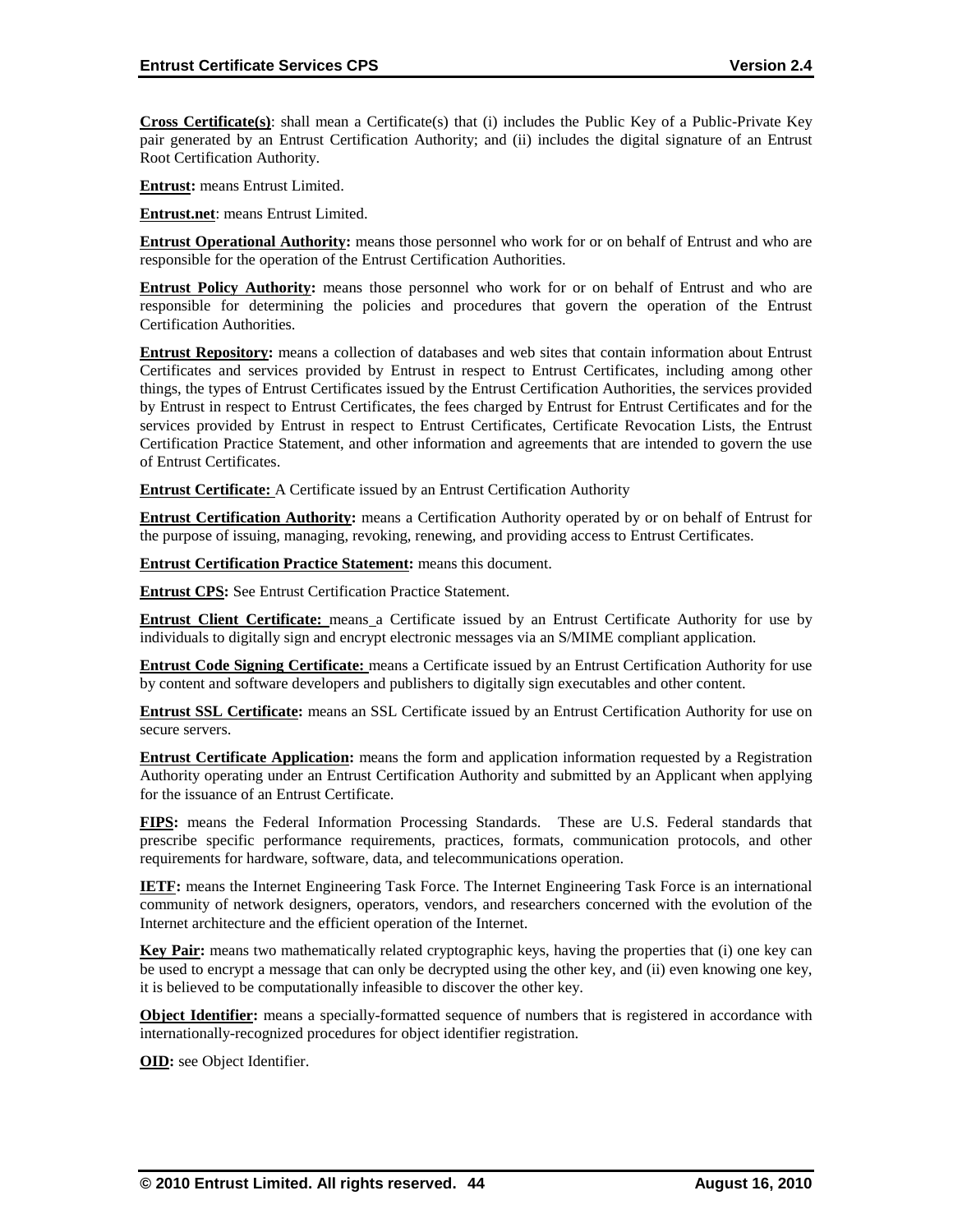**Operational Period:** means, with respect to a Certificate, the period of its validity. The Operational Period would typically begin on the date the Certificate is issued (or such later date as specified in the Certificate), and ends on the date and time it expires as noted in the Certificate or earlier if the Certificate is Revoked.

**PKIX:** means an IETF Working Group developing technical specifications for PKI components based on X.509 Version 3 Certificates.

**Private Key:** means the key of a Key Pair used to decrypt an encrypted message. This key must be kept secret.

**Public Key:** means the key of a Key Pair used to encrypt a message. The Public Key can be made freely available to anyone who may want to send encrypted messages to the holder of the Private Key of the Key Pair. The Public Key is usually made publicly available in a Certificate issued by a Certification Authority and is often obtained by accessing a repository or database. A Public Key is used to encrypt a message that can only be decrypted by the holder of the corresponding Private Key.

**RA:** see Registration Authority.

**Registration Authority:** means an entity that performs two functions: (1) the receipt of information from a Subject to be named in an Entrust Certificate, and (2) the performance of limited verification of information provided by the Subject following the procedures prescribed by the Entrust Certification Authorities. In the event that the information provided by a Subject satisfies the criteria defined by the Entrust Certification Authorities, a Registration Authority may send a request to a Entrust Certification Authority requesting that the Entrust Certification Authority generate, digitally sign, and issue a Entrust Certificate containing the information verified by the Registration Authority.

**Relying Party:** means a person, entity, or organization that relies on or uses an Entrust Certificate and/or any other information provided in a Repository under an Entrust Certification Authority to obtain and confirm the Public Key and identity of a Subscriber. For avoidance of doubt, an ASV is not a "Relying Party" when software distributed by such ASV merely displays information regarding a certificate.

**Relying Party Agreement:** means the agreement between a Relying and Entrust or between a Relying Party and an independent third-party Registration Authority or Reseller under an Entrust Certification Authority in respect to the provision and use of certain information and services in respect to Entrust Certificates.

**Repository:** means a collection of databases and web sites that contain information about Certificates issued by a Certification Authority including among other things, the types of Certificates and services provided by the Certification Authority, fees for the Certificates and services provided by the Certification Authority, Certificate Revocation Lists, descriptions of the practices and procedures of the Certification Authority, and other information and agreements that are intended to govern the use of Certificates issued by the Certification Authority.

**Resellers:** means any person, entity, or organization that has been granted by Entrust or a Registration Authority operating under an Entrust Certification Authority the right to license the right to use Entrust Certificates.

**Revoke or Revocation:** means, with respect to a Certificate, to prematurely end the Operational Period of that Certificate from a specified time forward.

**Subject:** means a person, entity, or organization whose Public Key is contained in a Certificate.

**Subscriber:** means a person, entity, or organization that has applied for and has been issued an Entrust Certificate.

**Subscription Agreement:** means the agreement between a Subscriber and Entrust or between a Subscriber and an independent third-party Registration Authority or Reseller under an Entrust Certification Authority in respect to the issuance, management, and provision of access to an Entrust Certificate and the provision of other services in respect to such Entrust Certificate.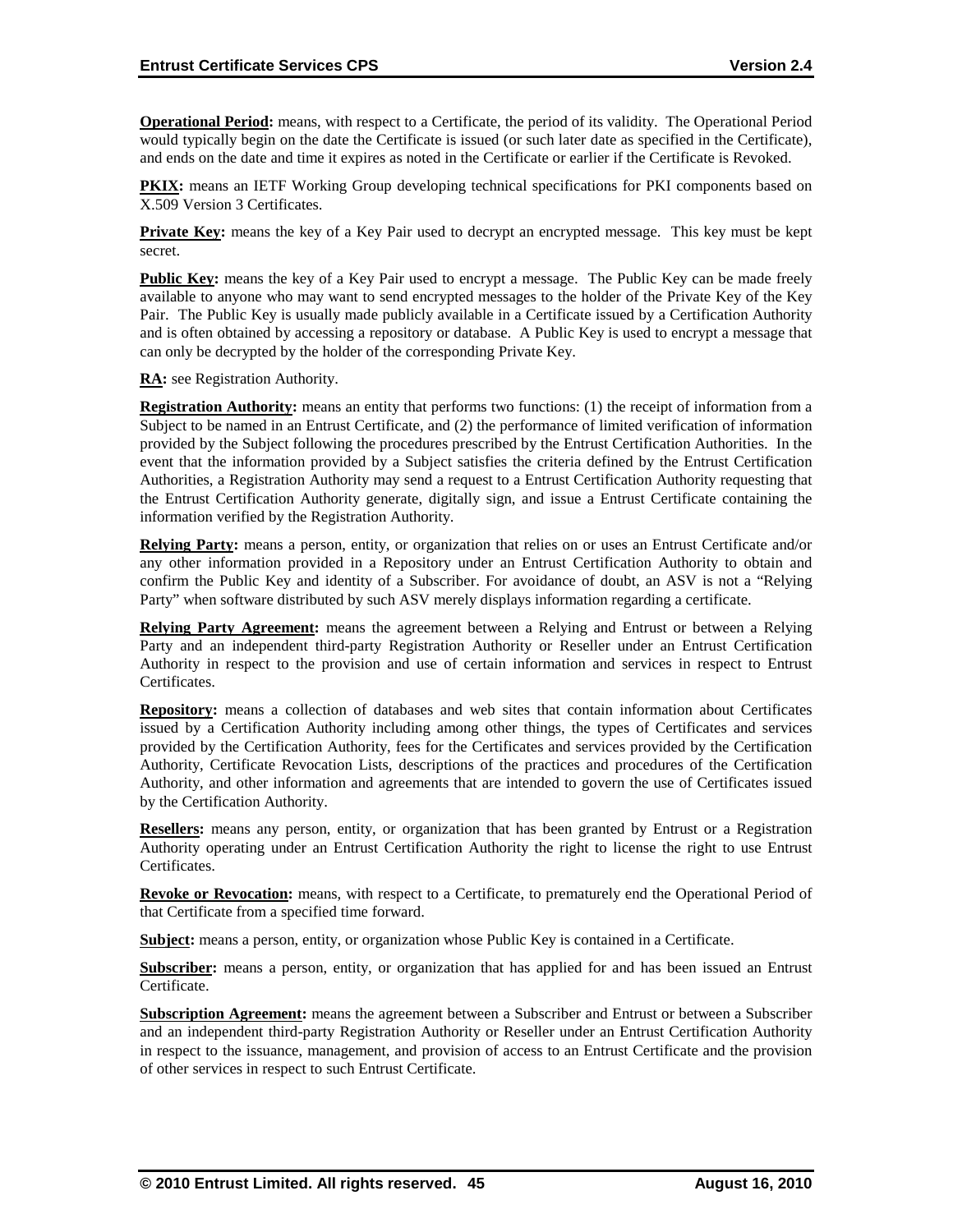# **Appendix A – Certificate Profiles**

|  |  |  | <b>Root Certificate: Entrust.net Secure Server Certification Authority</b> |
|--|--|--|----------------------------------------------------------------------------|
|--|--|--|----------------------------------------------------------------------------|

| Field                  |                 | <b>Value</b>                                                |
|------------------------|-----------------|-------------------------------------------------------------|
| <b>Attributes</b>      |                 |                                                             |
| Version                |                 | V <sub>3</sub>                                              |
| Serial Number          |                 | 37 4a d2 43                                                 |
| Signature Algorithm    |                 | sha-1 WithRSAEncryption {1.2.840.113549.1.1.5}              |
| <b>Issuer DN</b>       |                 | $CN =$ Entrust.net Secure Server Certification Authority    |
|                        |                 | $OU = (c)$ 1999 Entrust.net Limited                         |
|                        |                 | $OU = www.entrust.net/CPS incorp. by ref. (limits liab.)$   |
|                        |                 | $Q =$ Entrust.net                                           |
|                        |                 | $C = US$                                                    |
| <b>Validity Period</b> |                 | Valid from: May 25, 1999                                    |
|                        |                 | Valid to: May 25, 2019                                      |
| Subject DN             |                 | $CN =$ Entrust.net Secure Server Certification Authority    |
|                        |                 | $OU = (c)$ 1999 Entrust.net Limited                         |
|                        |                 | $OU = www.entrust.net/CPS incorp. by ref. (limits liab.)$   |
|                        |                 | $Q =$ Entrust.net                                           |
|                        |                 | $C = US$                                                    |
| Subject Public Key     |                 | 1024-bit RSA key modulus                                    |
| Info                   |                 | rsaEncryption {1.2.840.113549.1.1.1}                        |
| <b>Extension</b>       | <b>Critical</b> |                                                             |
| Authority Key          | N <sub>0</sub>  | KeyID=f0 17 62 13 55 3d b3 ff 0a 00 6b fb 50 84 97 f3 ed 62 |
| Identifier             |                 | $d0$ 1a                                                     |
| Subject Key Identifier | No              | f0 17 62 13 55 3d b3 ff 0a 00 6b fb 50 84 97 f3 ed 62 d0 1a |
| Thumbprint (SHA1)      |                 | 99 a6 9b e6 1a fe 88 6b 4d 2b 82 00 7c b8 54 fc 31 7e 15 39 |
|                        |                 |                                                             |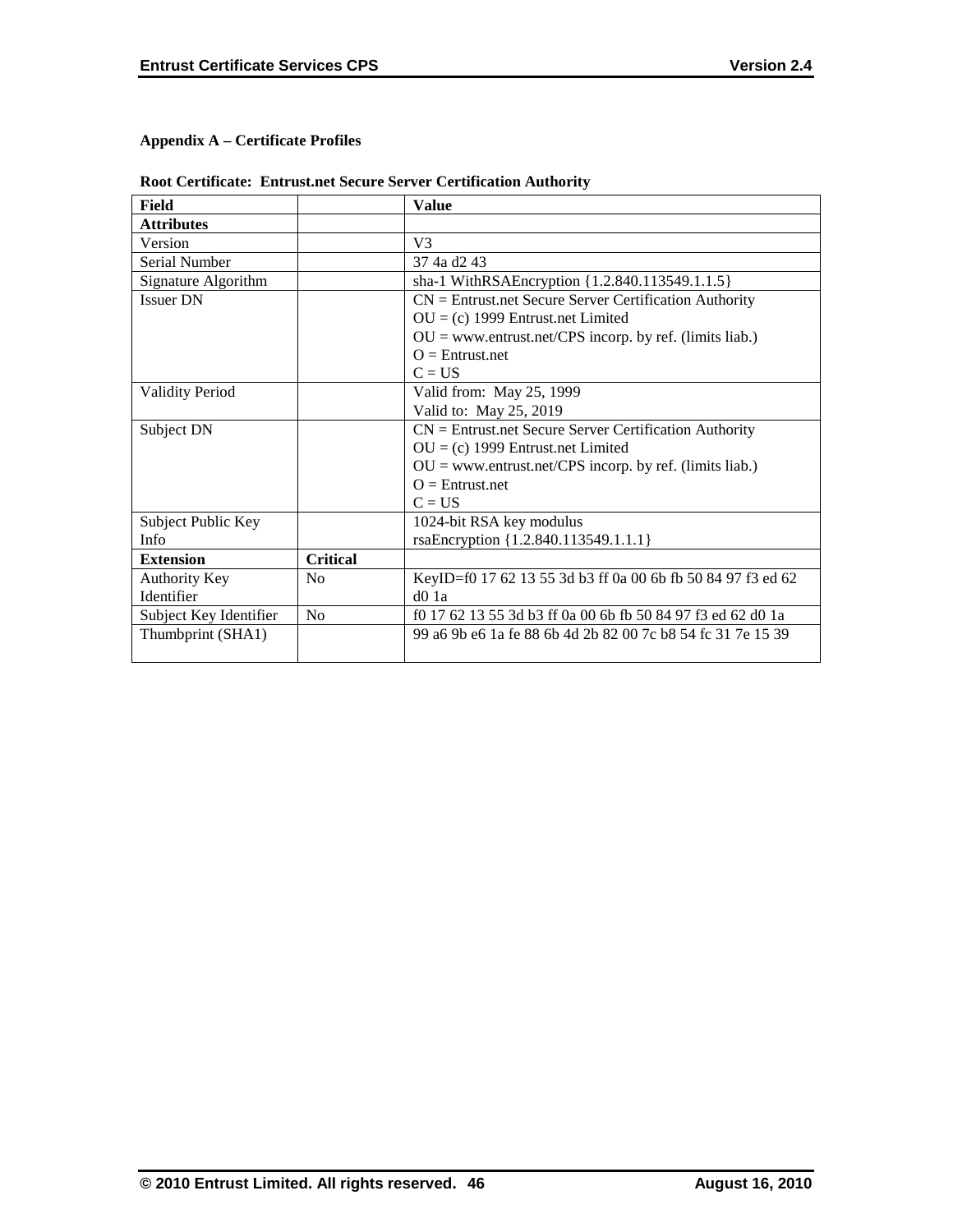| Field                  |                 | <b>Value</b>                                                   |
|------------------------|-----------------|----------------------------------------------------------------|
| <b>Attributes</b>      |                 |                                                                |
| Version                |                 | V <sub>3</sub>                                                 |
| Serial Number          |                 | 38 63 b9 66                                                    |
| Signature Algorithm    |                 | sha-1 WithRSAEncryption {1.2.840.113549.1.1.5}                 |
| <b>Issuer DN</b>       |                 | $CN =$ Entrust.net Certification Authority (2048)              |
|                        |                 | $OU = (c)$ 1999 Entrust.net Limited                            |
|                        |                 | $OU = www.entrust.net/CPS_2048 incorp. by ref. (limits liab.)$ |
|                        |                 | $Q =$ Entrust.net                                              |
| <b>Validity Period</b> |                 | Valid from: December 24, 1999                                  |
|                        |                 | Valid to: December 24, 2019                                    |
| Subject DN             |                 | $CN =$ Entrust.net Certification Authority (2048)              |
|                        |                 | $OU = (c)$ 1999 Entrust.net Limited                            |
|                        |                 | $OU = www.entrust.net/CPS_2048 incorp. by ref. (limits liab.)$ |
|                        |                 | $Q =$ Entrust.net                                              |
| Subject Public Key     |                 | 2048-bit RSA key modulus                                       |
| Info                   |                 | rsaEncryption {1.2.840.113549.1.1.1}                           |
| <b>Extension</b>       | <b>Critical</b> |                                                                |
| Authority Key          | N <sub>0</sub>  | KeyID=55 e4 81 d1 11 80 be d8 89 b9 08 a3 31 f9 a1 24 09 16    |
| Identifier             |                 | b970                                                           |
| Subject Key Identifier | N <sub>o</sub>  | 55 e4 81 d1 11 80 be d8 89 b9 08 a3 31 f9 a1 24 09 16 b9 70    |
| Thumbprint (SHA1)      |                 | 80 1d 62 d0 7b 44 9d 5c 5c 03 5c 98 ea 61 fa 44 3c 2a 58 fe    |
|                        |                 |                                                                |

**Root Certificate: Entrust.net Certification Authority (2048)**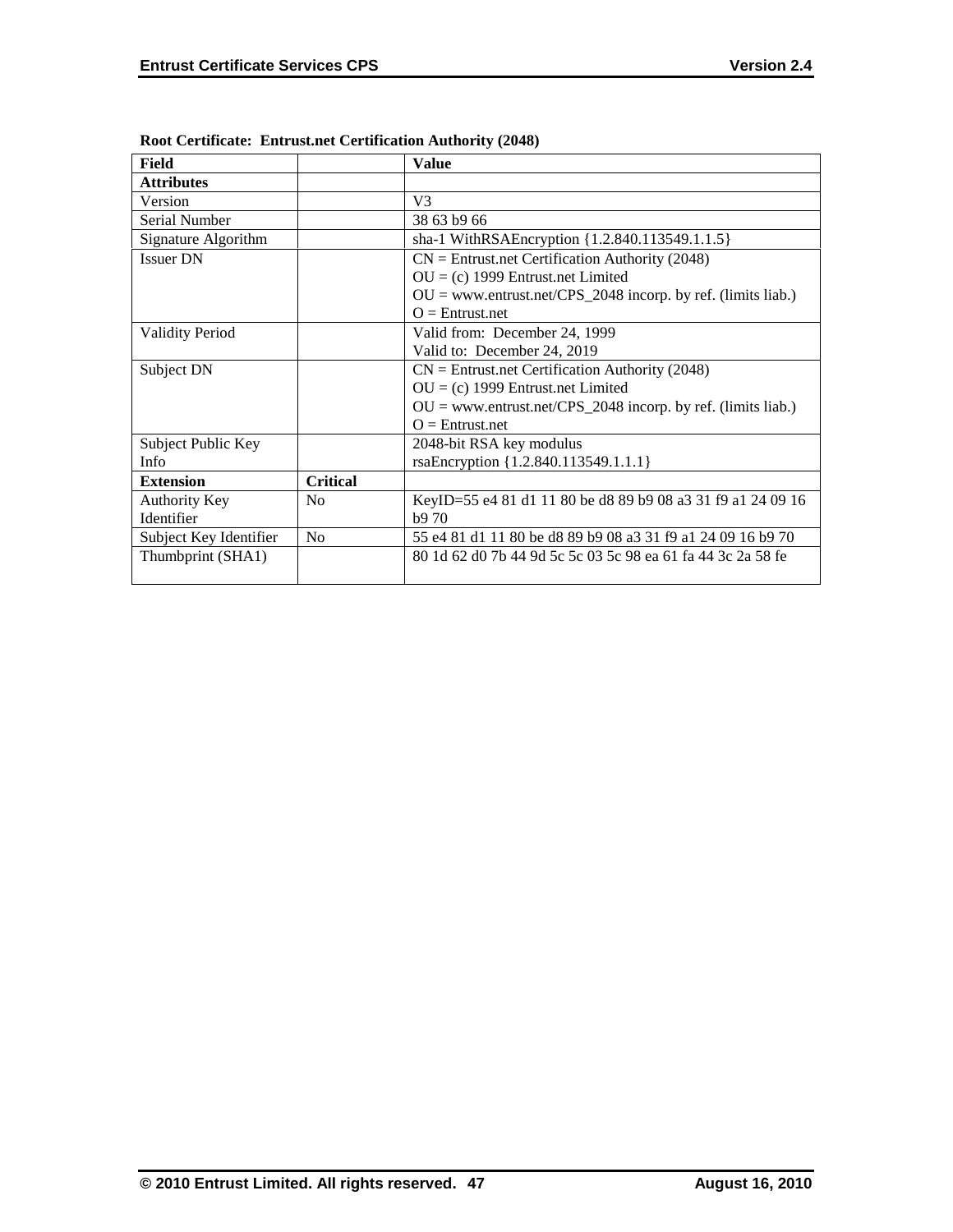| <b>Field</b>                |                 | <b>Value</b>                                                   |
|-----------------------------|-----------------|----------------------------------------------------------------|
| <b>Attributes</b>           |                 |                                                                |
| Version                     |                 | V <sub>3</sub>                                                 |
| <b>Serial Number</b>        |                 | 38.63 de f8                                                    |
| Signature Algorithm         |                 | sha-1 WithRSAEncryption {1.2.840.113549.1.1.5}                 |
| <b>Issuer DN</b>            |                 | $CN =$ Entrust.net Certification Authority (2048)              |
|                             |                 | $OU = (c)$ 1999 Entrust.net Limited                            |
|                             |                 | $OU =$ www.entrust.net/CPS_2048 incorp. by ref. (limits liab.) |
|                             |                 | $O =$ Entrust.net                                              |
| <b>Validity Period</b>      |                 | Valid from: December 24, 1999                                  |
|                             |                 | Valid to: July 24, 2029                                        |
| Subject DN                  |                 | $CN =$ Entrust.net Certification Authority (2048)              |
|                             |                 | $OU = (c)$ 1999 Entrust.net Limited                            |
|                             |                 | $OU = www.entrust.net/CPS_2048 incorp. by ref. (limits liab.)$ |
|                             |                 | $O =$ Entrust.net                                              |
| Subject Public Key          |                 | 2048-bit RSA key modulus                                       |
| Info                        |                 | rsaEncryption {1.2.840.113549.1.1.1}                           |
| <b>Extension</b>            | <b>Critical</b> |                                                                |
| Authority Key               |                 | Not present                                                    |
| Identifier                  |                 |                                                                |
| Subject Key Identifier      | No              | 55 e4 81 d1 11 80 be d8 89 b9 08 a3 31 f9 a1 24 09 16 b9 70    |
| Key Usage                   | Yes             | Certificate Signing, CRL Signing                               |
| <b>Certificate Policies</b> |                 | Not present                                                    |
| <b>Basic Constraints</b>    |                 | Subject Type=CA                                                |
|                             |                 | Path Length Constraint=None                                    |
| <b>CRL</b> Distribution     |                 | Not present                                                    |
| Points                      |                 |                                                                |
| Thumbprint (SHA1)           |                 | 50 30 06 09 1d 97 d4 f5 ae 39 f7 cb e7 92 7d 7d 65 2d 34 31    |

**Root Certificate: Entrust.net Certification Authority (2048) - (Updated)**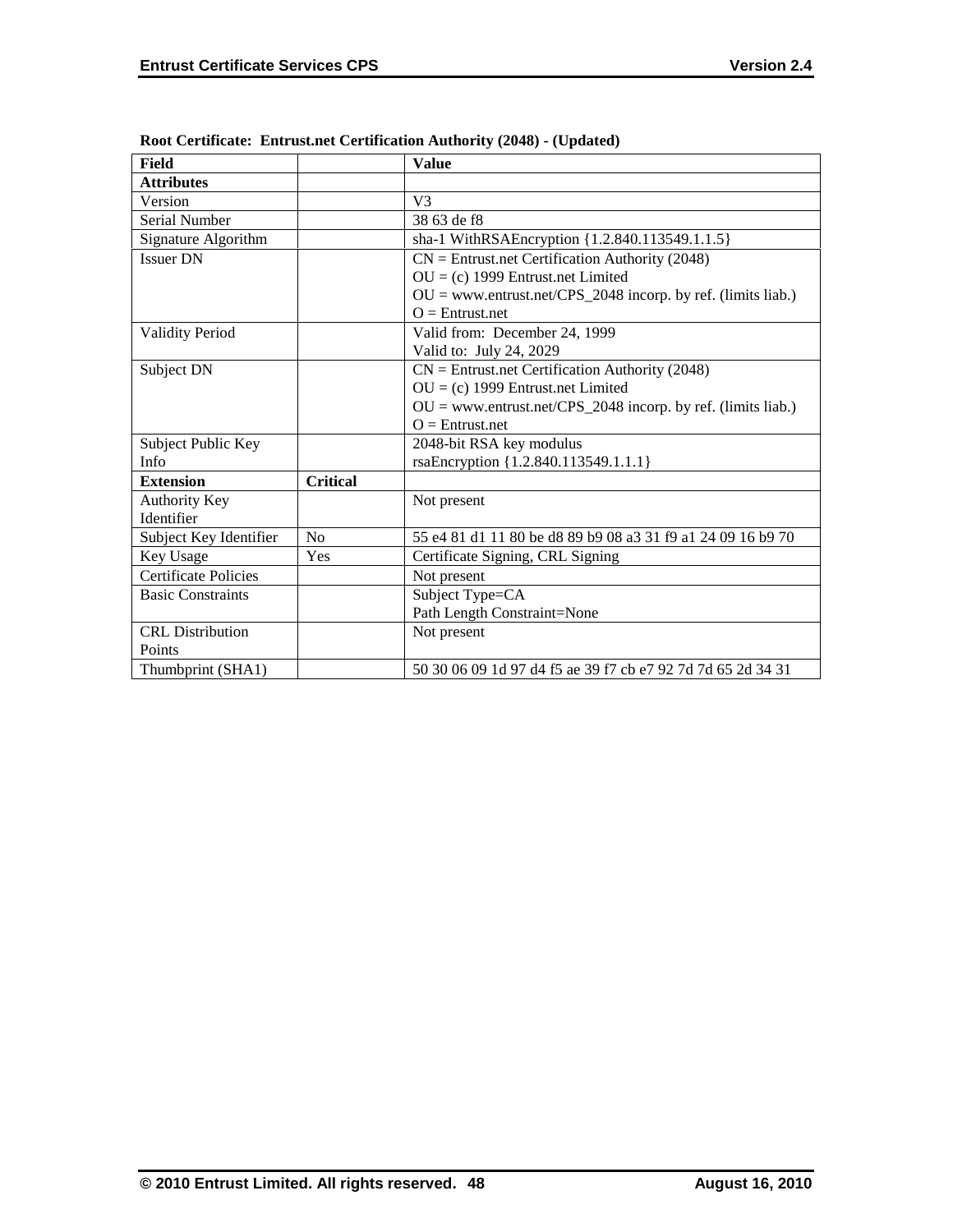| Field                    |                 | <b>Value</b>                                                |
|--------------------------|-----------------|-------------------------------------------------------------|
| <b>Attributes</b>        |                 |                                                             |
| Version                  |                 | V <sub>3</sub>                                              |
| Serial Number            |                 | 4a 53 8c 28                                                 |
| Signature Algorithm      |                 | sha-256 WithRSAEncryption {1.2.840.113549.1.1.5}            |
| <b>Issuer DN</b>         |                 | $CN =$ Entrust Root Certification Authority - G2            |
|                          |                 | $OU = (c) 2009$ Entrust, Inc. - for authorized use only     |
|                          |                 | $OU = See$ www.entrust.net/legal-terms                      |
|                          |                 | $O =$ Entrust, Inc.                                         |
|                          |                 | $C = US$                                                    |
| <b>Validity Period</b>   |                 | Valid from: July 7, 2009                                    |
|                          |                 | Valid to: December 7, 2030                                  |
| Subject DN               |                 | $CN =$ Entrust Root Certification Authority - G2            |
|                          |                 | $OU = (c) 2009$ Entrust, Inc. - for authorized use only     |
|                          |                 | $OU = See$ www.entrust.net/legal-terms                      |
|                          |                 | $O =$ Entrust, Inc.                                         |
|                          |                 | $C = US$                                                    |
| Subject Public Key Info  |                 | 2048-bit RSA key modulus                                    |
|                          |                 | rsaEncryption {1.2.840.113549.1.1.1}                        |
| <b>Extension</b>         | <b>Critical</b> |                                                             |
| <b>Authority Key</b>     |                 | Not present                                                 |
| Identifier               |                 |                                                             |
| Subject Key Identifier   | N <sub>o</sub>  | 6a 72 26 7a d0 1e ef 7d e7 3b 69 51 d4 6c 8d 9f 90 12 66 ab |
| Key Usage                | Yes             | Certificate Signing, CRL Signing                            |
| <b>Basic Constraints</b> | Yes             | Subject Type=CA                                             |
|                          |                 | Path Length Constraint=None                                 |
| <b>CRL</b> Distribution  |                 | Not present                                                 |
| Points                   |                 |                                                             |
| Thumbprint (SHA1)        |                 | 8c f4 27 fd 79 0c 3a d1 66 06 8d e8 1e 57 ef bb 93 22 72 d4 |

**Root Certificate: Entrust Root Certification Authority – G2**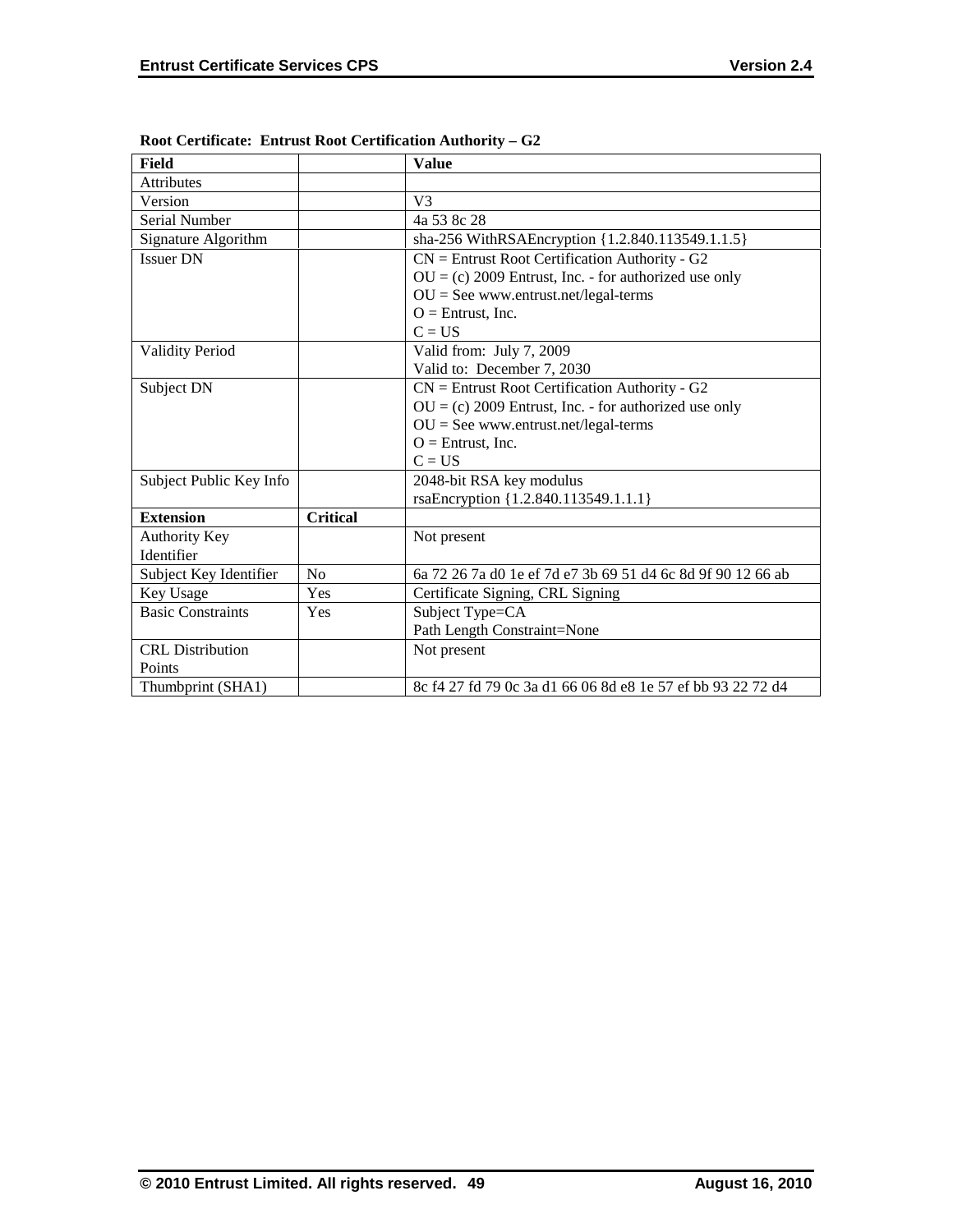| <b>Field</b>                |                 | <b>Value</b>                                                |
|-----------------------------|-----------------|-------------------------------------------------------------|
| <b>Attributes</b>           |                 |                                                             |
| Version                     |                 | V <sub>3</sub>                                              |
| Serial Number               |                 | Unique number to PKI domain                                 |
| Signature Algorithm         |                 | sha-1 WithRSAEncryption {1.2.840.113549.1.1.5}              |
| <b>Issuer DN</b>            |                 | Unique X.500 CA DN                                          |
| <b>Validity Period</b>      |                 | No later than 2030                                          |
|                             |                 | notBefore and notAfter are specified                        |
| Subject DN                  |                 | Unique X.500 CA DN                                          |
| Subject Public Key          |                 | 2048-bit RSA key modulus                                    |
| Info                        |                 | rsaEncryption {1.2.840.113549.1.1.1}                        |
| <b>Extension</b>            | <b>Critical</b> |                                                             |
| Authority Key               | N <sub>0</sub>  | Contains 20 byte SHA-1 hash of the Root CA Public Key       |
| Identifier                  |                 |                                                             |
| Subject Key Identifier      | No              | Contains 20 byte SHA-1 hash of the subjectPublicKey in this |
|                             |                 | certificate                                                 |
| Key Usage                   | Yes             | Certificate Signing, CRL Signing                            |
| <b>Extended Key Usage</b>   | No              | As applicable from the following:                           |
|                             |                 | None present                                                |
|                             |                 | Server Authentication (1.3.6.1.5.5.7.3.1)                   |
|                             |                 | Client Authentication (1.3.6.1.5.5.7.3.2)                   |
|                             |                 | Code Signing (1.3.6.1.5.5.7.3.3)                            |
|                             |                 | Secure Email (1.3.6.1.5.5.7.3.4)                            |
| <b>Certificate Policies</b> | No              | Policy Identifier = All Issuance Policies                   |
| (optional)                  |                 | uri: set as applicable                                      |
| <b>Basic Constraints</b>    | Yes             | Subject Type = $CA$                                         |
|                             |                 | Path Length Constraint $=$ value set as required            |
| Authority Information       | No              | Access Method = On-line Certificate Status Protocol         |
| Access (optional)           |                 | (1.3.6.1.5.5.7.48.1)                                        |
|                             |                 | accessLocation=http://ocsp.entrust.net                      |
| <b>CRL</b> Distribution     | No              | http://crl.entrust.net/server1.crl or                       |
| Points                      |                 | http://crl.entrust.net/2048ca.crl                           |

# **Subordinate CA Certificate**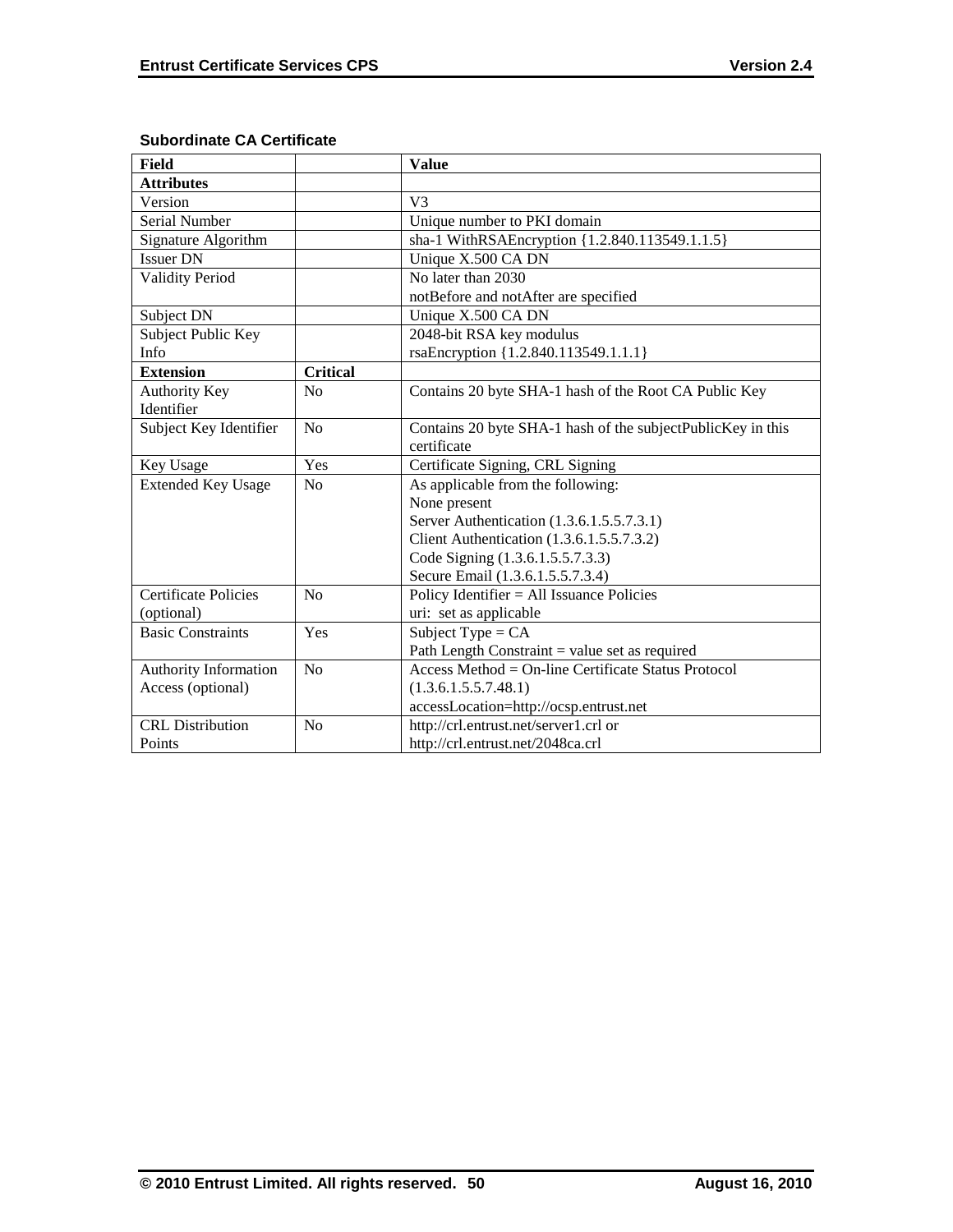# **SSL End Entity Certificate**

| <b>Field</b>                |                 | <b>Value</b>                                                   |
|-----------------------------|-----------------|----------------------------------------------------------------|
| <b>Attributes</b>           |                 |                                                                |
| Version                     |                 | V <sub>3</sub>                                                 |
| Serial Number               |                 | Unique number to PKI domain                                    |
| <b>Issuer Signature</b>     |                 | sha-1 WithRSAEncryption {1.2.840.113549.1.1.5}                 |
| Algorithm                   |                 |                                                                |
| <b>Issuer DN</b>            |                 | Unique X.500 CA DN                                             |
| <b>Validity Period</b>      |                 | No greater than 5 years                                        |
|                             |                 | notBefore and notAfter are specified                           |
| Subject DN                  |                 | $CN = <$ DNS name of secure server>                            |
|                             |                 | $OU = corganization unit of subscripter > (optional)$          |
|                             |                 | $Q = \text{full legal name of subscriber}$                     |
|                             |                 | $L =$ <locality of="" subscriber=""> (optional)</locality>     |
|                             |                 | $S = \text{state}$ or province of subscriber > (if applicable) |
|                             |                 | $C = \langle$ country of subscriber>                           |
| Subject Public Key          |                 | Minimum 1024-bit RSA key modulus                               |
| Info                        |                 | rsaEncryption {1.2.840.113549.1.1.1}                           |
| <b>Extension</b>            | <b>Critical</b> |                                                                |
| <b>Authority Key</b>        | N <sub>0</sub>  | Contains 20 byte SHA-1 hash of the CA Public Key               |
| Identifier                  |                 |                                                                |
| Subject Key Identifier      | N <sub>o</sub>  | Contains 20 byte SHA-1 hash of the subjectPublicKey in this    |
|                             |                 | certificate                                                    |
| Subject Alternative         | No              | DNS name(s) of secure server.                                  |
| Name                        |                 |                                                                |
| Key Usage                   | No              | Digital Signature, Key Encipherment                            |
| <b>Extended Key Usage</b>   | N <sub>0</sub>  | Server Authentication (1.3.6.1.5.5.7.3.1)                      |
|                             |                 | Client Authentication (1.3.6.1.5.5.7.3.2) - optional           |
| <b>Certificate Policies</b> | N <sub>0</sub>  | [1] Certificate Policy:                                        |
|                             |                 | Policy Identifier=1.2.840.113533.7.75.2                        |
|                             |                 | or 2.16.840.1.114028.10.1.5                                    |
|                             |                 | [1,1] Policy Qualifier Info:                                   |
|                             |                 | Policy Qualifier Id=CPS                                        |
|                             |                 | Qualifier:                                                     |
|                             |                 | http://www.entrust.net/rpa                                     |
| <b>Basic Constraints</b>    | N <sub>0</sub>  | Subject Type = End Entity                                      |
|                             |                 | Path Length Constraint = None                                  |
| Authority Information       | N <sub>o</sub>  | Access Method = On-line Certificate Status Protocol            |
| Access (optional)           |                 | (1.3.6.1.5.5.7.48.1)                                           |
|                             |                 | accessLocation: http://ocsp.entrust.net                        |
|                             |                 | Access Method = Certification Authority Issuer                 |
|                             |                 | (1.3.6.1.5.5.7.48.2)                                           |
|                             |                 | accessLocation: http://aia.entrust.net/2048-11b.cer            |
| <b>CRL</b> Distribution     | N <sub>o</sub>  | http://crl.entrust.net/server1.crl                             |
| Points                      |                 | or http://crl.entrust.net/level1b.crl                          |
|                             |                 | or http://crl.entrust.net/level1c.crl                          |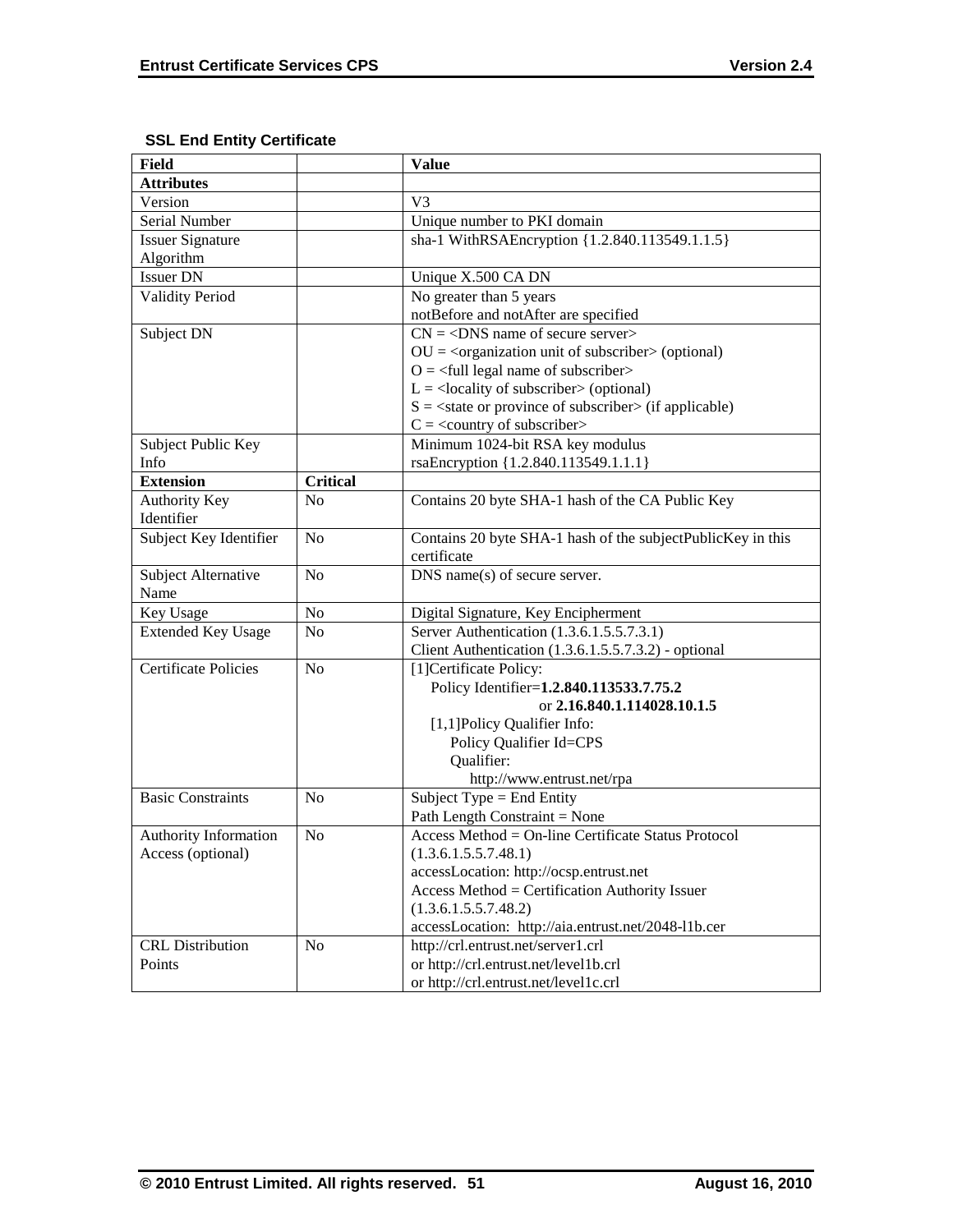| <b>Field</b>                |                 | <b>Value</b>                                                   |
|-----------------------------|-----------------|----------------------------------------------------------------|
| <b>Attributes</b>           |                 |                                                                |
| Version                     |                 | V <sub>3</sub>                                                 |
| Serial Number               |                 | Unique number to PKI domain                                    |
| <b>Issuer Signature</b>     |                 | sha-1 WithRSAEncryption {1.2.840.113549.1.1.5}                 |
| Algorithm                   |                 |                                                                |
| <b>Issuer DN</b>            |                 | Unique X.500 CA DN                                             |
| Validity Period             |                 | No greater than 5 years                                        |
|                             |                 | notBefore and notAfter are specified                           |
| Subject DN                  |                 | $CN =$ < full legal name of subscriber >                       |
|                             |                 | $OU = coganization unit of subscripter > (optional)$           |
|                             |                 | $Q = \text{full legal name of subscriber}$                     |
|                             |                 | $L =$ <locality of="" subscriber=""> (optional)</locality>     |
|                             |                 | $S = \text{state}$ or province of subscriber > (if applicable) |
|                             |                 | $C = \langle$ country of subscriber>                           |
| Subject Public Key          |                 | Minimum 2048-bit RSA key modulus                               |
| Info                        |                 | rsaEncryption {1.2.840.113549.1.1.1}                           |
| <b>Extension</b>            | <b>Critical</b> |                                                                |
| <b>Authority Key</b>        | N <sub>o</sub>  | Contains 20 byte SHA-1 hash of the CA Public Key               |
| Identifier                  |                 |                                                                |
| Subject Key Identifier      | N <sub>o</sub>  | Contains 20 byte SHA-1 hash of the subjectPublicKey in this    |
|                             |                 | certificate                                                    |
| Key Usage                   | Yes             | Digital Signature                                              |
| <b>Extended Key Usage</b>   | No              | Code Signing (1.3.6.1.5.5.7.3.3)                               |
| <b>Certificate Policies</b> | N <sub>o</sub>  | [1] Certificate Policy:                                        |
|                             |                 | Policy Identifier= 2.16.840.1.114028.10.1.3                    |
|                             |                 | [1,1]Policy Qualifier Info:                                    |
|                             |                 | Policy Qualifier Id=CPS                                        |
|                             |                 | Qualifier:                                                     |
|                             |                 | http://www.entrust.net/rpa                                     |
| <b>Basic Constraints</b>    | No              | Subject Type = End Entity                                      |
|                             |                 | Path Length Constraint = None                                  |
| Authority Information       |                 | Access Method = On-line Certificate Status Protocol            |
| Access (optional)           |                 | (1.3.6.1.5.5.7.48.1)                                           |
|                             |                 | accessLocation: http://ocsp.entrust.net                        |
|                             |                 | Access Method = Certification Authority Issuer                 |
|                             |                 | (1.3.6.1.5.5.7.48.2)                                           |
|                             |                 | accessLocation: http://aia.entrust.net/2048-11d.cer            |
| <b>CRL</b> Distribution     | N <sub>0</sub>  | http://crl.entrust.net/level1d.crl                             |
| Points                      |                 |                                                                |

# **Code Signing End Entity Certificate**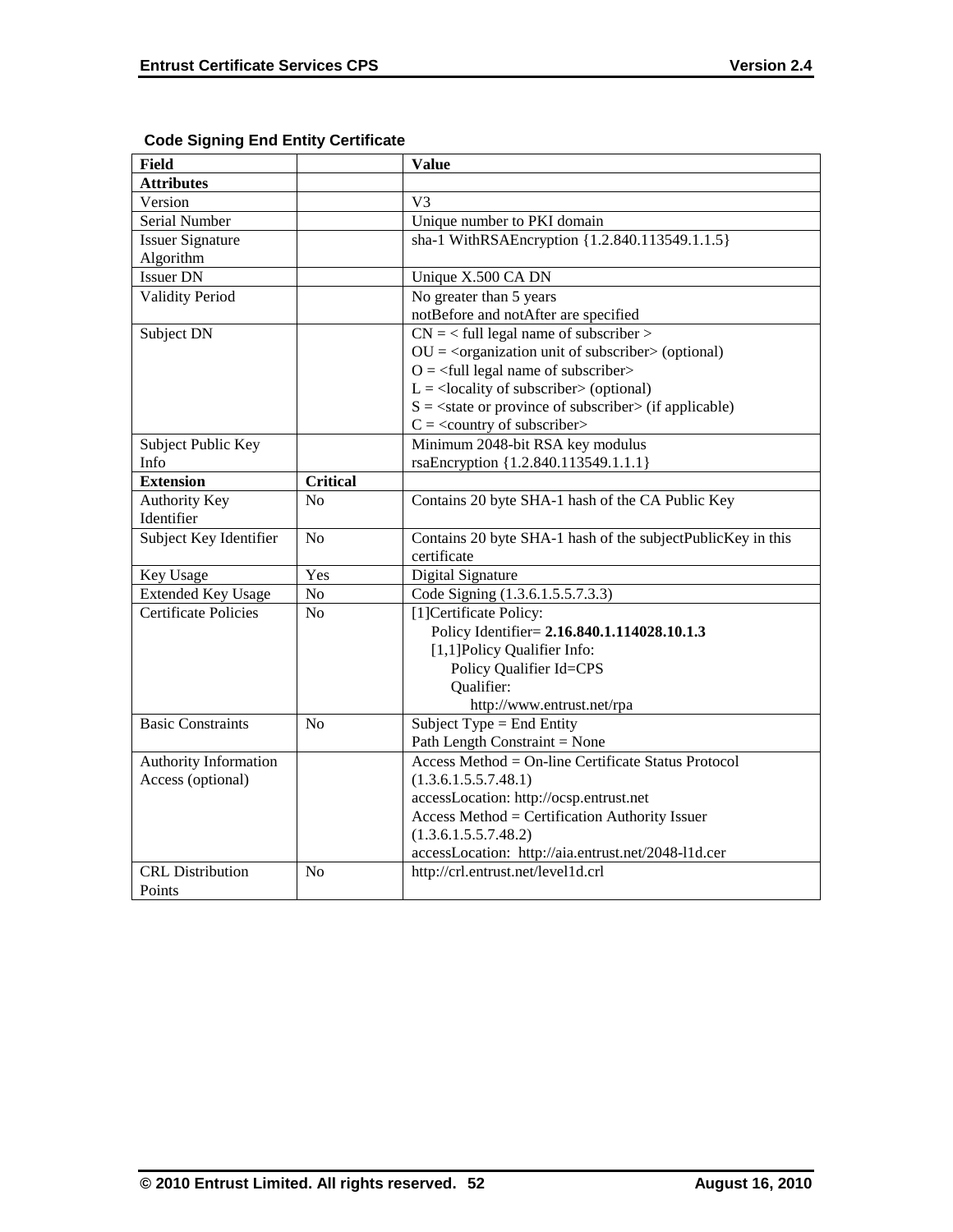| <b>Field</b>                |                 | <b>Value</b>                                                      |
|-----------------------------|-----------------|-------------------------------------------------------------------|
| <b>Attributes</b>           |                 |                                                                   |
| Version                     |                 | V <sub>3</sub>                                                    |
| <b>Serial Number</b>        |                 | Unique number to PKI domain                                       |
| <b>Issuer Signature</b>     |                 | sha-1 WithRSAEncryption {1.2.840.113549.1.1.5}                    |
| Algorithm                   |                 |                                                                   |
| <b>Issuer DN</b>            |                 | Unique X.500 CA DN                                                |
| <b>Validity Period</b>      |                 | Not greater than 5 years                                          |
|                             |                 | notBefore and notAfter are specified                              |
| Subject DN                  |                 | $E = \langle RFC822 \text{ email address} \rangle$                |
|                             |                 | $CN =  email address>$                                            |
|                             |                 | $OU = Persona Not Validated >$                                    |
|                             |                 | $OU = \langle Entrust Class 1 Identity Certain Service \rangle$   |
| Subject Public Key          |                 | Minimum 2048-bit RSA key modulus                                  |
| Info                        |                 | rsaEncryption {1.2.840.113549.1.1.1}                              |
| <b>Extension</b>            | <b>Critical</b> |                                                                   |
| <b>Authority Key</b>        | N <sub>o</sub>  | Contains 20 byte SHA-1 hash of the CA Public Key                  |
| Identifier                  |                 |                                                                   |
| Subject Key Identifier      | No              | Contains 20 byte SHA-1 hash of the subjectPublicKey in this       |
|                             |                 | certificate                                                       |
| Subject Alternative         |                 | <rfc822 address="" email=""></rfc822>                             |
| Name                        |                 |                                                                   |
| Key Usage                   | Yes             | Digital Signature, Key Encipherment                               |
| <b>Extended Key Usage</b>   | N <sub>0</sub>  | Client Authentication (1.3.6.1.5.5.7.3.2)                         |
|                             |                 | Secure Email (1.3.6.1.5.5.7.3.4)                                  |
| <b>Certificate Policies</b> | N <sub>0</sub>  | [1] Certificate Policy:                                           |
|                             |                 | Policy Identifier= 2.16.840.1.114028.10.1.4.1                     |
|                             |                 | [1,1]Policy Qualifier Info:                                       |
|                             |                 | Policy Qualifier Id=CPS                                           |
|                             |                 | Qualifier:                                                        |
|                             |                 | http://www.entrust.net/rpa                                        |
| <b>Basic Constraints</b>    | N <sub>o</sub>  | Subject Type = End Entity, Path Length Constraint = None          |
| Authority Information       |                 | $Access Method = On-line Centificance$ Status Protocol<br>$1_{-}$ |
| Access                      |                 | (1.3.6.1.5.5.7.48.1)                                              |
|                             |                 | Alternative Name: URL=http://ocsp.entrust.net                     |
|                             |                 | Access Method=Certification Authority Issuer<br>2.                |
|                             |                 | (1.3.6.1.5.5.7.48.2)                                              |
|                             |                 | <b>Alternative Name:</b>                                          |
|                             |                 | URL=http://aia.entrust.net/2048class1.cer                         |
| <b>CRL</b> Distribution     | No              | uri: http://crl.entrust.net/class1.crl                            |
| Points                      |                 |                                                                   |

# **Client Class 1 End Entity Certificate**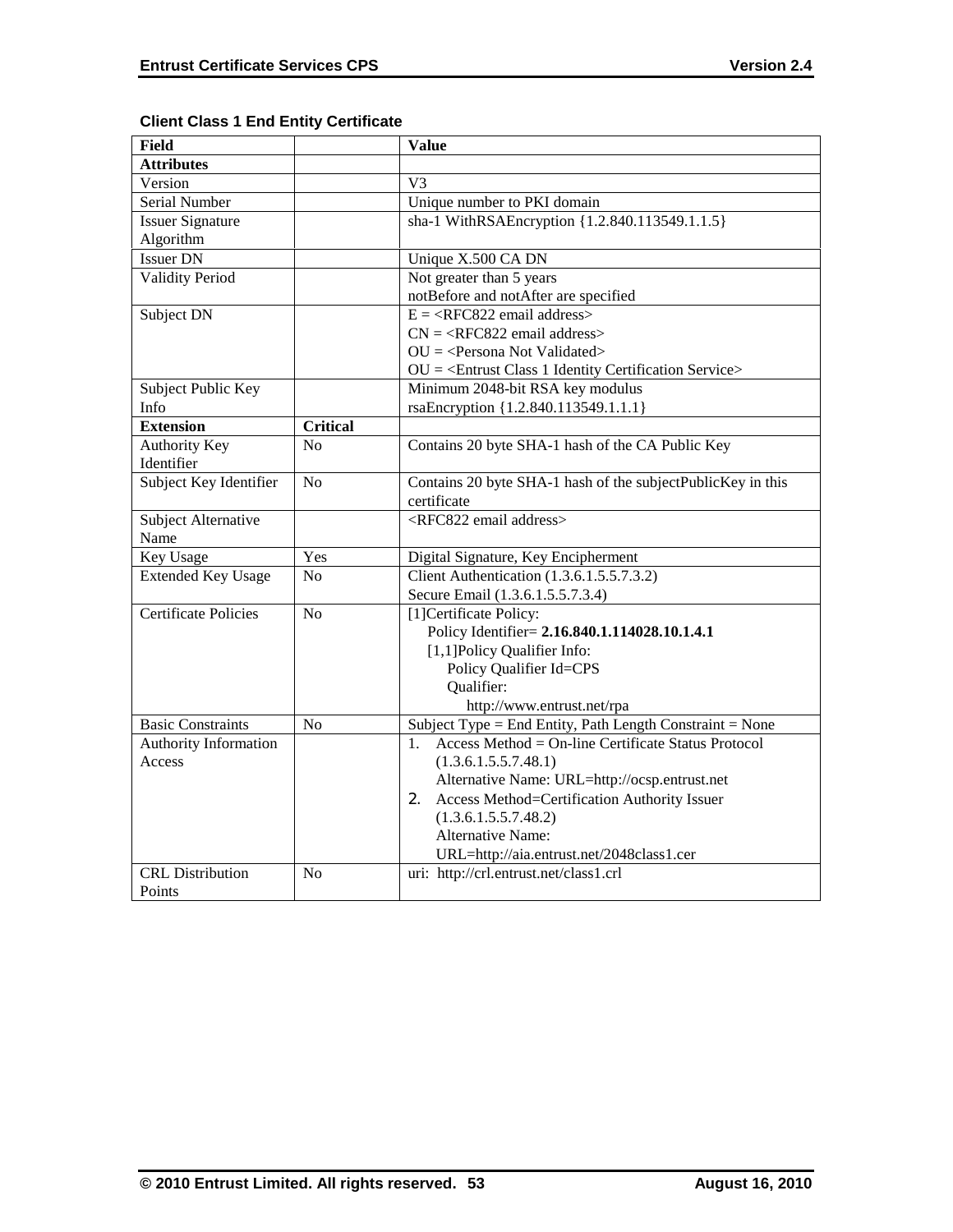| Field                       |                 | <b>Value</b>                                                 |
|-----------------------------|-----------------|--------------------------------------------------------------|
| <b>Attributes</b>           |                 |                                                              |
| Version                     |                 | V <sub>3</sub>                                               |
| Serial Number               |                 | Unique number to PKI domain                                  |
| <b>Issuer Signature</b>     |                 | sha-1 WithRSAEncryption {1.2.840.113549.1.1.5}               |
| Algorithm                   |                 |                                                              |
| <b>Issuer DN</b>            |                 | Unique X.500 CA DN                                           |
| <b>Validity Period</b>      |                 | Not greater than 5 years                                     |
|                             |                 | notBefore and notAfter are specified                         |
| Subject DN                  |                 | $E = \langle RFC822 \text{ email address} \rangle$           |
|                             |                 | $CN =$ < individual name, organization name or role name >   |
|                             |                 | $OU = coganization unit of subscripts (optional)$            |
|                             |                 | $O = \text{full legal name of subscriber organization}$      |
|                             |                 | $L =$ <locality of="" subscriber=""> (optional)</locality>   |
|                             |                 | $S = \text{state}$ or province of subscriber (if applicable) |
|                             |                 | $C = \langle$ country of subscriber>                         |
| Subject Public Key          |                 | Minimum 2048-bit RSA key modulus                             |
| Info                        |                 | rsaEncryption {1.2.840.113549.1.1.1}                         |
| <b>Extension</b>            | <b>Critical</b> |                                                              |
| Authority Key               | N <sub>0</sub>  | Contains 20 byte SHA-1 hash of the CA Public Key             |
| Identifier                  |                 |                                                              |
| Subject Key Identifier      | No              | Contains 20 byte SHA-1 hash of the subjectPublicKey in this  |
|                             |                 | certificate                                                  |
| Subject Alternative         |                 | <rfc822 address="" email=""></rfc822>                        |
| Name                        |                 |                                                              |
| Key Usage                   | Yes             | Digital Signature                                            |
|                             |                 | Key Encipherment                                             |
|                             |                 | Data Encipherment (optional)                                 |
| <b>Extended Key Usage</b>   | N <sub>0</sub>  | Client Authentication (1.3.6.1.5.5.7.3.2)                    |
|                             |                 | Secure Email (1.3.6.1.5.5.7.3.4)                             |
| <b>Certificate Policies</b> | N <sub>0</sub>  | [1] Certificate Policy:                                      |
|                             |                 | Policy Identifier= 2.16.840.1.114028.10.1.4.2                |
|                             |                 | [1,1] Policy Qualifier Info:                                 |
|                             |                 | Policy Qualifier Id=CPS                                      |
|                             |                 | Qualifier:                                                   |
|                             |                 | http://www.entrust.net/rpa                                   |
| <b>Basic Constraints</b>    | No              | Subject Type = End Entity, Path Length Constraint = None     |
| Authority Information       |                 | 1.<br>$Access Method = On-line Centlicate Status Protocol$   |
| Access                      |                 | (1.3.6.1.5.5.7.48.1)                                         |
|                             |                 | Alternative Name: URL=http://ocsp.entrust.net                |
|                             |                 | Access Method=Certification Authority Issuer<br>2.           |
|                             |                 | (1.3.6.1.5.5.7.48.2)                                         |
|                             |                 | Alternative Name:                                            |
|                             |                 | URL=http://aia.entrust.net/2048class2.cer                    |
| <b>CRL</b> Distribution     | No              | uri: http://crl.entrust.net/class2ca.crl                     |
| Points                      |                 |                                                              |

# **Client Class 2 End Entity Certificate**